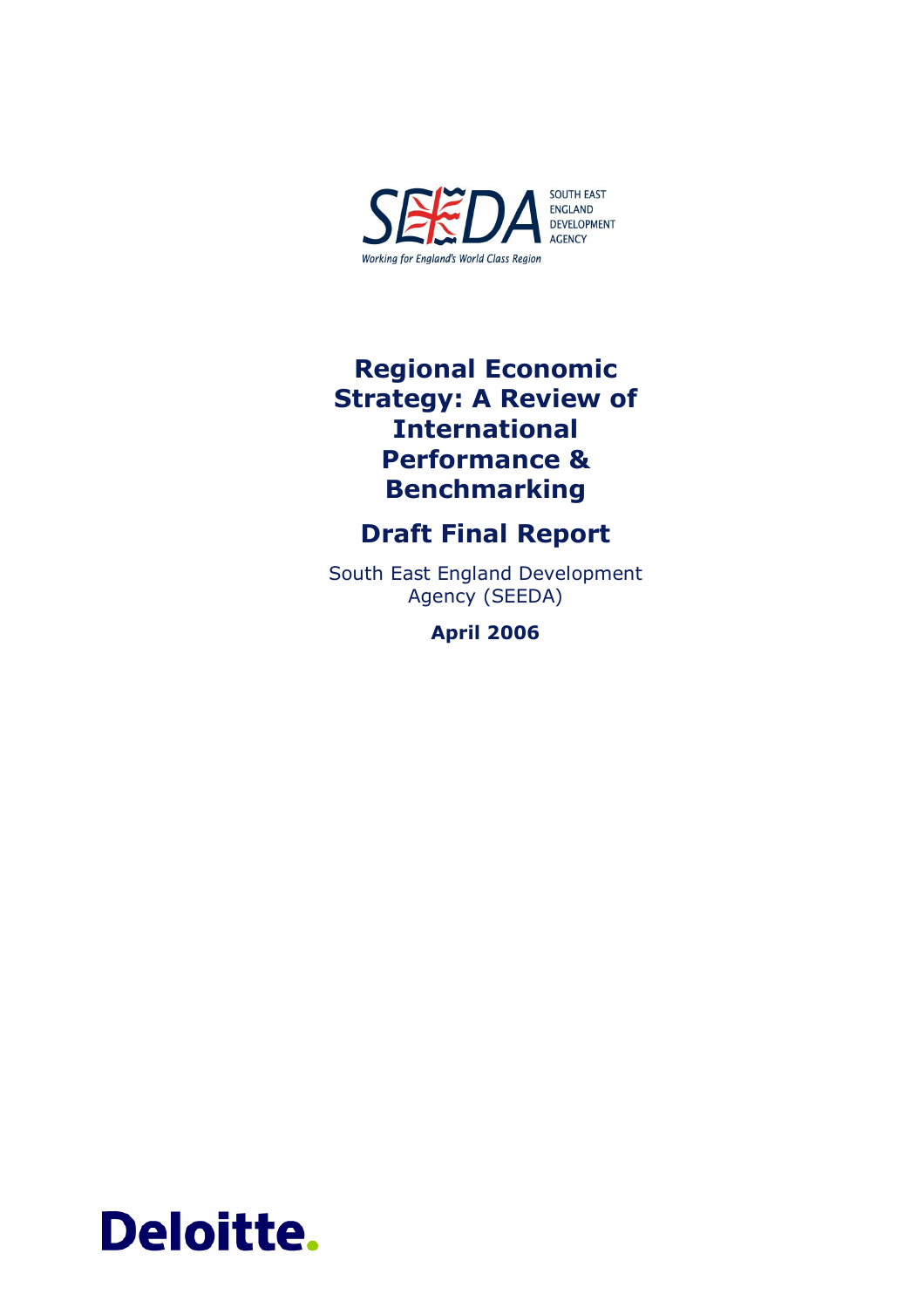# **Contents**

# Page

| 1. | <b>Summary Findings</b>                            | 3.  |
|----|----------------------------------------------------|-----|
|    | 2. Introduction & Strategic Context                | 6   |
| 3. | <b>Benchmarking the South East Internationally</b> | 8   |
| 4. | <b>Best practice case studies</b>                  | 43. |

# Deloitte.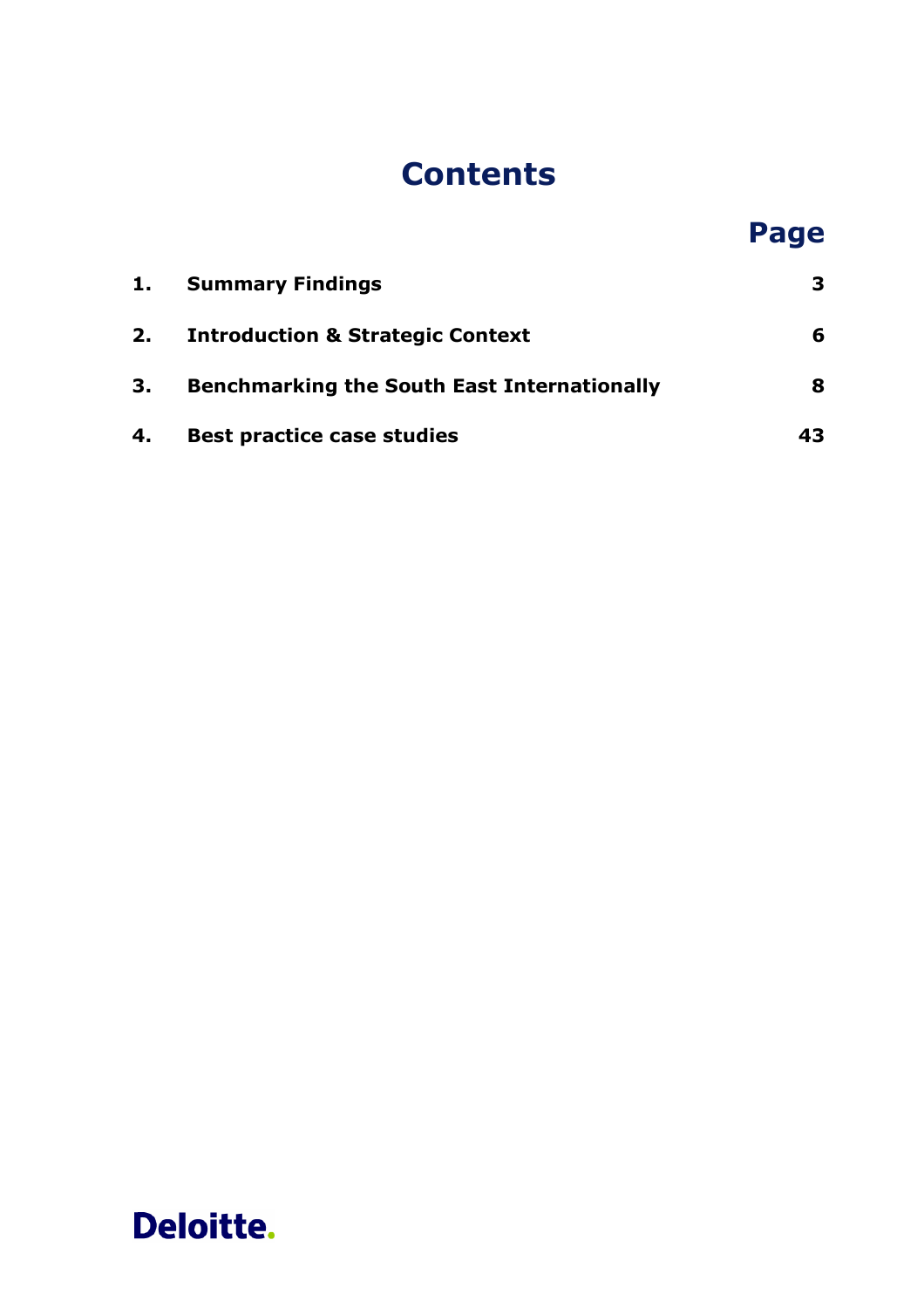## <span id="page-2-0"></span>1. Summary Findings

- 1.1 The main conclusion emerging from the research is that the South East has:
	- An efficient labour market, which utilises available human resources better than most regions;
	- A highly productive economy, yet one which trails the leading European and global regions by a considerable margin in terms of productivity; and
	- GDP per capita also trailing leading European and Global regions.
- 1.2 Given that the labour market performs so well relative to other regions, the lower GDP per capita is primarily due to the productivity gap.
- 1.3 Of the drivers of economic performance, the relative performance of the South East is summarised below:
- 1.3.1 **Employment** within Europe the South East ranks first in terms of the proportion of population participating in the labour force and population in employment.
- 1.3.2 Skills skills in the South East, as measured by level of qualifications are high. Compared to the rest of Europe, the South East has a high proportion of its workforce educated to degree level and a very small proportion educated to a minimum standard. However, UK research suggests that the South East suffers in the same way as the rest of the UK from skills deficiencies. This is especially true with regard to the way skills are used in the workplaces. Supply of skills is important, but what is more important is how skills are used in the workplace.
- 1.3.3 Innovation whilst the South East ranks highly on R&D expenditure, employment in this sector is lower than many other regions. This may be indicative of the type of high-value added R&D activity prevalent in the region. There is also a sizeable gap in terms of patent applications between the South East and leading regions such as Zuid Nederland.
- 1.3.4 Investment amongst OECD nations, the UK is characterised by low levels of investment relative to output, although UK regional statistics suggest that the South East is a national leader on this measure. However, data is acknowledged to be very volatile such that any interpretation has to be made with care.
- 1.3.5 **Enterprise** the Global Entrepreneurship Monitor (GEM) suggests that the proportion of adults engaged in entrepreneurial activity in the UK is around half that seen in the US. Whilst the South East exceeds the UK average by some margin, it still trails many average US regions on this measure.
- 1.3.6 **Competition** competition is difficult to measure on a regional basis other than using aggregate measures. The Deloitte Competitiveness Index (DCI) is a new ranking based on key drivers of wealth creation – innovation, enterprise, investment, skills and macroeconomic data. This recently identified the UK as  $6<sup>th</sup>$  most competitive of the 25 leading nations. The World Economic Forum, however, placed the UK in 13<sup>th</sup> position in 2005 from 117 economies.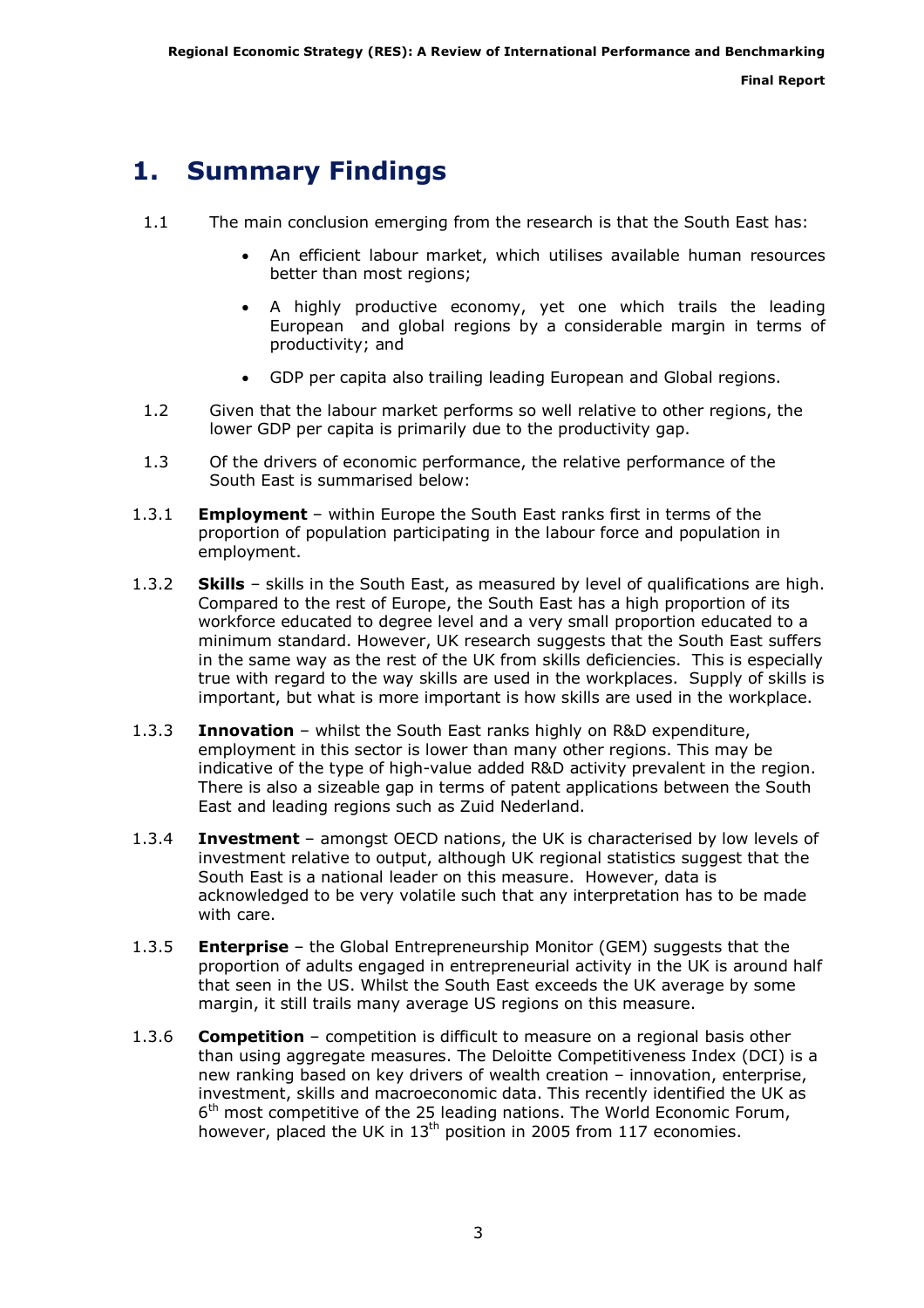- 1.4 There are a number of issues around the reliability and focus of data used in the analysis, which receive further coverage in the main body of the report. The quality of associated data and variations in results from alternative indicators mean that it is difficult to prescribe a single key contributor to underperformance in productivity. In reality it is the way in which the drivers interact that determines productivity, rather than in isolation.
- 1.5 The research attempted to conduct meaningful international analysis for environmental, social exclusion, and investment data although the lack of comparable data prevented this.
- 1.6 A prospective reason for the gap not covered adequately in the skills indicators is managerial inefficiency. Managers in the South East may not be skilled enough to get the same product from the same resources as managers in the US. Research is currently being conducted into this field.
- 1.7 Forecasts suggest that productivity growth in the South East is likely to be stronger than most of its key European competitors over the next decade, and would thus result in a closing of the productivity gap. However, nations such as Japan are projected to see fast-ageing populations. For them the incentive to innovate and maintain prosperity may be greater than areas where labour is more abundant.
- 1.8 The report also identifies regions that perform exceptionally well in terms of innovation, skills and investment. These are:
	- Manner Suomi (Uusimma) Innovation and business links
	- Zuid Nederland Innovation;
	- Hartford Productivity & Skills; and
	- Ireland Inward Investment;
- 1.9 Zuid Nederland represents a major concentration of R&D activity in Holland. Recent initiatives employed with a view to enhancing and preserving the regions dominance in Europe includes a joint venture with Pudong province in China. This venture aims to allow R&D collaboration between the two regions but also confers access to a rapidly expanding market.
- 1.10 Hartford and the Connecticut knowledge corridor have undergone a significant transformation since the early 1980s. Moving from below US average productivity per worker to the national leader in the short space of 20 years, was built around the knowledge economy. The area has a significant concentration of educational establishments and students, as well as advanced programmes of student participation in business.
- 1.11 Ireland has long been a major destination for FDI in Europe. Much of this is due to a low-cost/low-tax base that the South East would be unable to emulate. However, Ireland has managed to buck the downward trend in manufacturing employment in Western Europe by attracting FDI from firms engaging in high-value added manufacturing activities.
- 1.12 Whilst Ireland is holding onto its low tax base it is struggling on cost terms with Eastern European and Far Eastern economies. Yet, it still manages to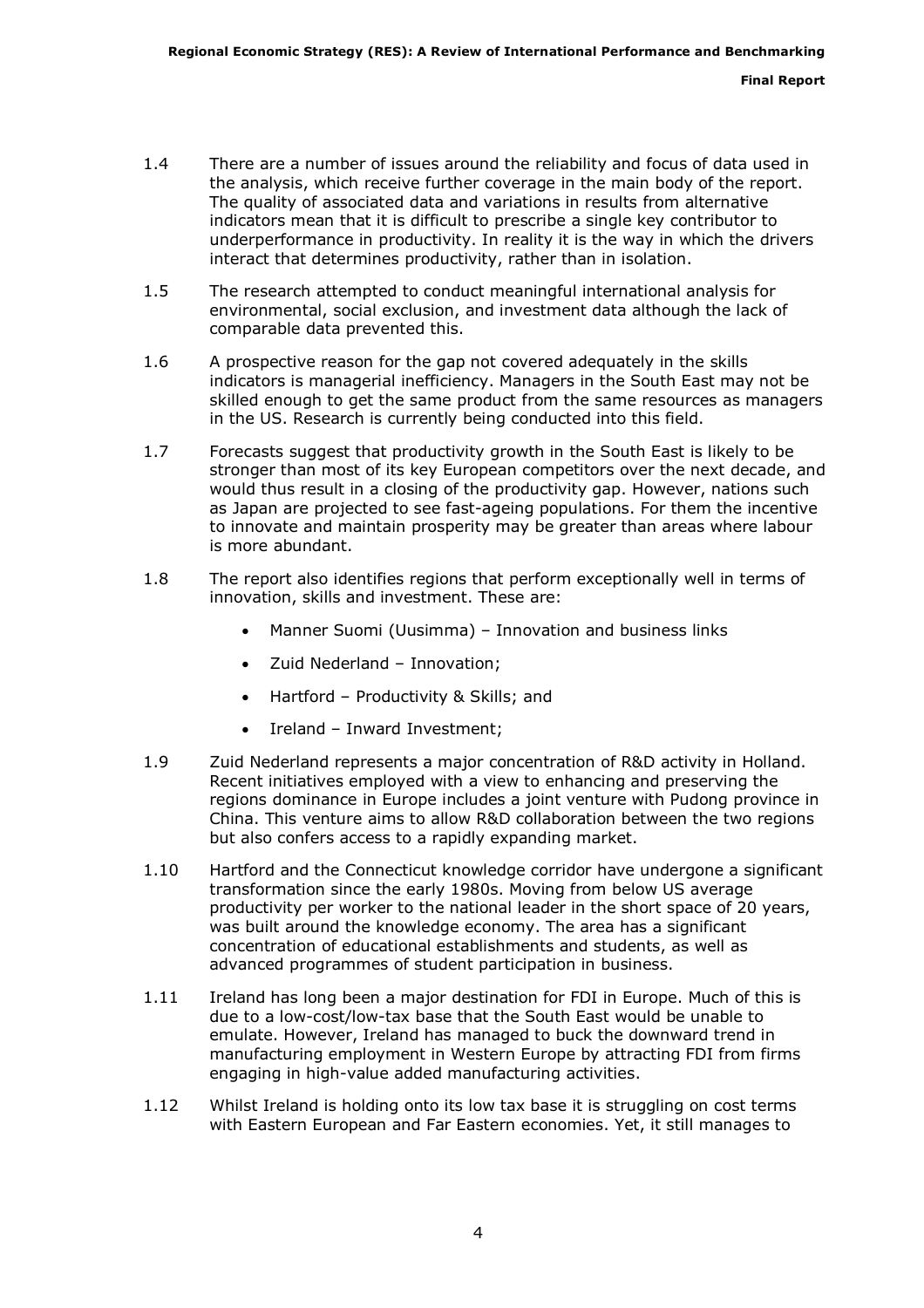Final Report

retain a large share of US FDI on the basis of an English speaking workforce, EU membership, and cultural ties.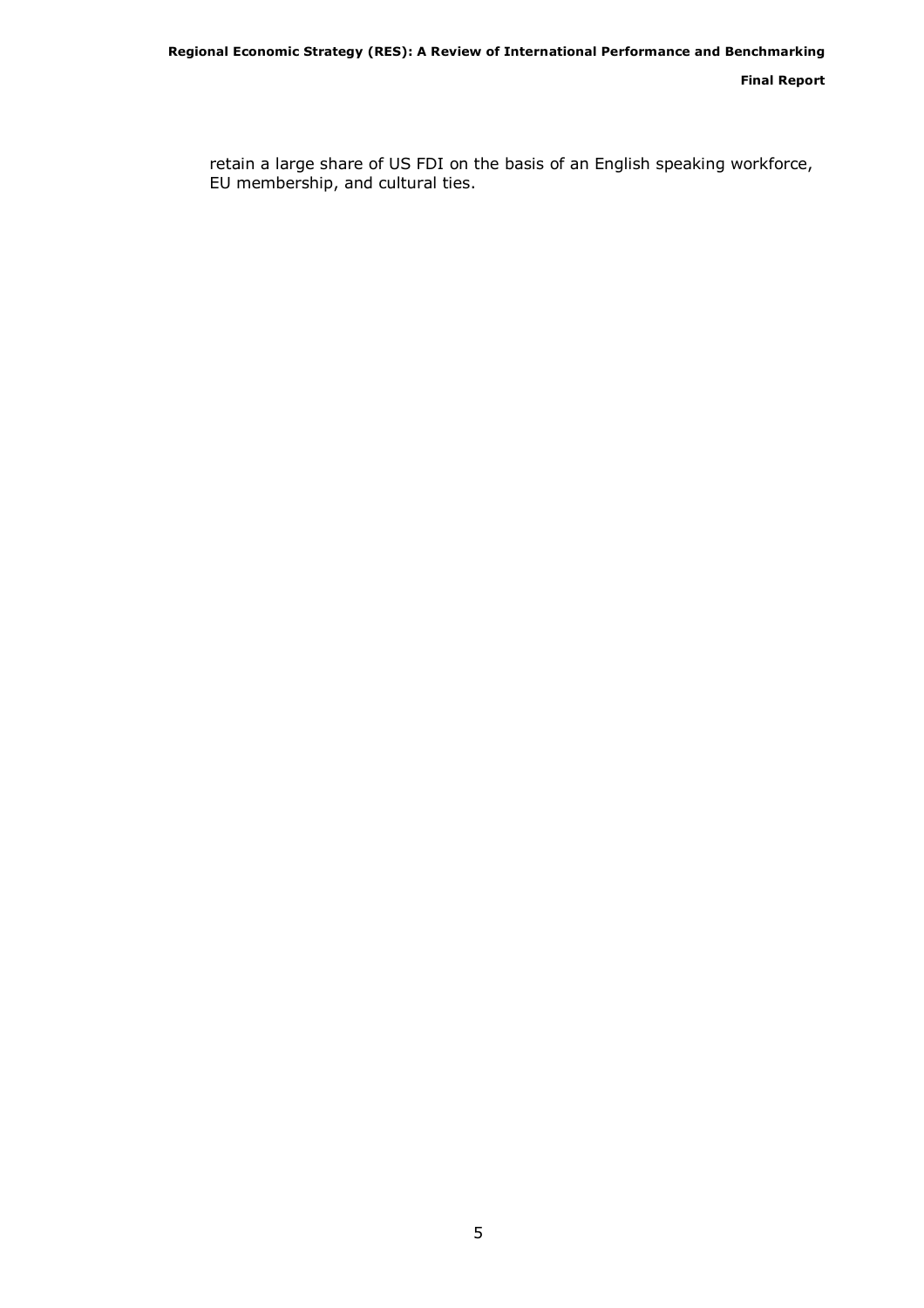## <span id="page-5-0"></span>2. Introduction & Strategic Context

## RES priorities

- 2.1 SEEDA are seeking to identify and quantify differences in economic performance with other European and Global Regions. As well as identifying the performance gap with key European and Global regions, SEEDA is seeking to identify the causes of such gaps and what can be done in the region to improve economic performance.
- 2.2 A revised Regional Economic Strategy (2006-2016) will be published in early 2006. The draft consultation document identifies the following key priorities:-
	- **Employment**
	- Enterprise
	- Innovation and Creativity
	- Skills
	- Competition and business regulation
	- Investment in infrastructure
- 2.3 In view of these priorities, this document compares the South East with other global regions and nations to highlight how the South East is performing on a number of associated indicators. It goes on to identify key areas in which the South East could improve, the regions leading the way in those areas and how they themselves address the associated issues.
- 2.4 The study is comprised of two elements: quantitative analysis and qualitative research.
- 2.5 Qualitative element ranked the South East against international regions in terms of:
	- GVA per head
	- Productivity
	- Employment rates
	- Economic inactivity rates
	- **Skills**
- 2.6 The study also explored to benchmark regional performance on environmental, social exclusion, international trade, foreign direct investment and gross capital formation indicators. However, the data at regional level for these indicators is not available.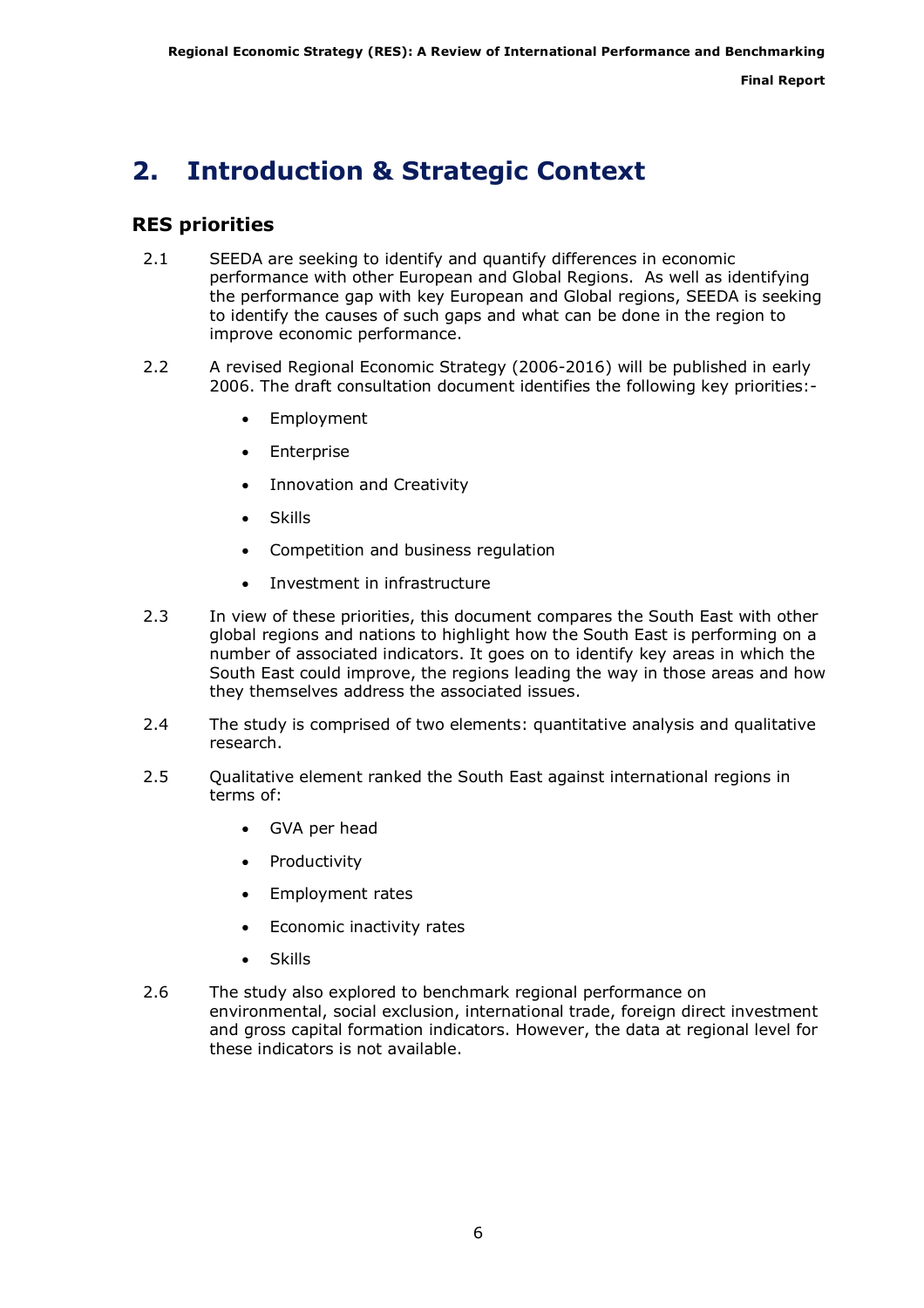- 2.7 The qualitative element highlights the best practice examples and learning points for the South East in terms of:
	- Productivity (especially enterprise and innovation)
	- University business links
	- Economic strategy-making
	- Delivery mechanisms for economic development
- 2.8 In addition to that, raising the employability of marginalised groups was also explored but there is very limited information available from public sources on this issue.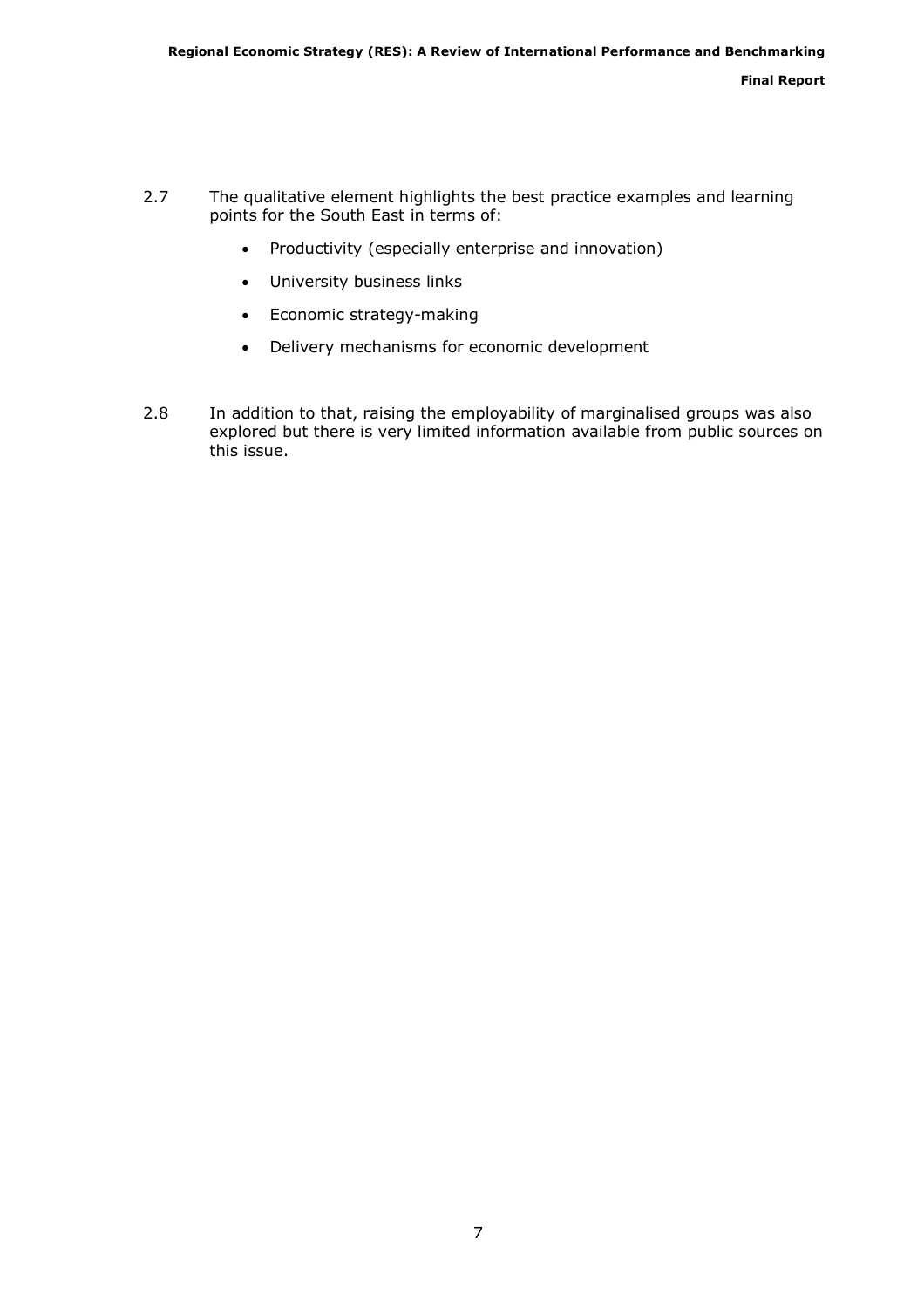## <span id="page-7-0"></span>3. Benchmarking the South East Internationally

- 3.1 This section considers the available evidence on the South East of England's economic standing in comparison to other major European and global regions.
- 3.2 Where international comparisons are not possible on a regional basis the report refers, where appropriate, to national level data.
- 3.3 In the main data comes from the following key sources:
	- ONS
	- Eurostat REGIO Database
	- OECD
	- Robert Huggins Associates
	- Experian
- 3.4 The available data can be split into three distinct categories:
	- That which is easily available for comparison of regions across countries;
	- that which is available domestically but not on a regional basis abroad; and
	- That for which reliable information is hard to come by either via the ONS or foreign statistical organisations.

## SOME CONSIDERATIONS WHEN BENCHMARKING

- 3.5 Care must be taken in the interpretation of comparators, especially when the difference between the South East and the comparator region is minor. Even when the selected variable is measuring exactly the same thing across national boundaries, it may be the case that sampling methods and associated accuracy have a bearing on the result.
- 3.6 The interplay of economic drivers determines output rather than each individual driver separately. Statistically each has to be considered separately but the way these interact is crucial and this interaction cannot be measured, other than through total performance. The low-skills/low-investment paradigm is an example of this. If workers in a region have low skills, investment may be low as firms seek to invest in areas where their capital can be put to better use. If this is the case skills not only contribute to productivity but increase the likelihood of investment, which will also improve productivity.
- 3.7 There is a need to compare like with like in international comparisons. The fairest of benchmarks are thus with regions in those countries exhibiting similar characteristics to the UK and the South East - in other words regions of developed rather than developing countries. That is not to say that emerging regions cannot provide examples of best practice and ideas for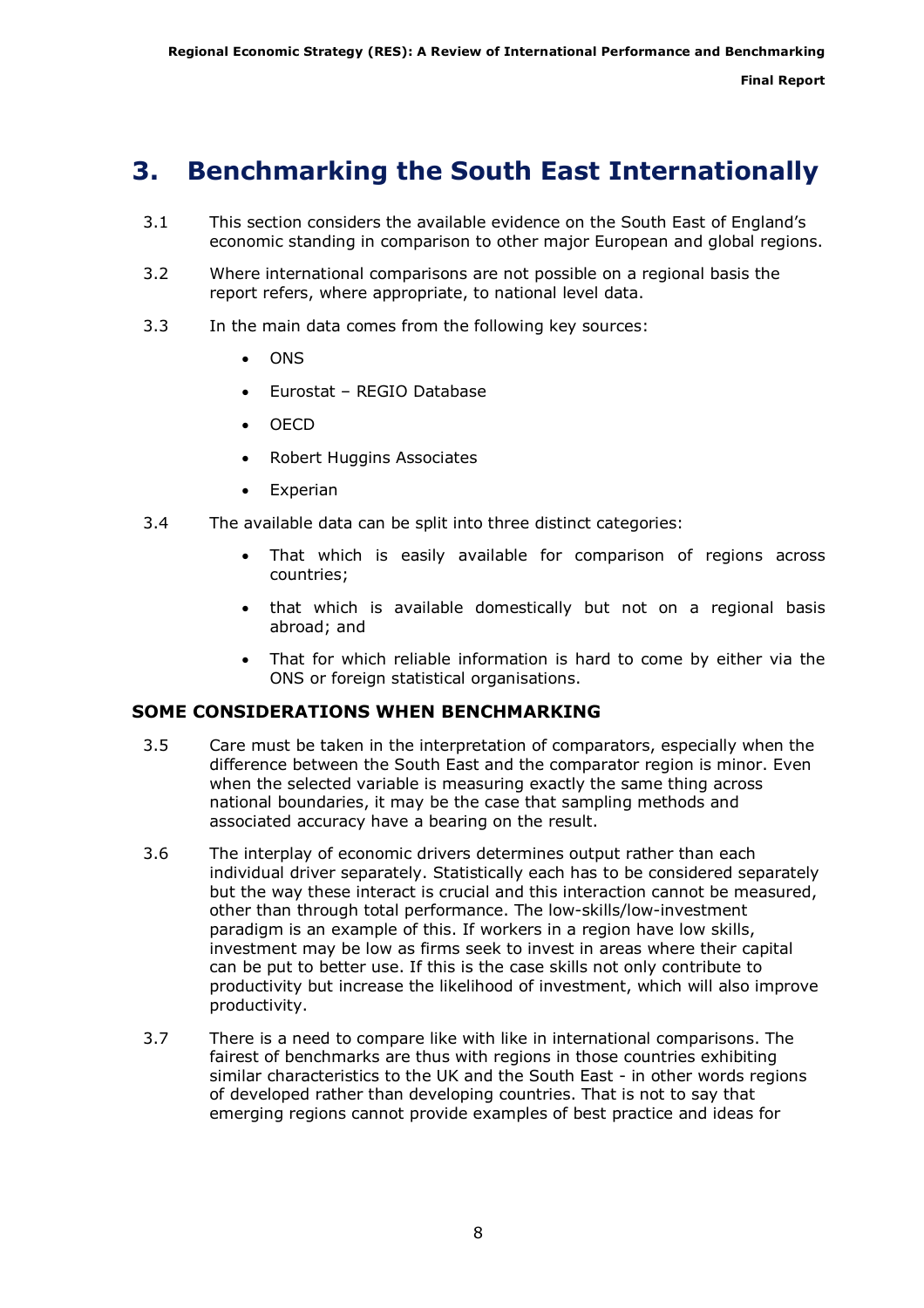change, rather that they are operating under conditions that differ significantly from the South East.

3.8 Equally there are issues around the role of regions in the wider economy. This is particularly true for the South East of England, which is an economic powerhouse in its own right but also fulfils a role as a hinterland to London. When comparing the South East to many of the leading international regions, it is important to recognise whether the regions involved fulfil a capital or major city role, or one of a hinterland.

## THE DELOITTE CONCEPTUAL FRAMEWORK OF LONG-TERM ECONOMIC GROWTH

- 3.9 Deloitte has prepared a conceptual framework to highlight key interactions between contributors to long-term economic growth. This also serves to highlight the type of data available that can be used to assess the aforementioned contributors. The schematic overleaf presents the Deloitte conceptual model of long-term economic growth.
- 3.10 Output, earnings and profit are the end result of the production process. Working backwards the model identifies the factors contributing to growth in the long run, namely: the amount of available people engaged in productive activities through the labour market and the level of productivity these workers display.
- 3.11 Of course there are other interlinked factors that contribute to result from interactions in the labour and product markets, including demographics, infrastructure and the environment.
- 3.12 Furthermore the degree of exclusion arising from the externalities associated with economic activities cannot be ignored. The conceptual model is not intended to assign priorities to contributory factors or suggest that the relationships are deterministic in just one direction. Rather it attempts to provide a means of assessing performance and prospective performance in a logical manner.
- 3.13 To further illustrate interdependencies, skills contribute to a workers ability and thus productivity and also increase the likelihood of being in employment. This shows up in employment rates, with higher qualified people having higher rates. Skills thus appear as a driver of the labour market and productivity in the model of long-term growth.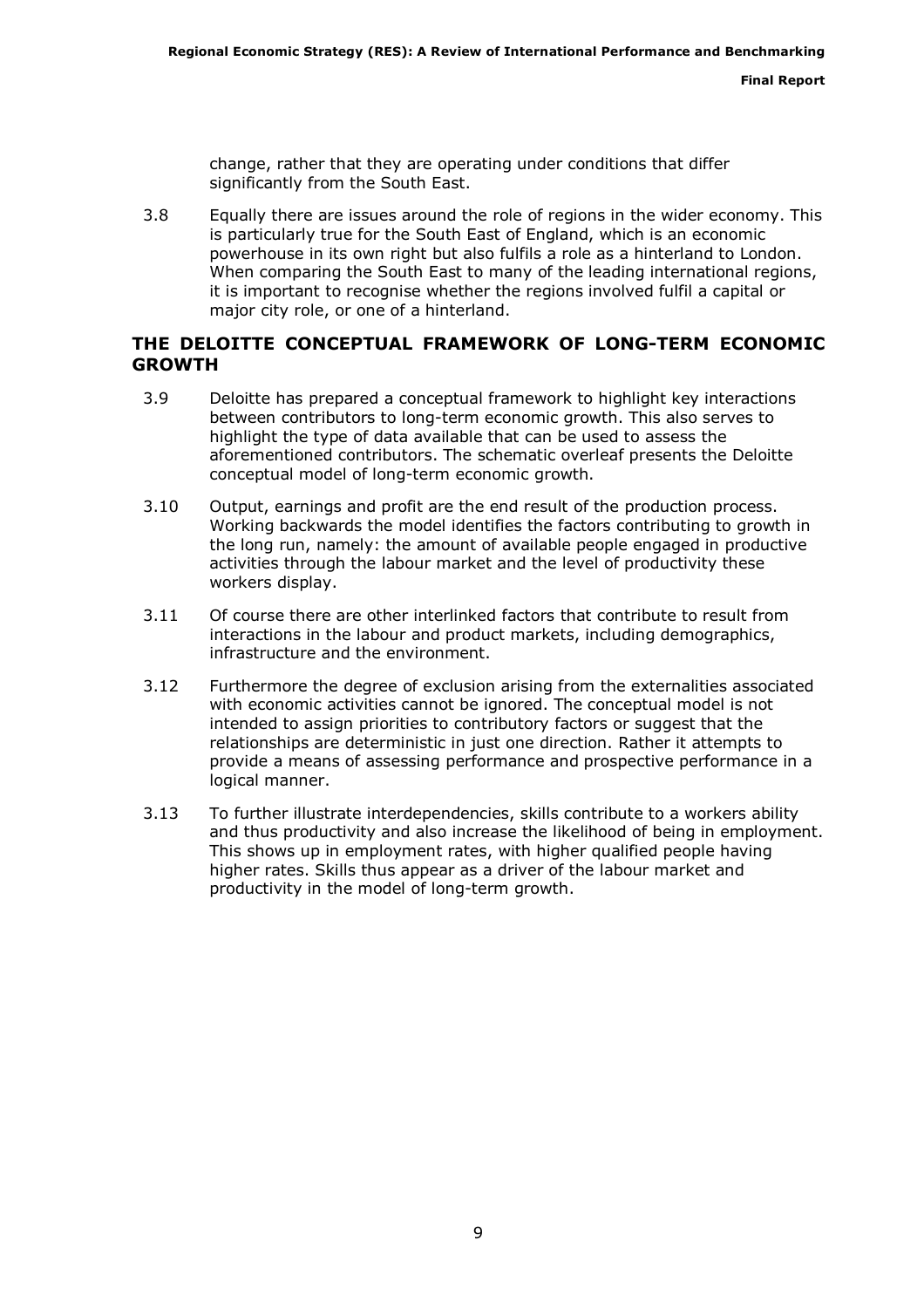

## Figure 1 – The Deloitte Conceptual Framework of Long-Term Economic Growth

Source: Deloitte 2005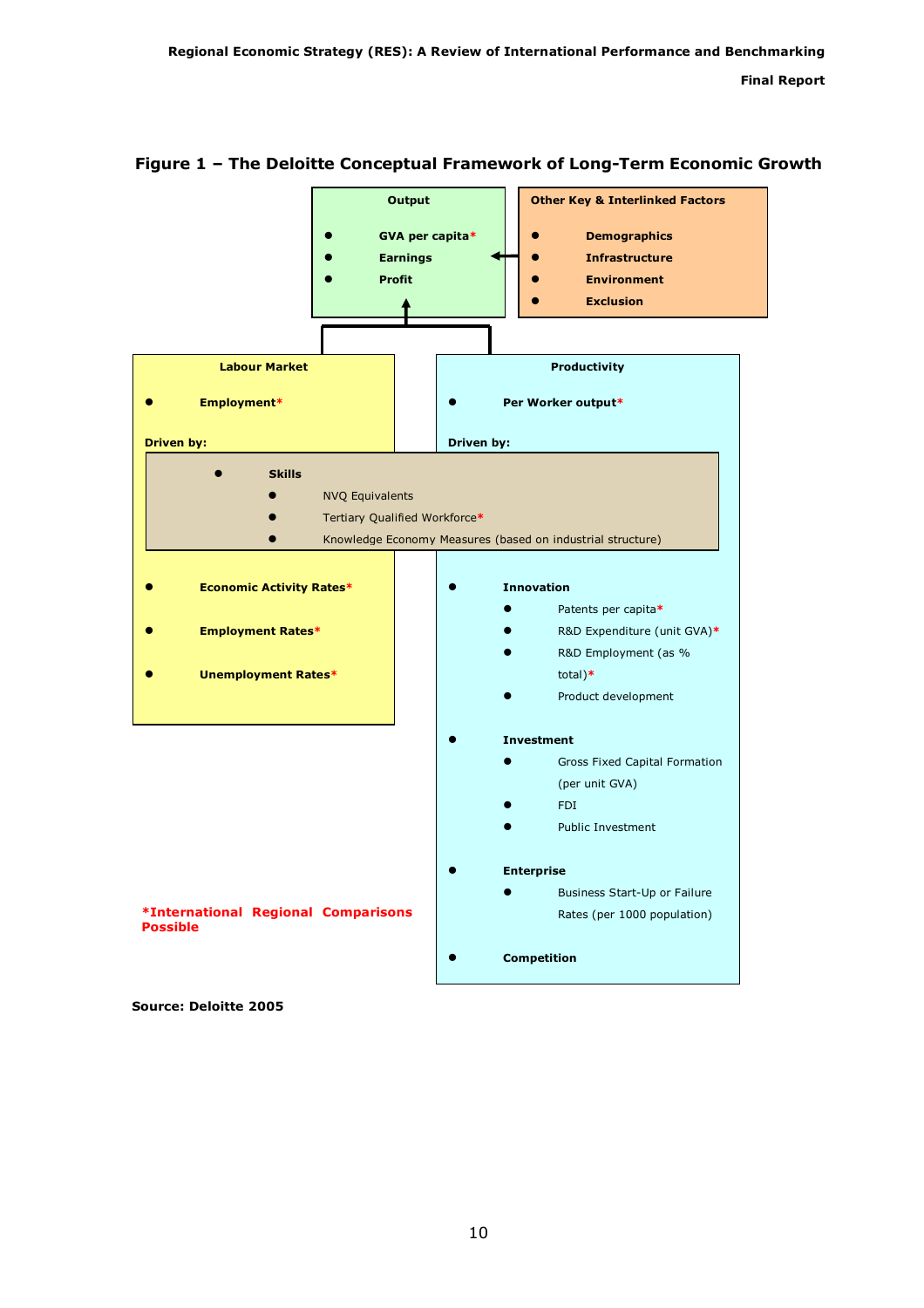## EMPLOYMENT RATES

3.14 Employment rates most usually relate the number of people in employment to the potential for employment as measured by the available working age population. The Eurostat figures presented here measure residence based employment against resident population and therefore assess both the ability of the region and surrounding regions to provide employment for residents, and the contribution of residents to productive activity. It is worth noting that this measure is based on overall resident population which implies that employment rates can be heavily influenced by demographics and the inclusion of non-working age residents.





Source: Eurostat, 2005.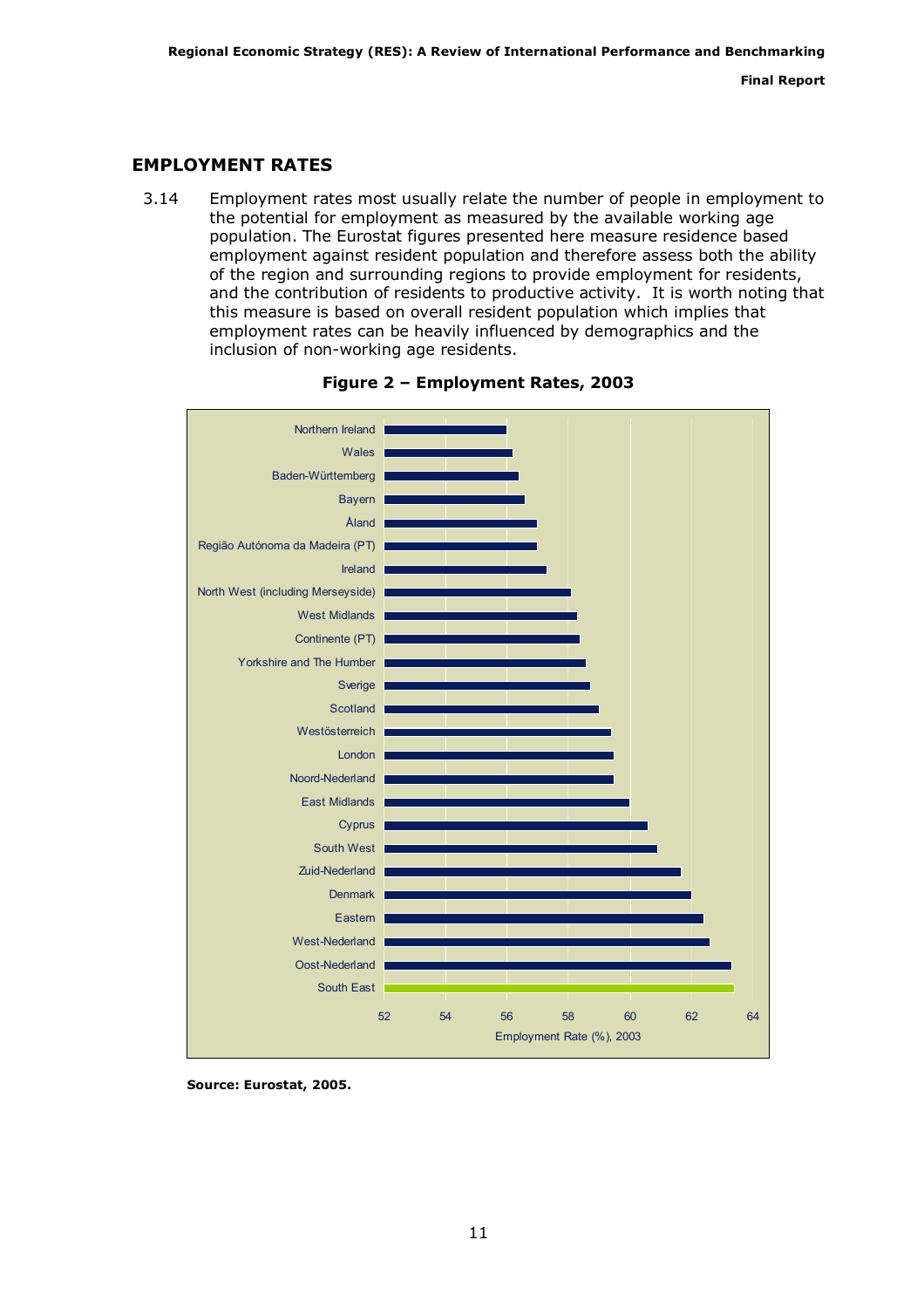- 3.15 The South East performs very well on this measure, claiming  $1<sup>st</sup>$  place amongst equivalent European regions.
- 3.16 This indicates that a higher proportion of residents of the South East are employed in productive activity than anywhere else in Europe. The South East and London are utilising potential labour resources from the South East to a high level.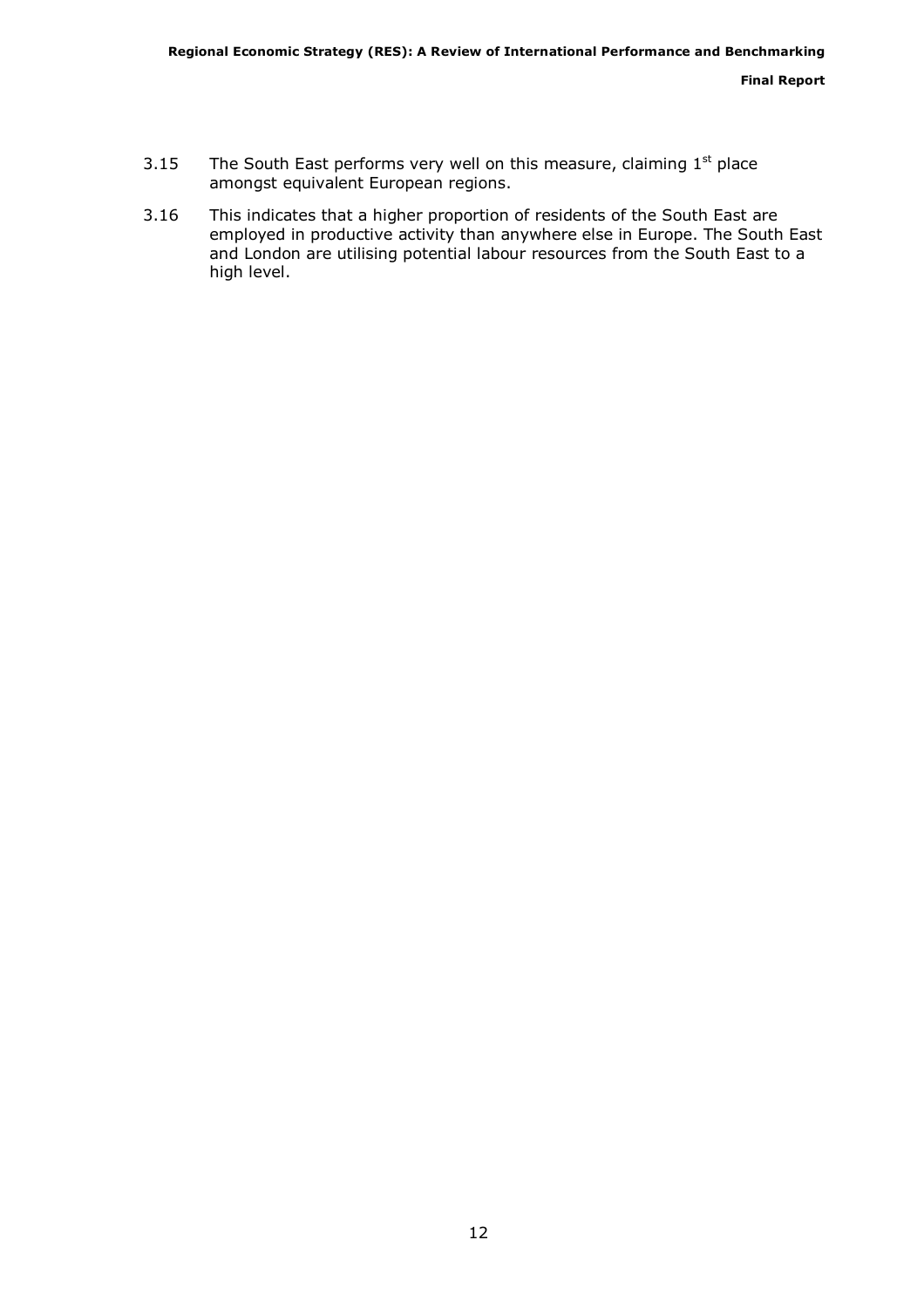Final Report

## ECONOMIC ACTIVITY RATES

3.17 Economic Activity Rates are a broader measure of participation than employment rates as also in addition to those in employment the measure incorporates the unemployed. The Eurostat activity rates employed here are referenced against total population.





#### Source: Eurostat, 2005

- 3.18 The South East performs well using this alternative measure of prospective labour utilisation: again achieving  $1<sup>st</sup>$  position amongst NUTS1 regions.
- 3.19 Economic activity rates are essentially measuring the same thing as employment rates, whilst also incorporating the ILO unemployed. High unemployment in the South East would contribute to higher economic activity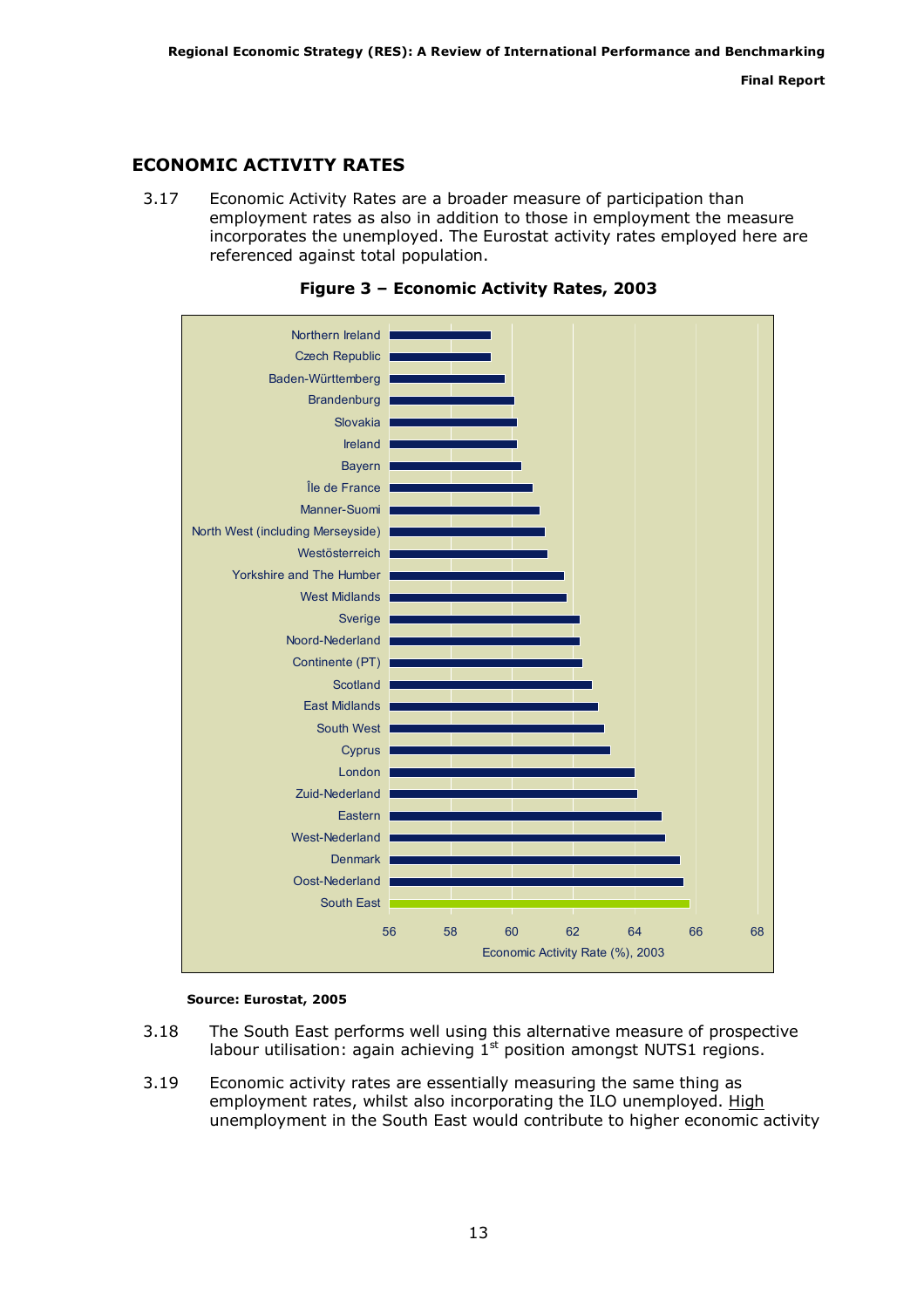rates but would be indicative of problems in finding work for South East residents. To ascertain whether this is the case it is necessary to consider unemployment.

3.20 Economic inactivity rates are the opposite of activity rates and show the percentage of resident population outside the labour force.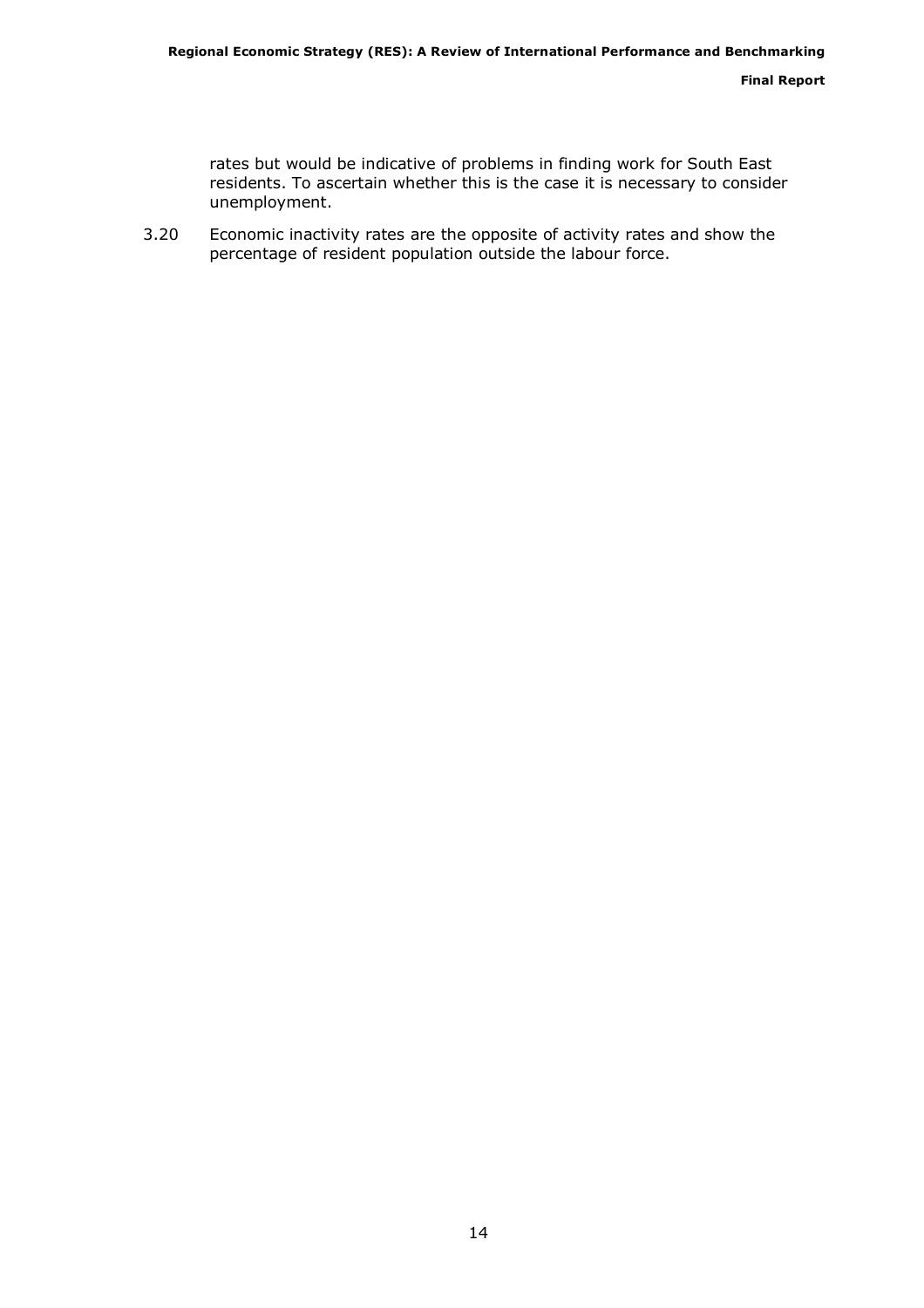## UNEMPLOYMENT RATES

3.21 The unemployment measure used here is consistent with the International Labour Organisation's (ILO) guidelines. It is defined as the proportion of the labour force that is unemployed and who want to work, are available to work, and are actively seeking employment. This estimate is generally higher than the claimant count measure of unemployment, which only takes into account those claiming unemployment benefit.



### Figure 4 – International Labour Organization % Unemployment, 2004

#### Source: Eurostat, 2005

3.22 The South East performs well in unemployment terms ranking  $4<sup>th</sup>$  from the Eurozone NUTS1 regions, albeit trailing both the East of England and the South West.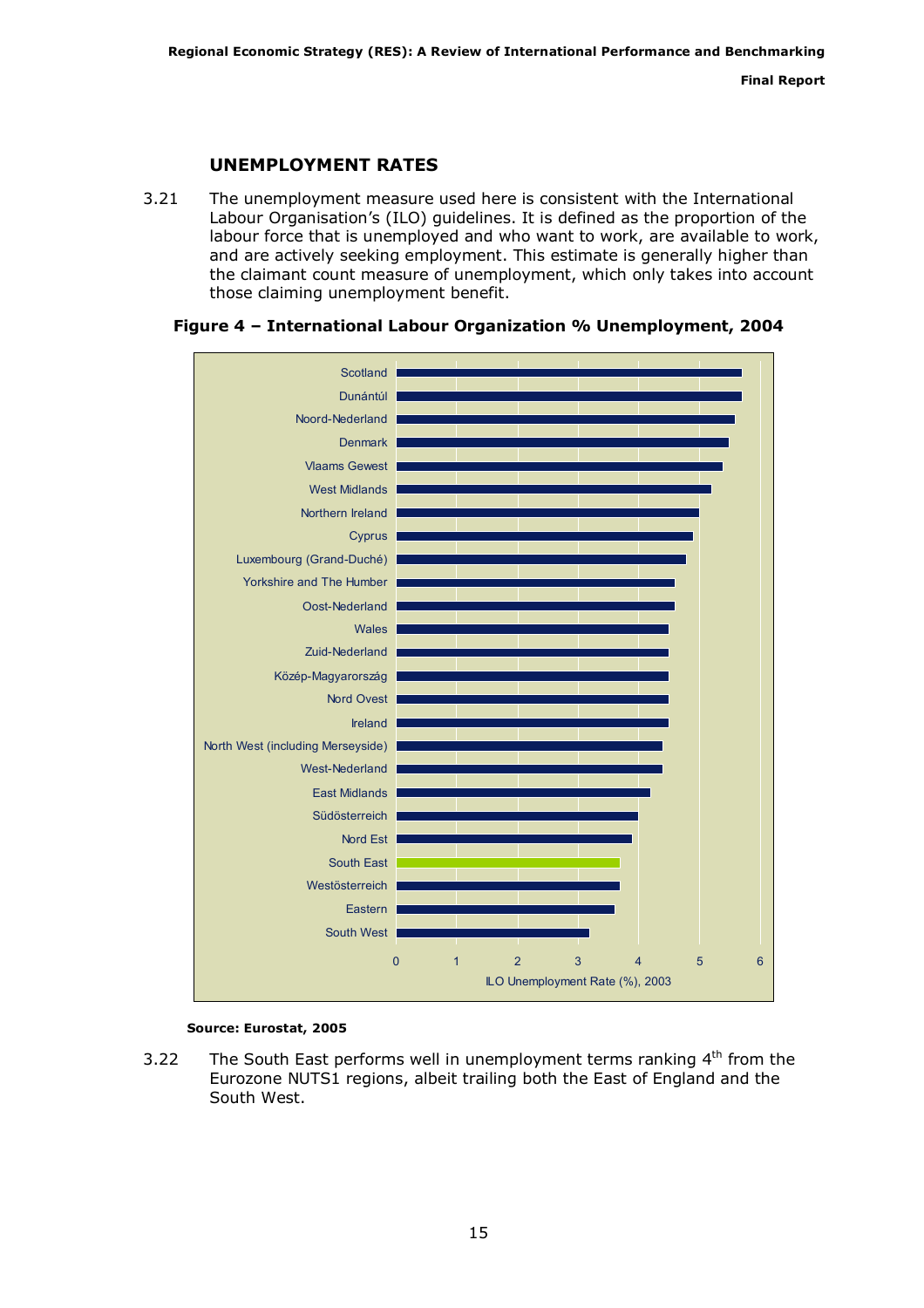- 3.23 However, these unemployment rankings reflect economic weakness in the Eurozone and contemporaneous health in the UK economy. Another possible reason as to why UK regional unemployment figures look so favourable in comparison to some European regions is due to the fact that on the continent there is a tendency to invest more in capital, whilst the UK has traditionally substituted labour for capital.
- 3.24 Taken together economic activity rates, employment rates and unemployment rates paint the South East in a very favourable light. The model of long-term economic growth identified that the major drivers of growth are labour market efficiency and productivity, and given that the labour market performance of the South East is favourable, any underperformance must therefore come from productivity.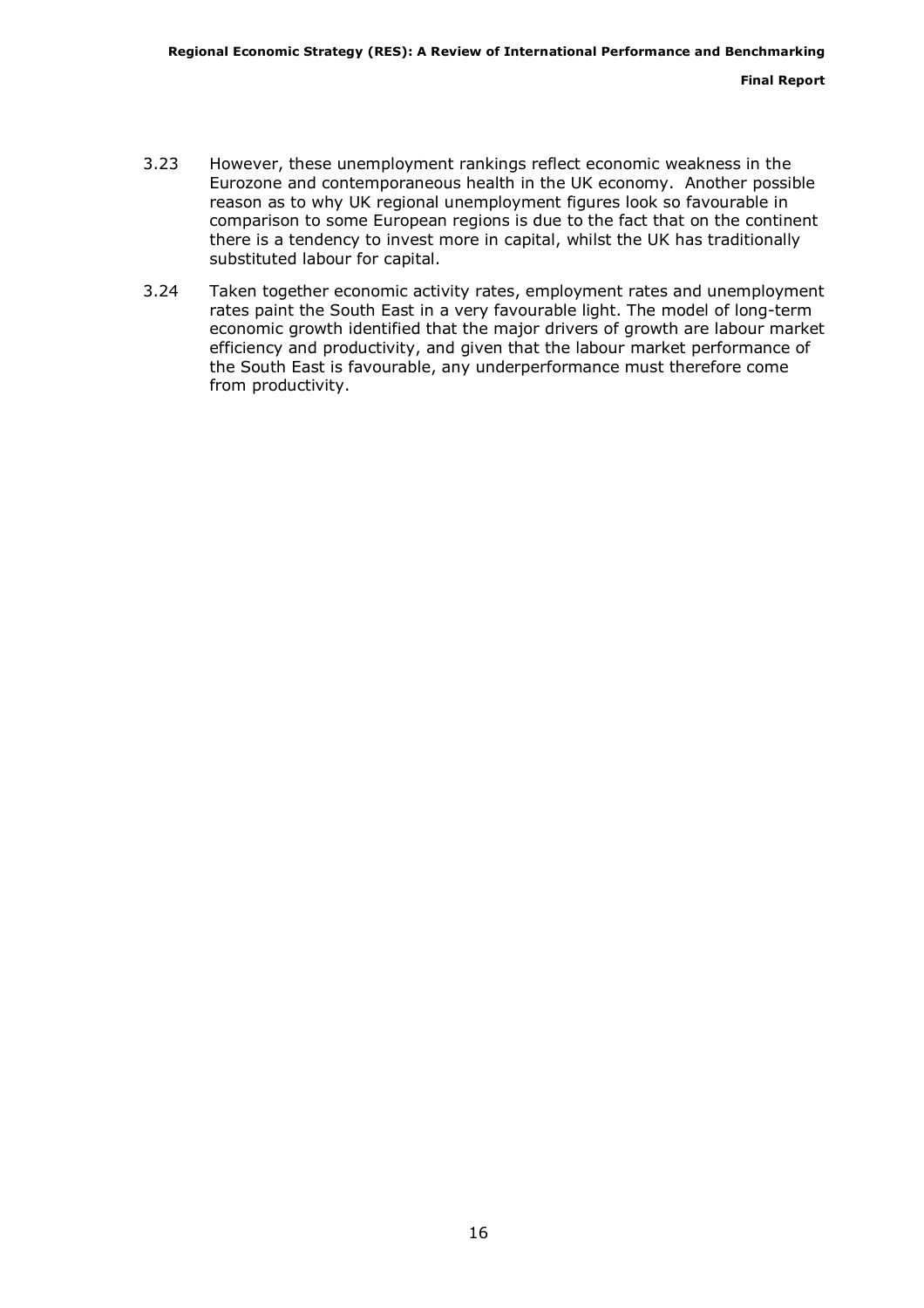## PRODUCTIVITY

- 3.25 This section deals with productivity, the five identified drivers of productivity and some other factors that may affect productivity in the South East.
- 3.26 Huggins treats productivity predominantly in the aggregate a primary focus of this study is to examine the five drivers of productivity growth rather than the aggregate outcome.
- 3.27 The drivers, as identified by HM Treasury, are:
	- Investment;
	- Innovation;
	- Skills;
	- Enterprise; and
	- Competition.
- 3.28 Of these coherent data at European NUTS1 level is available for only innovation and skills. Two of the other drivers, investment and enterprise have data available for interpretation from the South East, and on a national basis but regional international data is a mixture of unavailable or inadequate for purpose. The final driver, competition, is not easily measurable but receives some limited discussion.
- 3.29 Labour productivity simply measures the amount of output produced per worker in the economy. This gives a measure of how efficient each employed person is by way of the average individual contribution. The following chart shows per worker productivity in 2003 in 40 major global regions.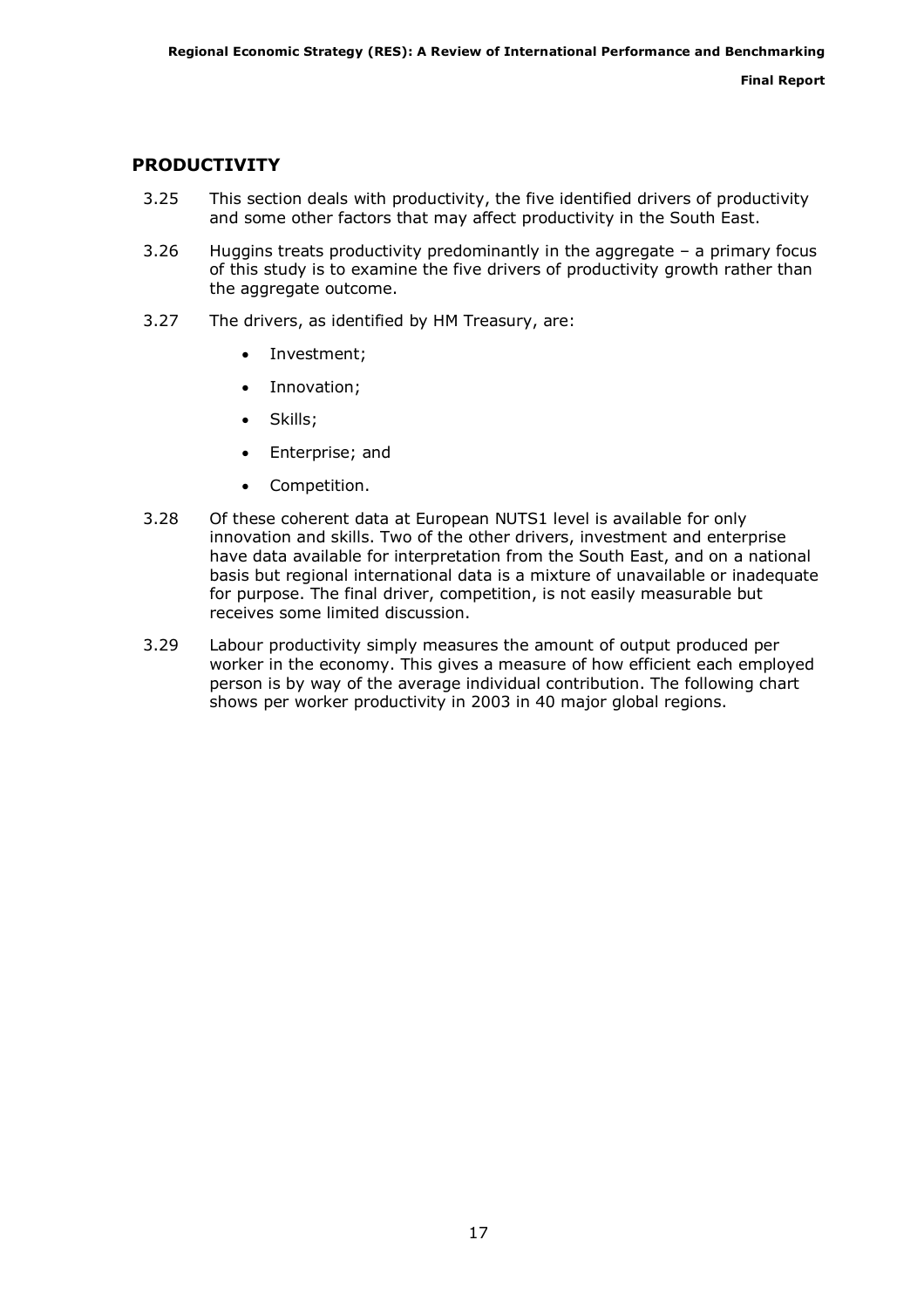Final Report



Figure 5 – Labour Productivity, 2003

#### Source: Robert Huggins Associates

3.30 There are a number of problems with per worker productivity in that it treats both full-time and part-time employees as equally productive. This may not be the case and can have a significant impact on overall productivity per employee. The South East is a particular example here since it has a much greater proportion of its workforce employed on a part time basis than most of its competitors in the UK and Europe. The ABI suggests that only the South West and Wales more part-time workers as a proportion of all workers than the South East, in which 32 per cent of all employees are part-time.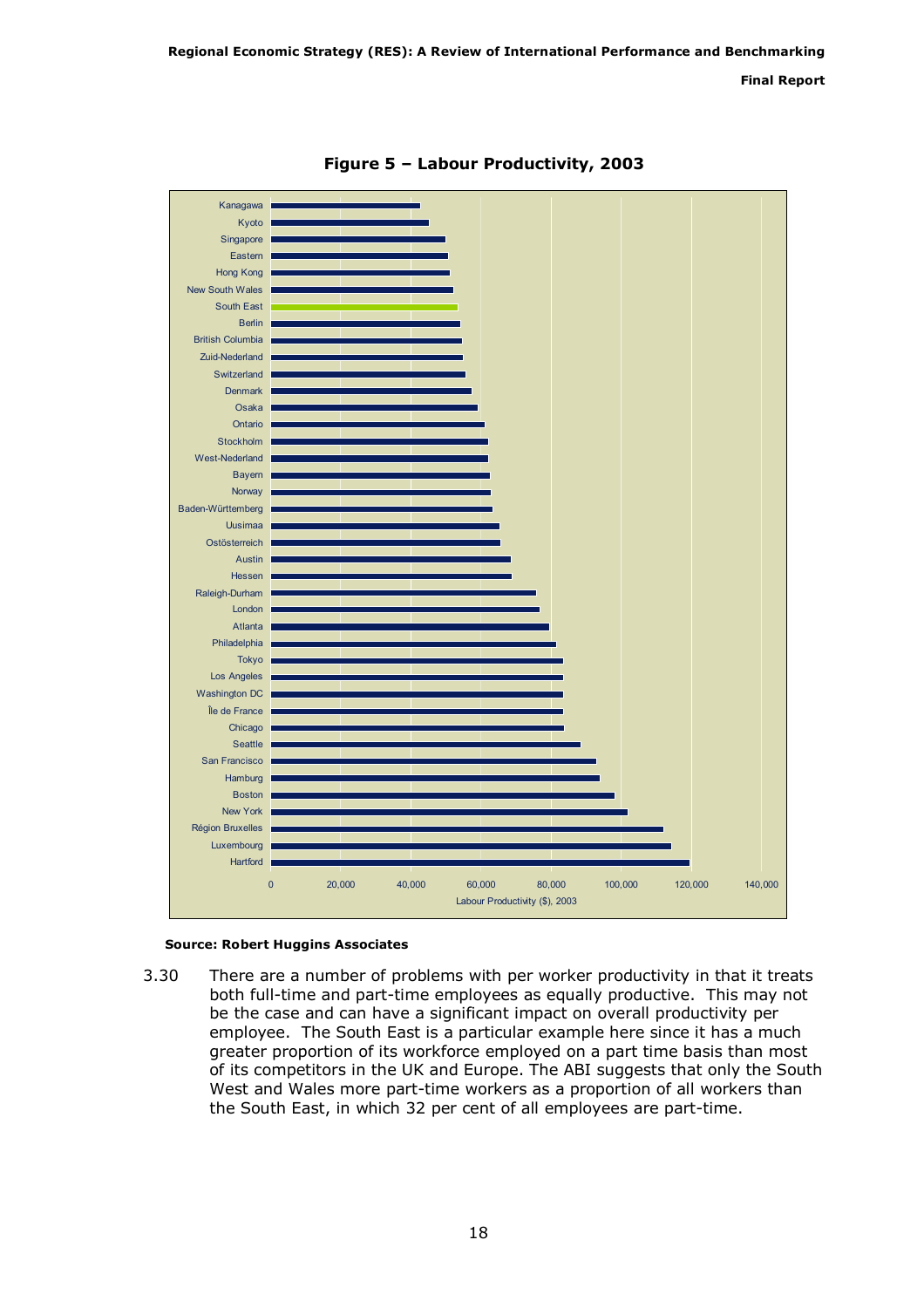- 3.31 The South East of England trails many of the 40 global regions identified by Robert Huggins Associates when assessed on labour productivity. It is currently ranked 34th, second lowest of all the European areas featured.
- 3.32 The measure employed here is a workplace based output measure on resident population and as such is biased downward somewhat by the fact that the South East is part of London's hinterland and many residents commute to London to add value there. Nonetheless, the performance is reasonably poor in global terms.
- 3.33 Analysing European areas using Eurostat data gives a similar result.



Figure 6 – Euro-regions Labour Productivity, 2003

Source: Eurostat, 2005.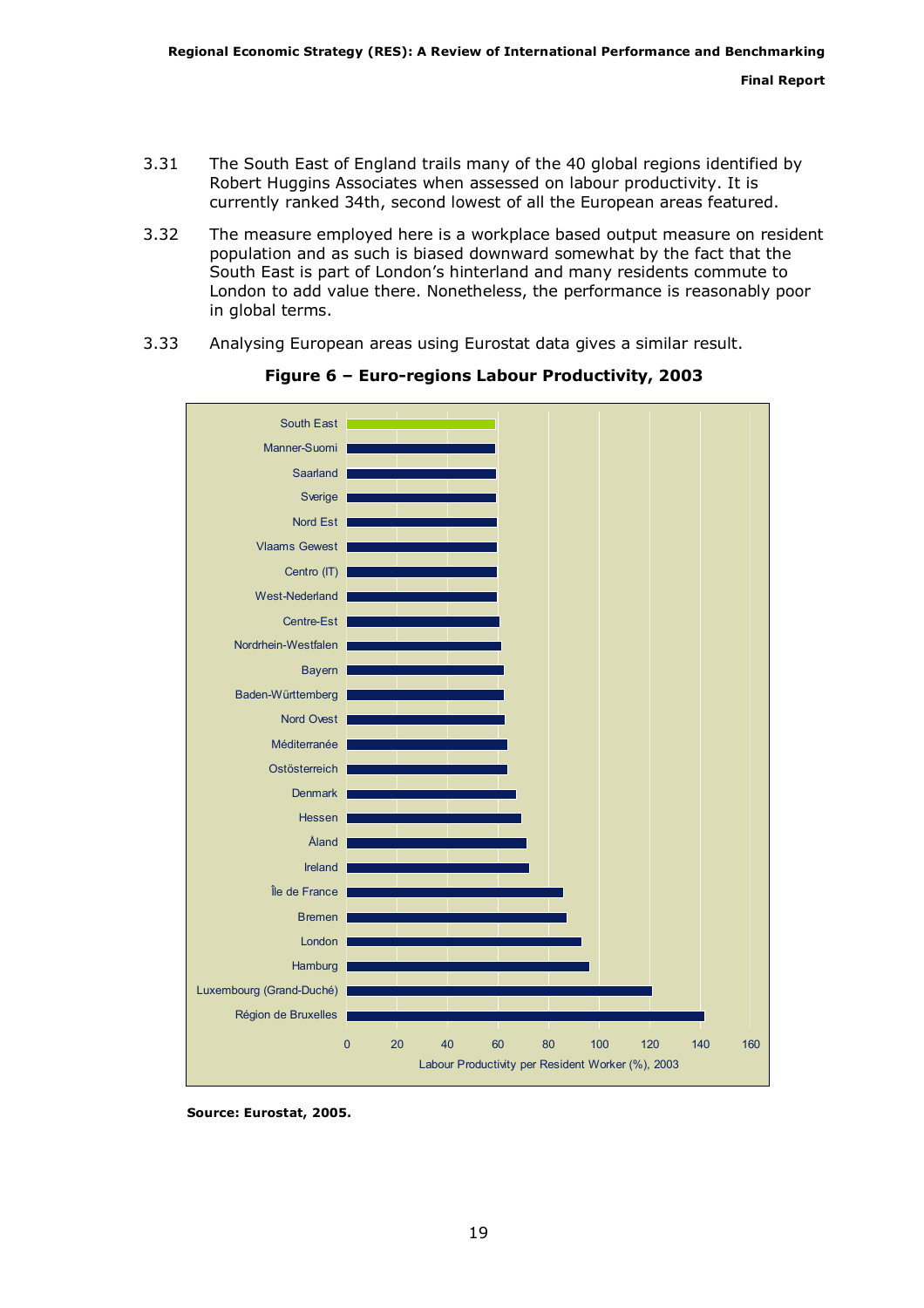3.34 The South East ranks  $25<sup>th</sup>$  of all 77 European NUTS1 regions but again this measure is biased downward by commuting flows.

## EXPERIAN PRODUCTIVITY GROWTH ESTIMATES

- 3.35 Whilst the current level of productivity per worker is contributing to a relatively poor performance from the South East in global terms, it appears that future prospects for productivity are better.
- 3.36 Experian NUTS1 estimates of historical and forecast productivity growth suggest that the South East of England is better placed than most of the European regions in the Huggins top 40. The chart below shows historical productivity growth and forecast productivity growth to 2020 relative to the EU15 average. Those regions forecast to realise a fall in relative productivity over the coming years are omitted from the chart.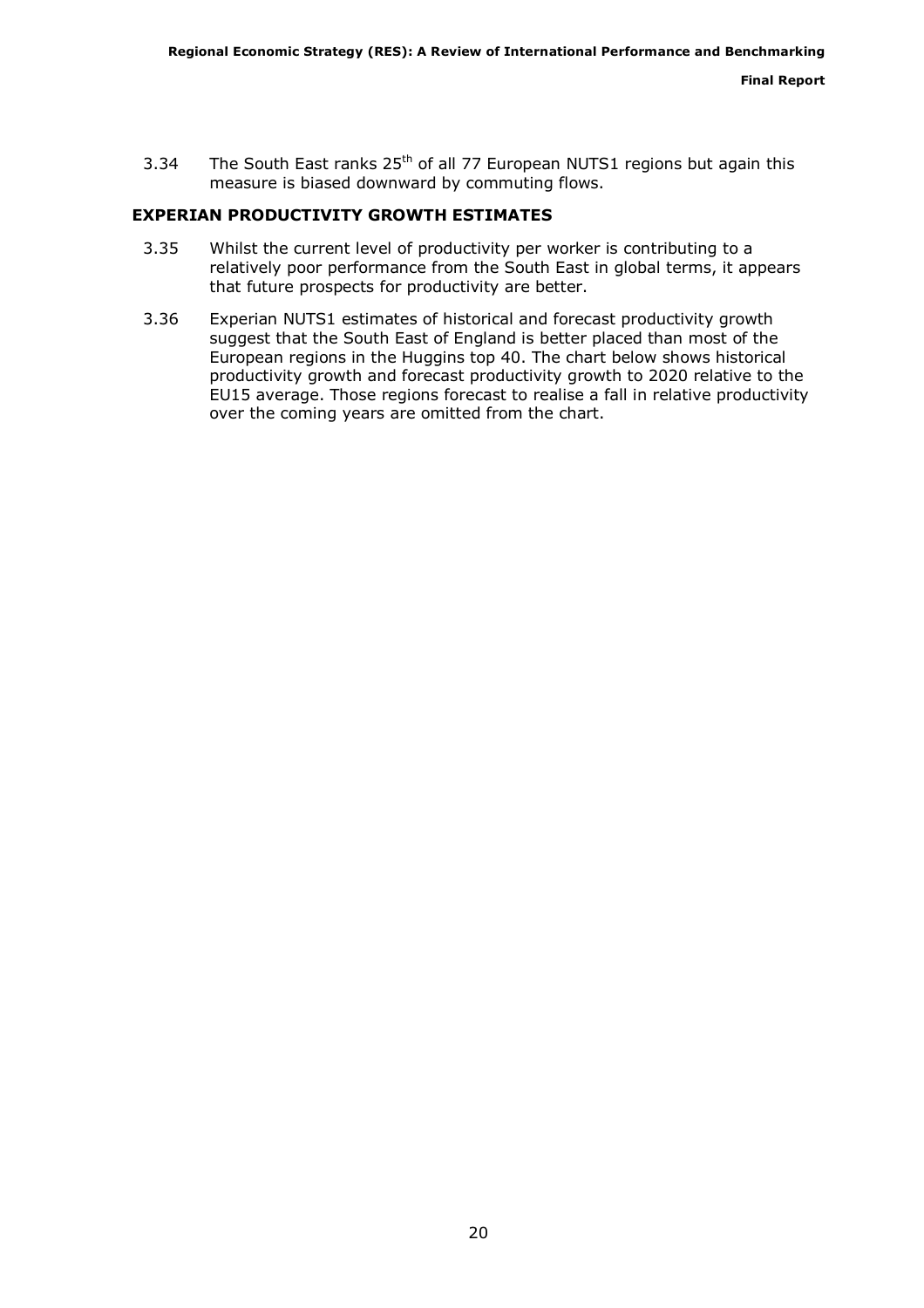

Figure 7 – Euro-regions Labour Productivity Growth, Historical & Forecast

Source: Experian European Regional Service, 2005

- 3.37 Ireland, Crete, the Portuguese islands and the regions of the former East Germany, who are continuing to blaze a trail due to economic catch-up, are forecast to realise the fastest growth.
- 3.38 This forecast is noteworthy for the South East: productivity growth is likely to be higher amongst those regions and countries that are catching up on technology and/or market maturity. There are implications for comparisons and policy conclusions drawn from high growth regions who are displaying catch up.
- 3.39 If these forecasts become reality this is good news for the South East as it will improve in productivity terms in relation to the EU15 average, whilst productivity growth amongst its major rivals will be slower than the EU15 average. The gap will close.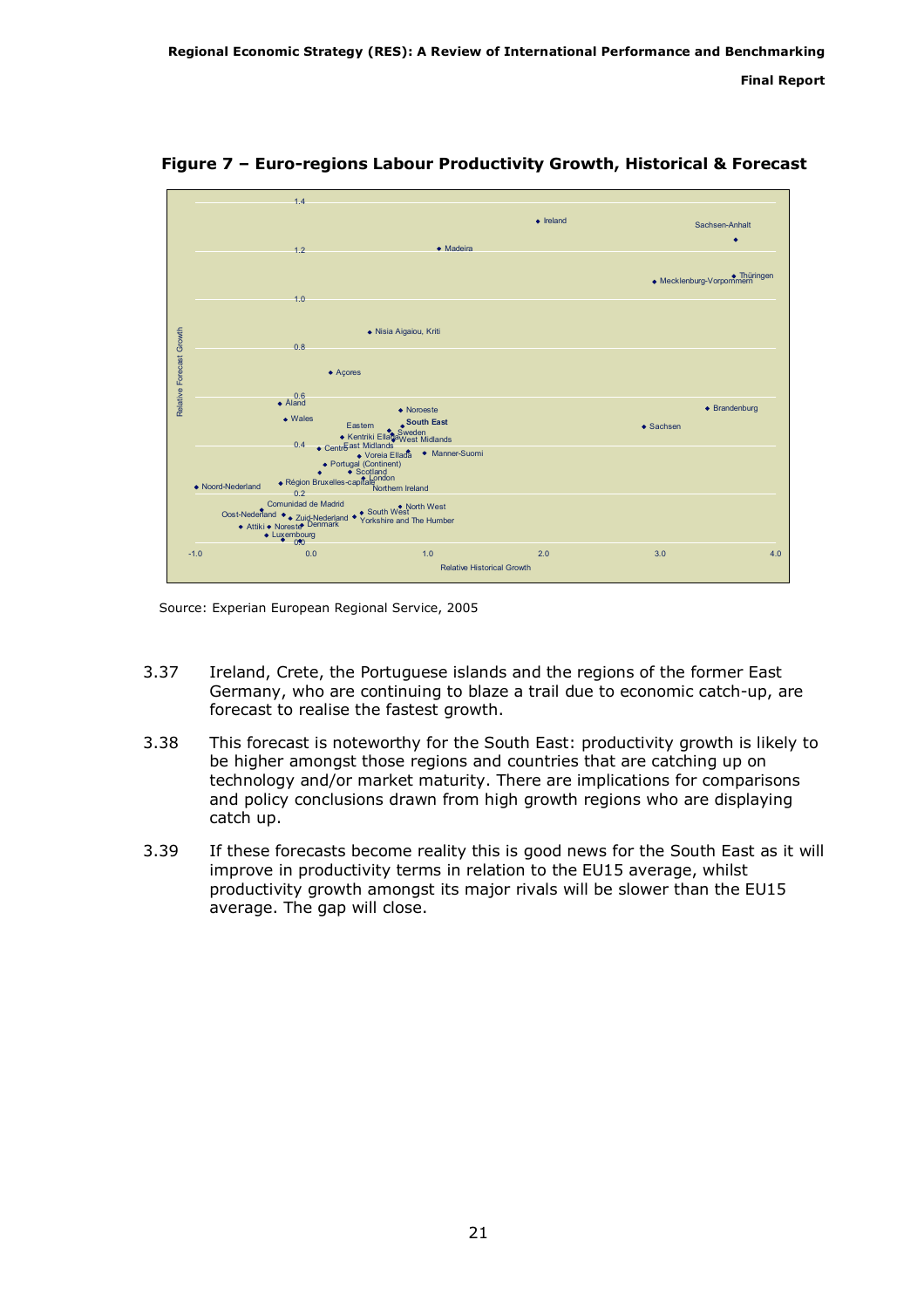## INNOVATION

- 3.40 Innovation encompasses the invention of new products, technology and processes that contribute to economic.
- 3.41 Certain definitions stretch to include the application of new technologies, but for the purposes of this study this definition would come under investment. Again this highlights the potential for crossover between indicators as well as the way in which drivers work together, rather than in isolation, to determine output.
- 3.42 In terms of the breadth of coverage innovation is the most data-rich area of all five drivers for European comparisons. International comparisons of innovation are available through a variety of patent application and R&D statistics.
- 3.43 Technically, both prospective measures suffer from flaws as indicators of innovation because neither measure accounts for the final output from the innovative cycle. R&D expenditure is an input, and whilst a patent application is an output of sorts it is no guarantee of successful innovation.
- 3.44 This section benchmarks the South East against available indicators such as R&D employment, R&D expenditure and patent applications.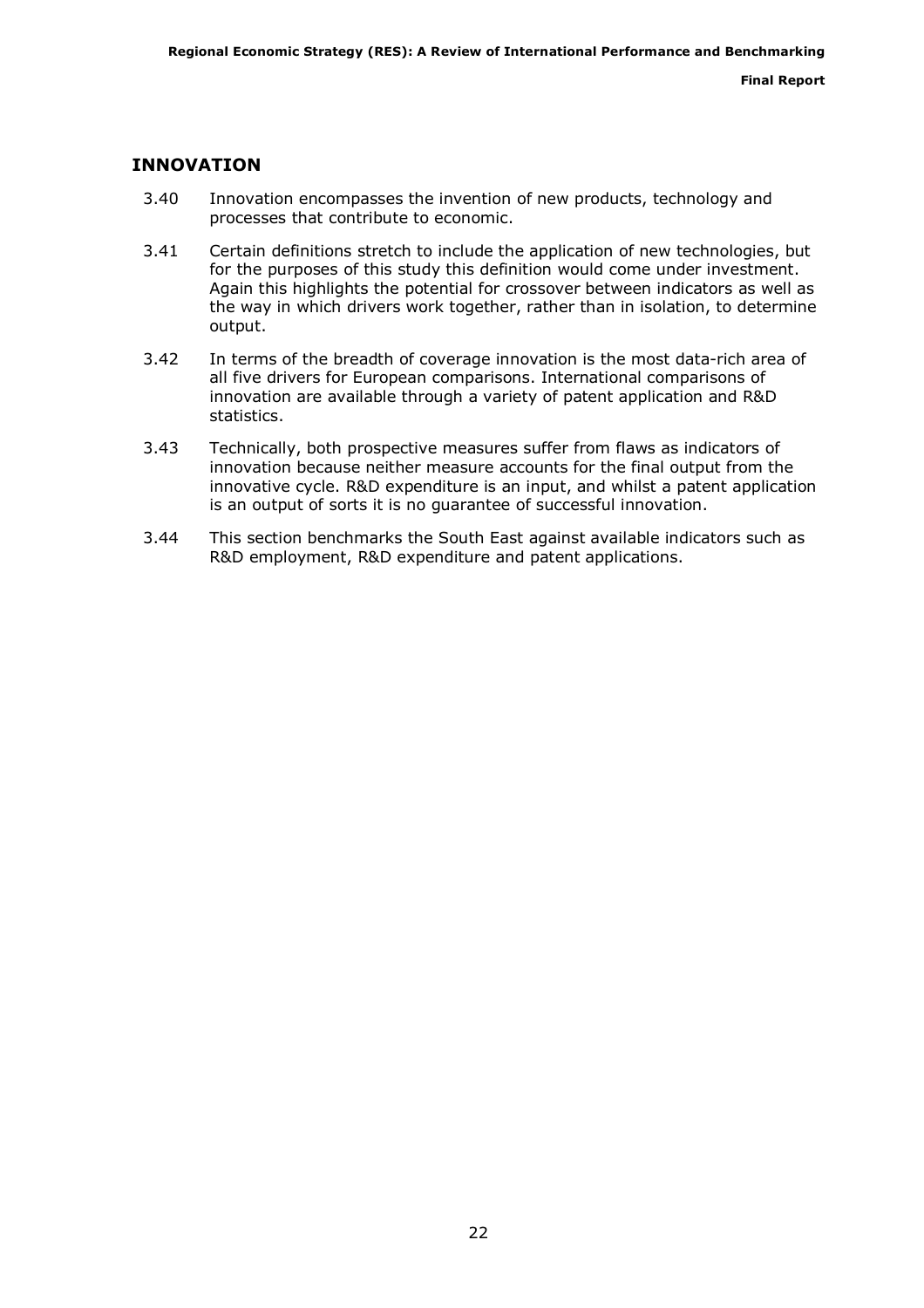## THE EUROPEAN PERSPECTIVE

3.45 As a measure of innovation, intramural R&D expenditure<sup>1</sup> as a percentage of GDP covers data for selected NUTS1 geographies across Europe.



Figure 8 – Euro-regions R&D Expenditure as % GDP, 1999

#### Source: Eurostat 2005

- 3.46 Unfortunately the last feasible point for pan-European comparison is 1999 on this measure. The South East performs well relative to most European regions – coming 7th from 62 regions with available data.
- 3.47 South East business expenditure on intramural R&D in 2003 contributed 84 per cent towards all intramural R&D, some 14 per cent higher than the equivalent contribution at UK level<sup>2</sup>.
- 3.48 Employment in R&D related activities is also a much used inter-regional comparator. This paints a more subdued picture of innovation in the South East.

ł

<sup>&</sup>lt;sup>1</sup> Intramural R&D expenditure is defined as all expenditures for R&D performed within a statistical unit or sector of the economy, whatever the source of funds. Expenditures made outside the statistical unit or sector but in support of intramural R&D (e.g. purchase of supplies for R&D) are included. Both current and capital expenditures are included

<sup>2</sup> Economic Trends 621

http://www.statistics.gov.uk/articles/economic\_trends/ET621\_Owen.pdf TABLE 14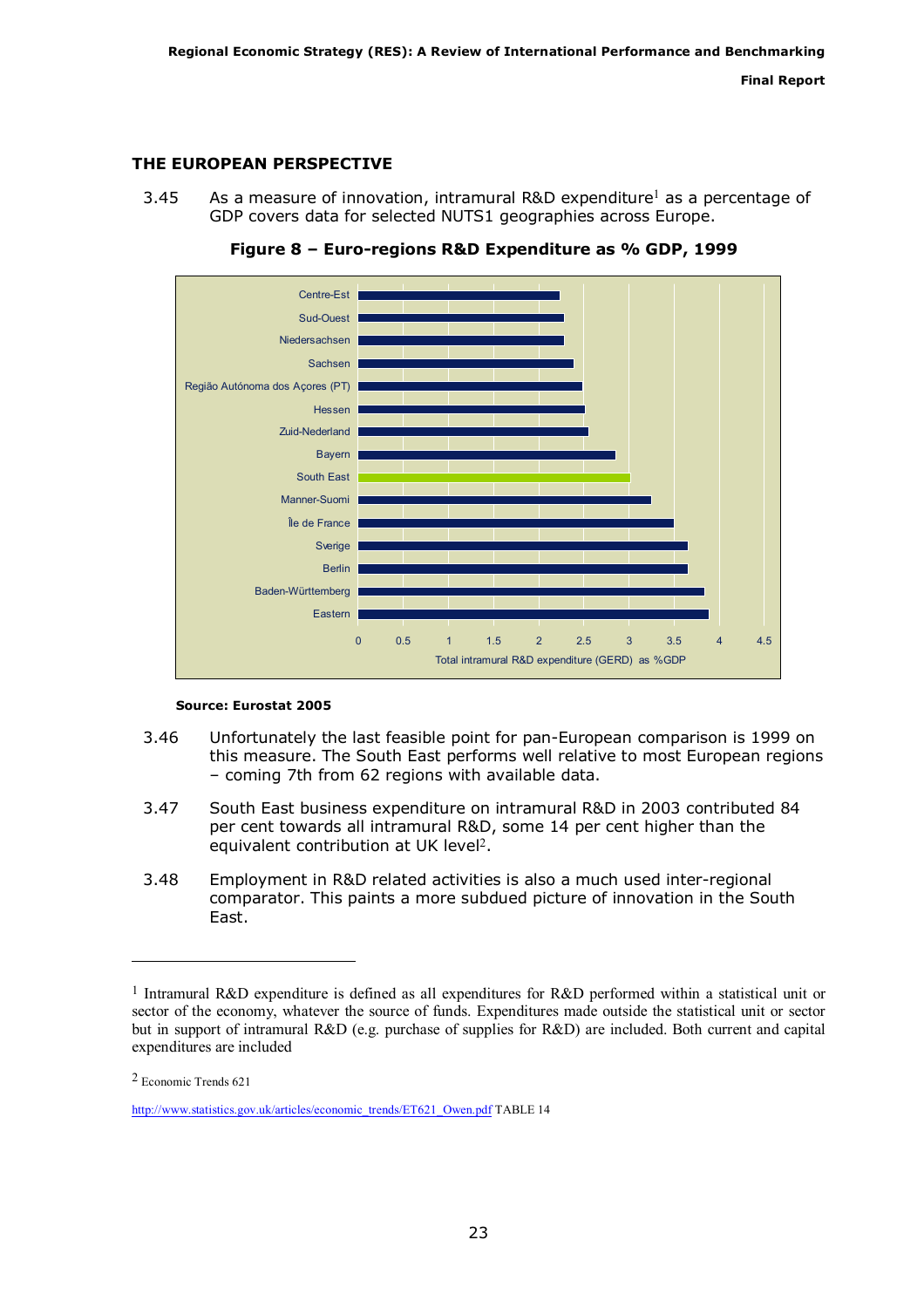- 3.49 Eurostat's 2001 UK estimates<sup>3</sup> show a lower percentage of R&D personnel in the labour force (1.3 per cent) than the EU15 average (1.4 per cent). The highest ranked region was Uusimaa, Finland where 3.8 per cent of the labour force was employed in an R&D role. The top-10 regions were exclusively Scandinavian or Central European. Although UK regions were omitted from this particular analysis, subsequent figures from  $ONS<sup>4</sup>$  confirm that none were likely to have reached the top-10 had they been included. Whilst excluding higher education related R&D, the data suggests that just 1.1 per cent of South East's labour force is employed in R&D.
- 3.50 It is easy to question the validity of this R&D data, especially given that each source is looking at a different point in time and there is little time series data to work with to ascertain trends. The expenditure data appears at odds with the employment data. The former suggests the South East is well placed in Europe whilst the latter suggests that it isn't.
- 3.51 This could be as a result of the way expenditure is focused in the UK and the way R&D employees are contained and hidden within organisations. One feasible explanation is the R&D conducted in the South East of England tends to be both high-value added and costly, and that limited staffing is required to carry out the research function.
- 3.52 Another prospective measure of innovation is patent applications per million population (PAPMP). Whilst applying for a patent does not imply an innovation will be successful, over time it will indicate whether propensity to innovate is on the increase or decrease.

j.

<sup>3</sup> Eurostat, Statistics in Focus, Science & Technology, Theme 9 – 4/2004

 $^{4}$  ET 621, ibid.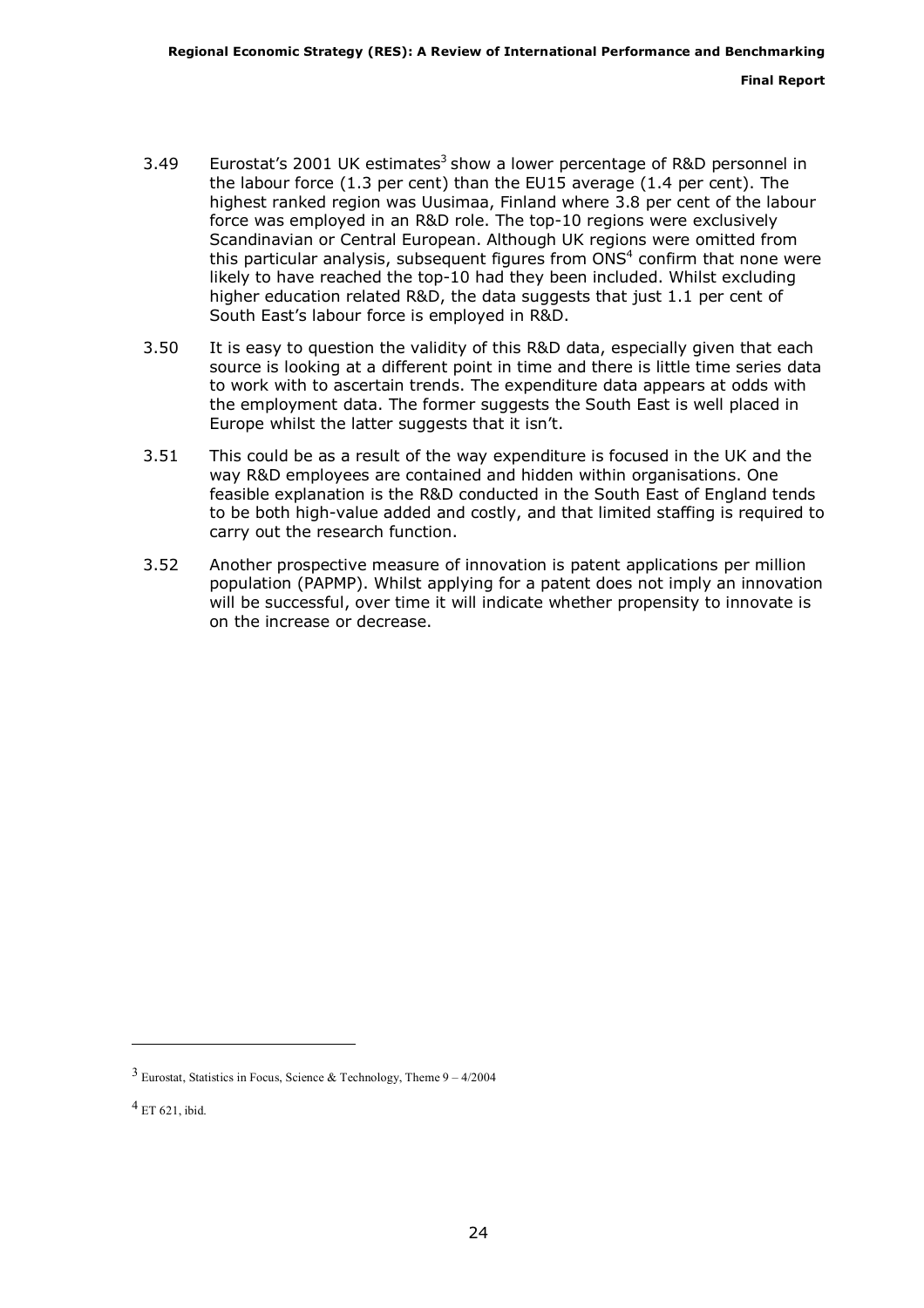

Figure 9 – Patent Applications per Million Population, 2003

Source: Eurostat 2005

- 3.53 Of the 72 regions of the EU where data was available the South East was placed in 11th position in 2003, with 238 patent applications per million population. The highest placed UK region, the East of England was ranked one place higher in  $10^{th}$  position. Eight of the top 10 ranked regions are those identified in the Huggins Study.
- 3.54 PAPMP is one of the few series useful in identifying drivers of productivity that offers some form of consistent time series. Annual data is available over the period 1999-2003 for the above mentioned European regions. A growth in PAPMP of 13 per cent per annum in the South East places the region in 25th place. The growth results are less encouraging for the South East in the sense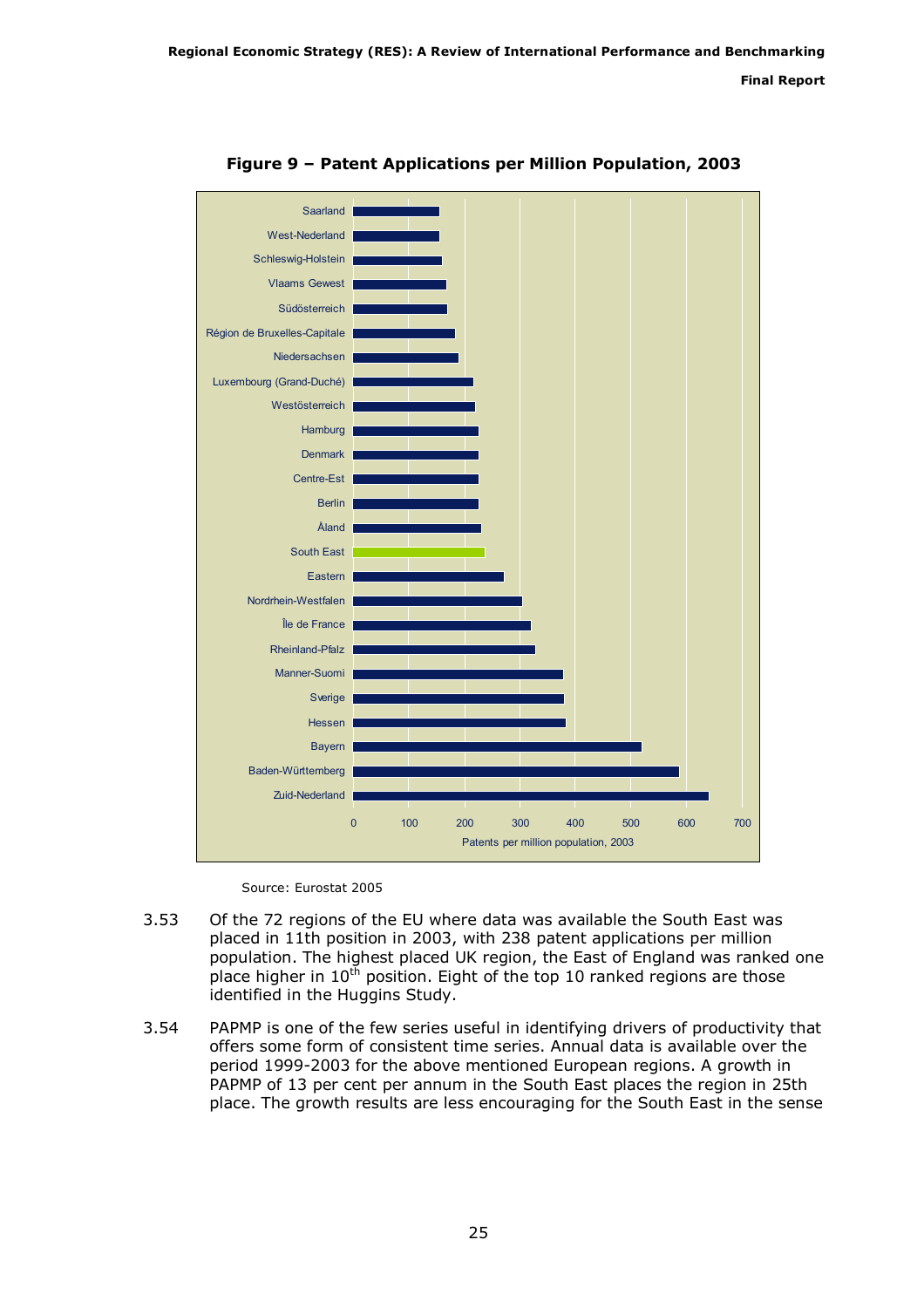that a rank of 25th place is lower than the 2003 rank of 11th for absolute levels.

3.55 What is encouraging for the South East is that of those regions placed higher in growth terms, only three are identified by Robert Huggins Associates as productivity leaders, namely: London, Uusimaa (Manner-Suomi) and Zuid Nederland. In fact the majority of regions showing high growth in the chart are from the Southern Europe and the former East Germany. This represents an element of catch-up in that the majority of these regions are starting from a less prosperous base. That the South East is represented in the top third of regions by PAPMP growth from a relatively mature economic base is encouraging.

#### Figure 10 – Growth in Patent Applications per Million Population, 1998-2003



Source: Eurostat 2005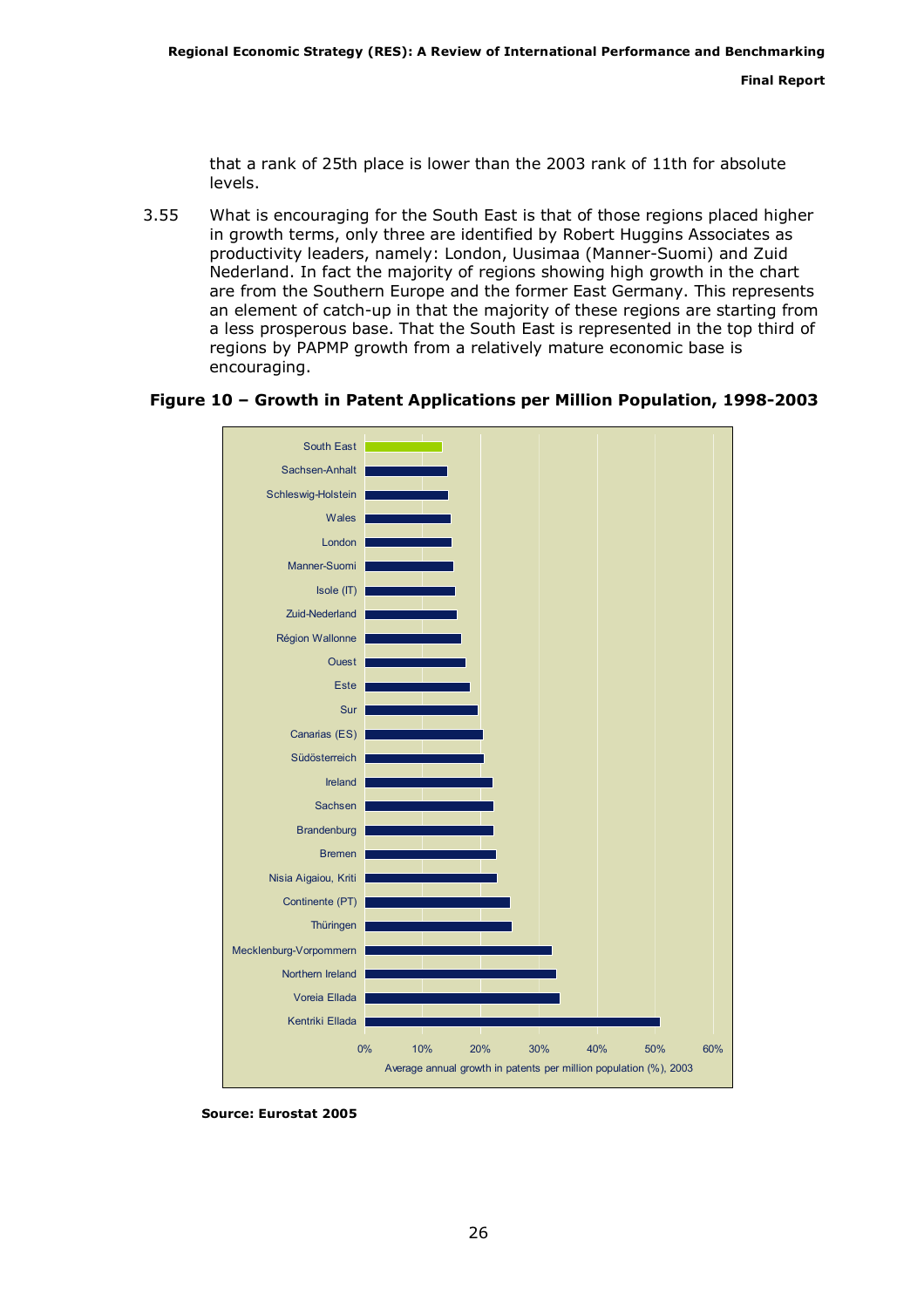- 3.56 Zuid Nederland, Manner-Suomi, and London are all realising faster growth in patent applications. Uusimaa represents a real concentration of R&D activity in Finland, in 2000 accounting for almost half of all hi-tech<sup>5</sup> patent applications in the country as a whole. The South East cannot lay claim to having such a monopoly on innovative activity in the UK, although nationally it is undoubtedly well placed. There is also more likely than not some capital city effect in the data.
- 3.57 Hi-tech patents data is also available from Eurostat. Here patents are referenced to the size of the local labour force as a benchmark. On this measure the South East ranks 9th from the NUTS1 regions.



Figure 11 – Hi-tech Patent Applications per Million Labour Force, 2002

Source: Eurostat 2005

ł

<sup>5</sup> Source: Eurostat Press Release No 31/2002 - 13 March 2002. Hi-tech defined as aviation, computers and automated business equipment, communication technology, lasers, micro-organism and genetic engineering, and semi-conductors.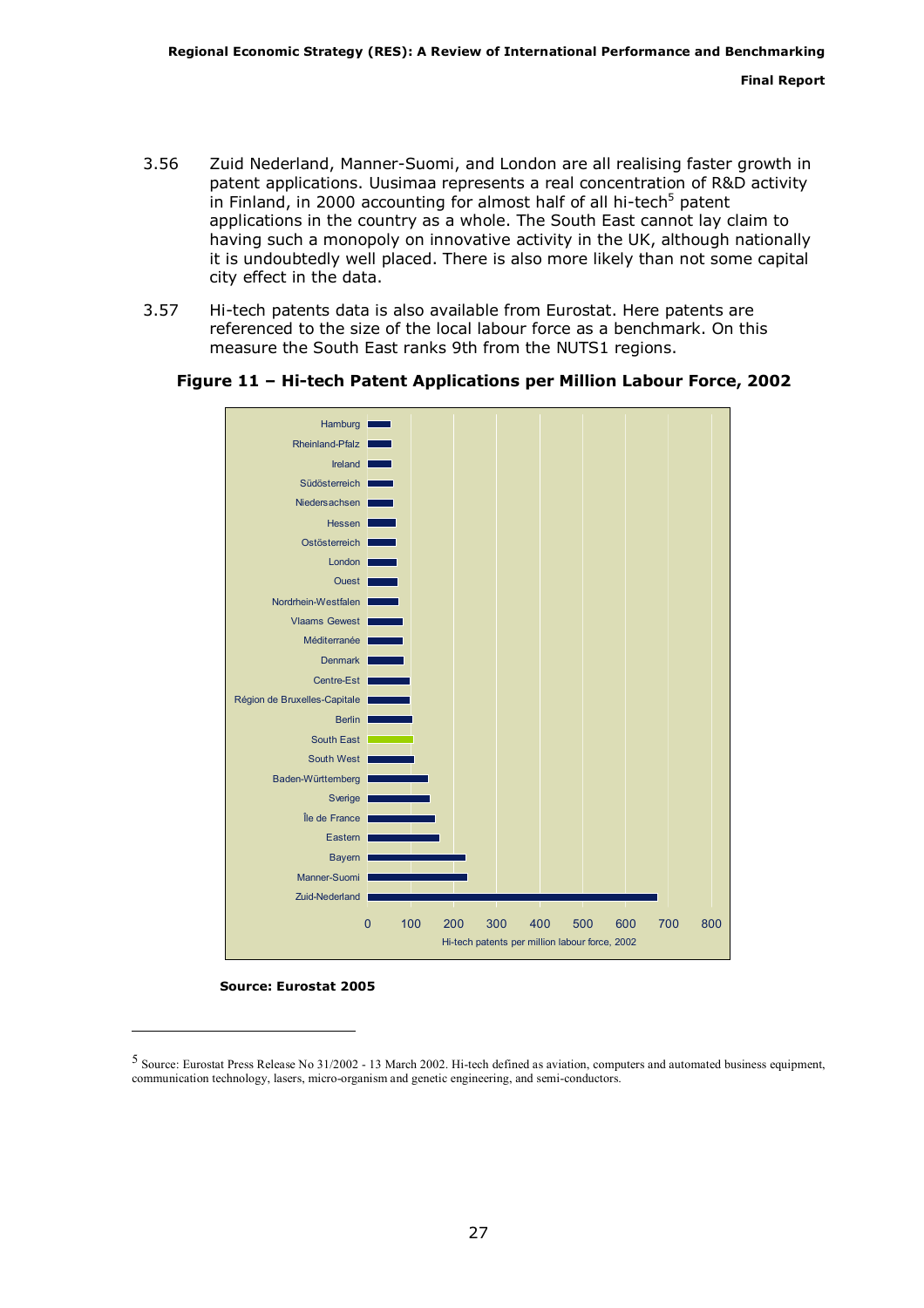3.58 Although patent rankings show the South East to be doing well relative to most European regions, the scale of the gap between the South East and leading areas such as Zuid Nederland, Manner-Suomi, and Bayern is significant.

#### OTHER INTERNATIONAL DATA

- 3.59 Robert Huggins Associates data provides some extra-EU comparisons. Per capita government R&D expenditure in the South East is ranked 22nd from the full list of 128 regions. Uusimaa is the highest placed European region, whilst Washington tops the list. This data is limited in its value as it fails to include private sector R&D.
- 3.60 Business Expenditure on Research and development in the South East fares slightly worse ranking  $32<sup>nd</sup>$  from 128.
- 3.61 In terms of the Robert Huggins patent measure the South East is placed 57th from 128 regions and appears short of the very best innovative regions.

#### **CONCLUSIONS**

- 3.62 The South East is no doubt behind global and European leaders when it comes to innovation. The data is inconclusive as to the extent of the problem as different measures place the South East at different places on the ladder.
- 3.63 Productivity is ranked  $25<sup>th</sup>$  of NUTS 1 regions in the EU and  $17<sup>th</sup>$  from the 18 European areas in the global top 40. Only proxies for innovation growth from Eurostat rank the South East this lowly. Even in this case, almost all of the regions growing faster than the South East are not ranked above the South East in absolute measures.
- 3.64 Neither of the two main sources identified as proxies for innovation R&D expenditure and Patent Applications - is perfect. Superior rankings in R&D expenditure relative to patent applications may suggest that the available resources for R&D are not being optimally allocated. It could also be indicative of multinationals conducting research in the South East and patenting elsewhere.
- 3.65 Manner-Suomi, the area of Finland containing Uusimaa, is the one region which features higher than the South East in every European indicator of innovation obtained. Zuid-Nederland, however, appears to have significant innovative capacity above both the South East and Manner-Suomi – especially so in terms of high-tech patents. Later in the report Zuid Nederland is a focus for good practice in innovation.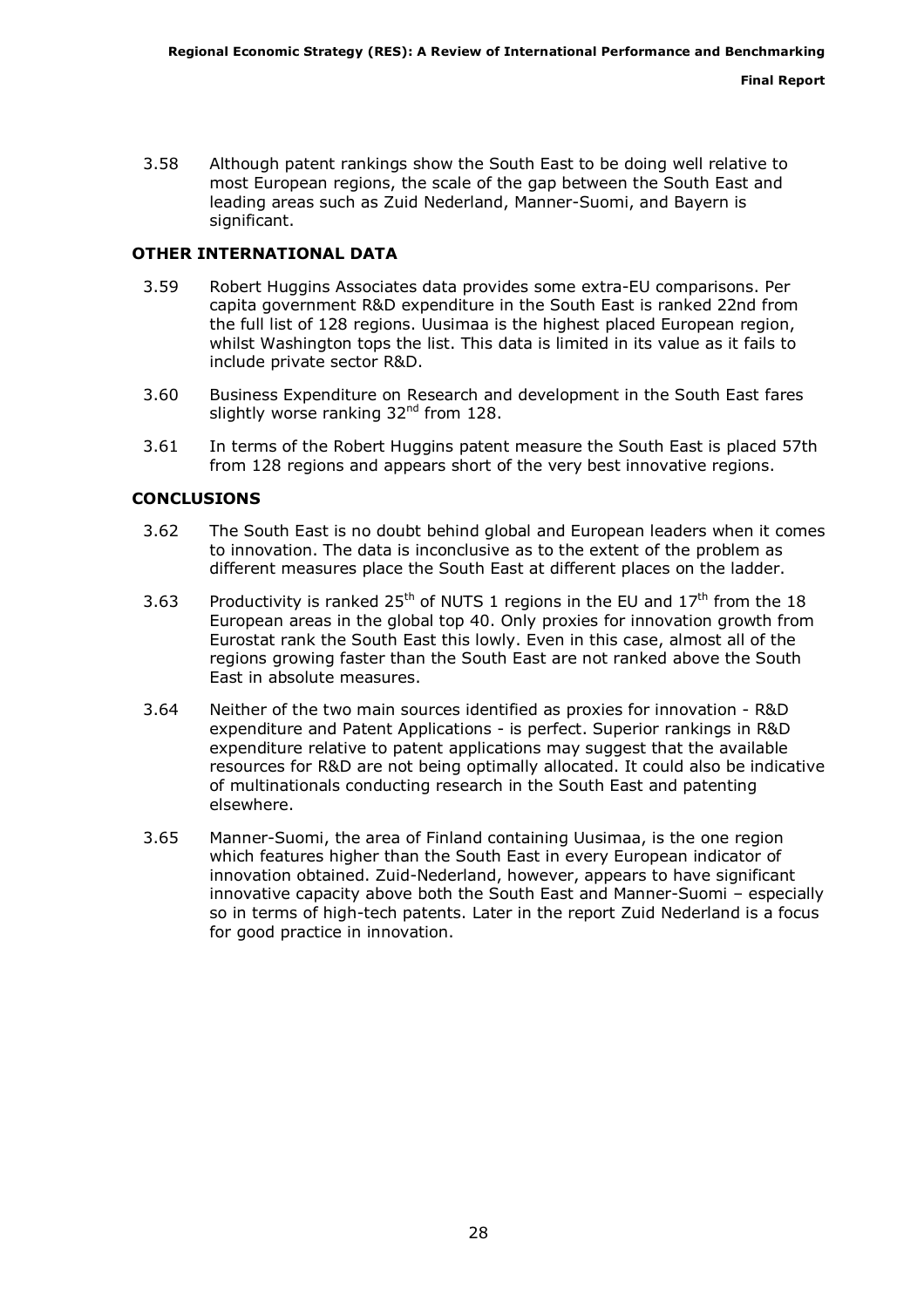## **SKILLS**

- 3.66 Although workforce qualifications do not translate directly to the skills required to carry out tasks, they offer the major statistical means of comparison between regions.
- 3.67 International comparisons are difficult to make as educational systems differ widely across national borders.
- 3.68 High-end skills are measured here by the proportion of the economically active educated to degree level. Higher level skills are associated with higher productivity and also contribute to the labour market: people with higher skills have a higher probability of finding and/or being in employment.

48 48 % of economically active population economically active population Brussels 44 44 40 40 Noreste Madrid · Île de France 36 36 London Manner-Suomi Scotland × 32 32 đ **South** Ireland  $\approx$ East  $\blacksquare$ 28 28 0 5 10 15 20 25 30 35 40 45 cumulative percentage change (1999-2004)

Figure 12 – Economically Active Population Educated to tertiary or degree level

Source: Eurostat 2005

- 3.69 The South East performs well against its European neighbours when measuring skills using the proportion of the economically active population educated to tertiary, or degree, level. Of the NUTS1 regions within the EU25 the South East is positioned well in 14th from the 78 regions with available data.
- 3.70 This performance appears all the more significant given that the majority of regions ahead of the South East are capital cities or countries in their own right. In this context the South East has a well qualified workforce.
- 3.71 Examining how things have changed over the period 1999-2004, the South East has realised some growth in the proportion of its workforce educated to degree level. It occupies a middle-of-the-road position amongst its European peers on this measure. Many of the top ranked regions are Italian or Spanish. The German Länder occupy almost exclusively the basement positions (this may have been caused by an influx of relatively unskilled migrants, rather than a fall in the number of graduates). This could equally be as a result of international variations in education systems and/or surveying, and serves to highlight again the problems associated with international comparisons.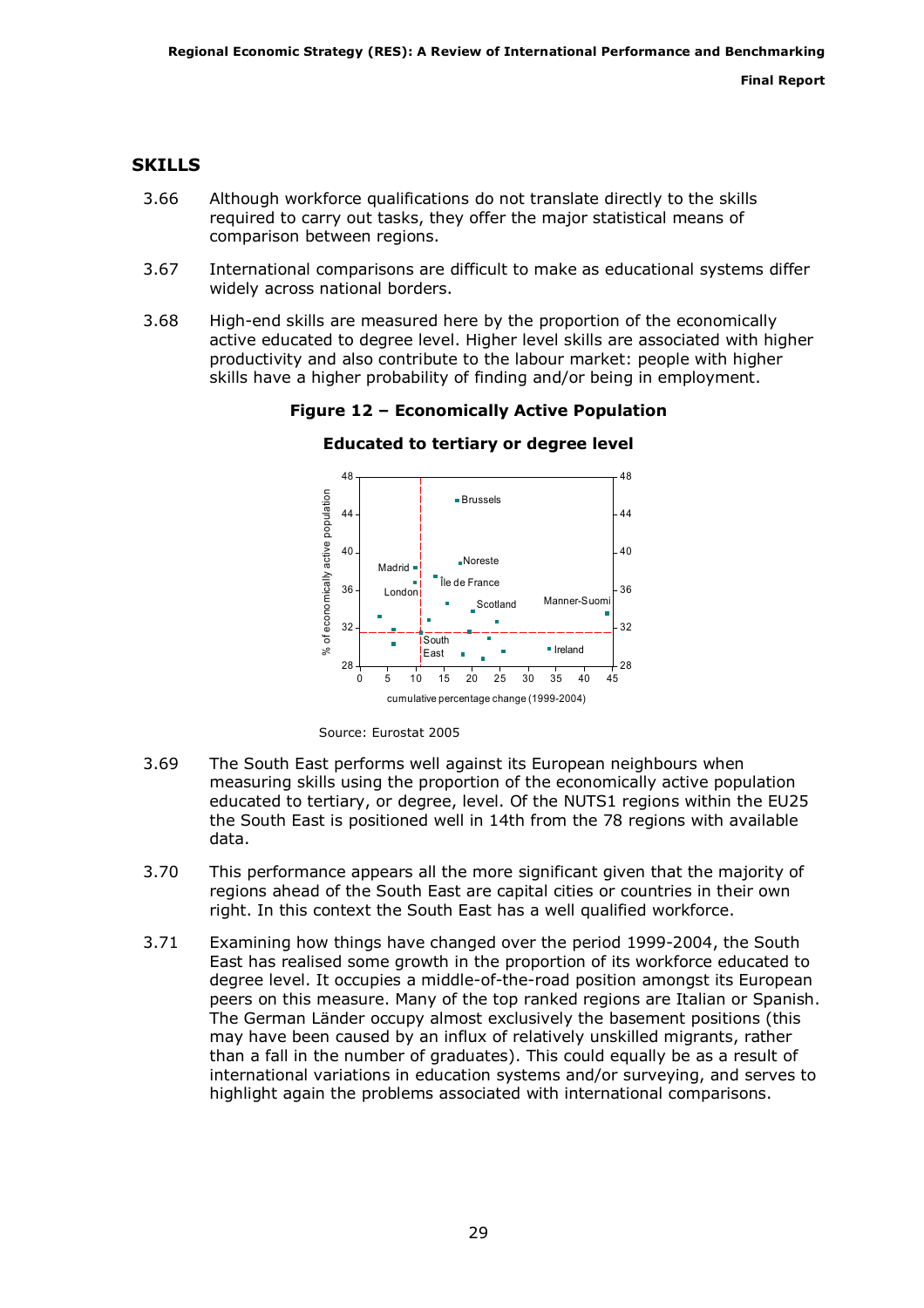3.72 At the opposite end of the skills spectrum, the following chart ranks NUTS1 regions on the proportion of population who are only educated only to lower secondary level standard or below. The data does not permit the calculation of the proportion of population with no qualifications so as an alternative to this measure is presented here.

### Figure 13 – Economically Active Population

#### Educated ONLY to lower secondary level



cumulative percentage change (1999-2004)

- 3.73 Of the NUTS1 regions benchmarked the South East ranks 6th best. Whilst many of the regional leaders have a labour force showing more high-end educational experience than the South East, none can claim to have a lower proportion of their respective labour forces educated only to a minimum standard.
- 3.74 Huggins' expenditure on Higher Education measure gives the impression that the South East performs badly. This measure misses the point though, as it concentrates on sustainability of knowledge rather than current endowments.
- 3.75 For example Hartford is ranked as the top US metro area on a wide range of indicators; it has the highest level of labour productivity in the world and is referred to as the "Knowledge Corridor". A glance at the statistics would suggest that the South East has a higher skilled workforce than Hartford, with 32 per cent of the workforce educated to degree level – the Hartford equivalent is 29 per cent. Softer evidence such as the highest concentration of higher education in the US suggests otherwise and this shows the perils in comparing educational attainment across countries, when standards differ.

#### **CONCLUSIONS**

- 3.76 Qualifications are not a perfect measure of skills. Recent evidence from the National Employers Skills Survey (NESS) suggests that although the South East has one of the highest qualified workforces in the UK, the extent of skills gaps – the gap between what employers demand and workers offer – is just as pronounced in the South East as in other areas of the UK.
- 3.77 That said the South East performs very well in terms of qualifications in Europe. It has a high proportion of workers educated to tertiary level and a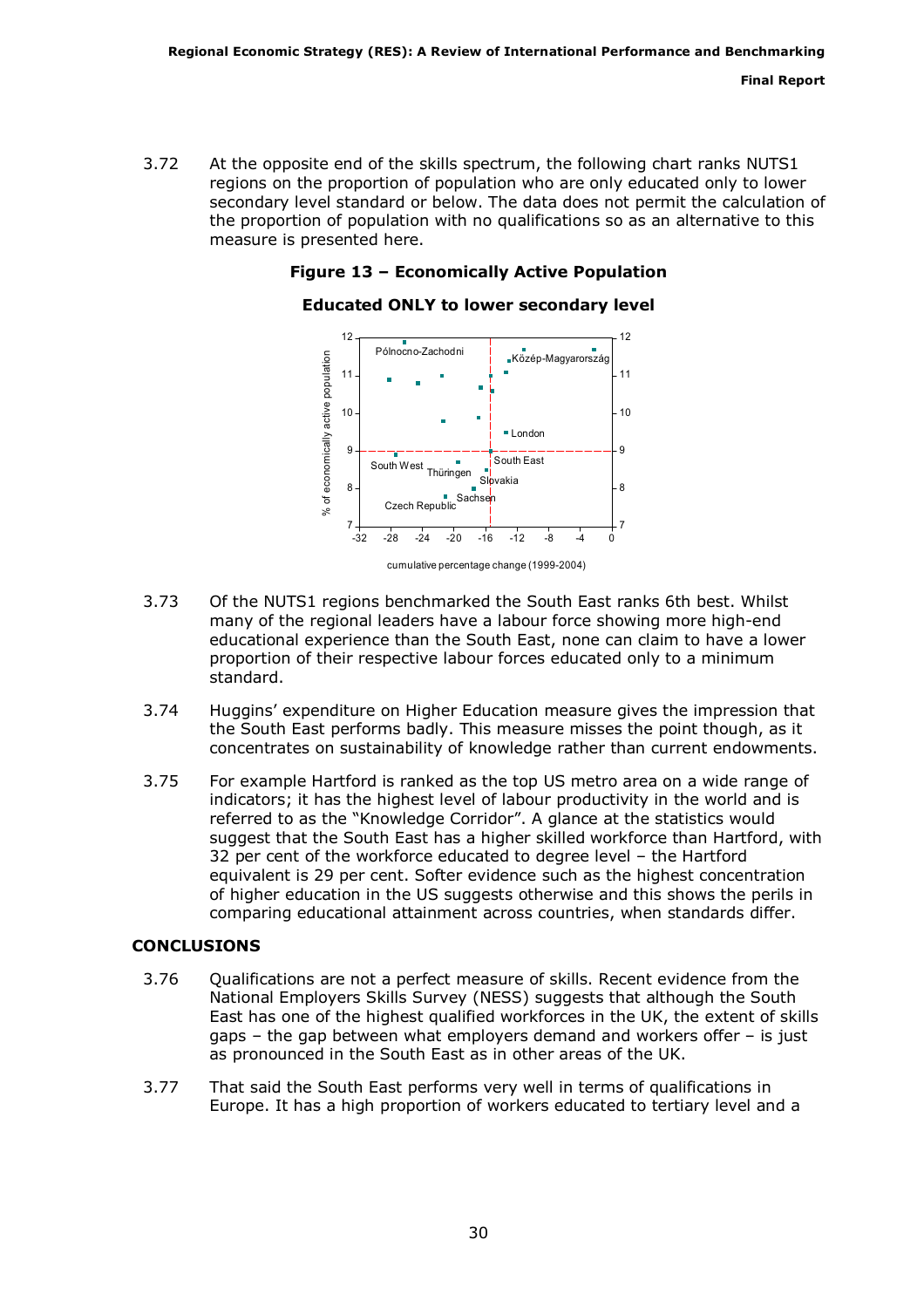small proportion of workers only educated to a minimum level. It is hard to shigh propertion of nonceloding calculate to a minimizant forch II is not allowed see how this would contribute to the South East's low productivity showing but as noted there is a difference between qualifications and skills.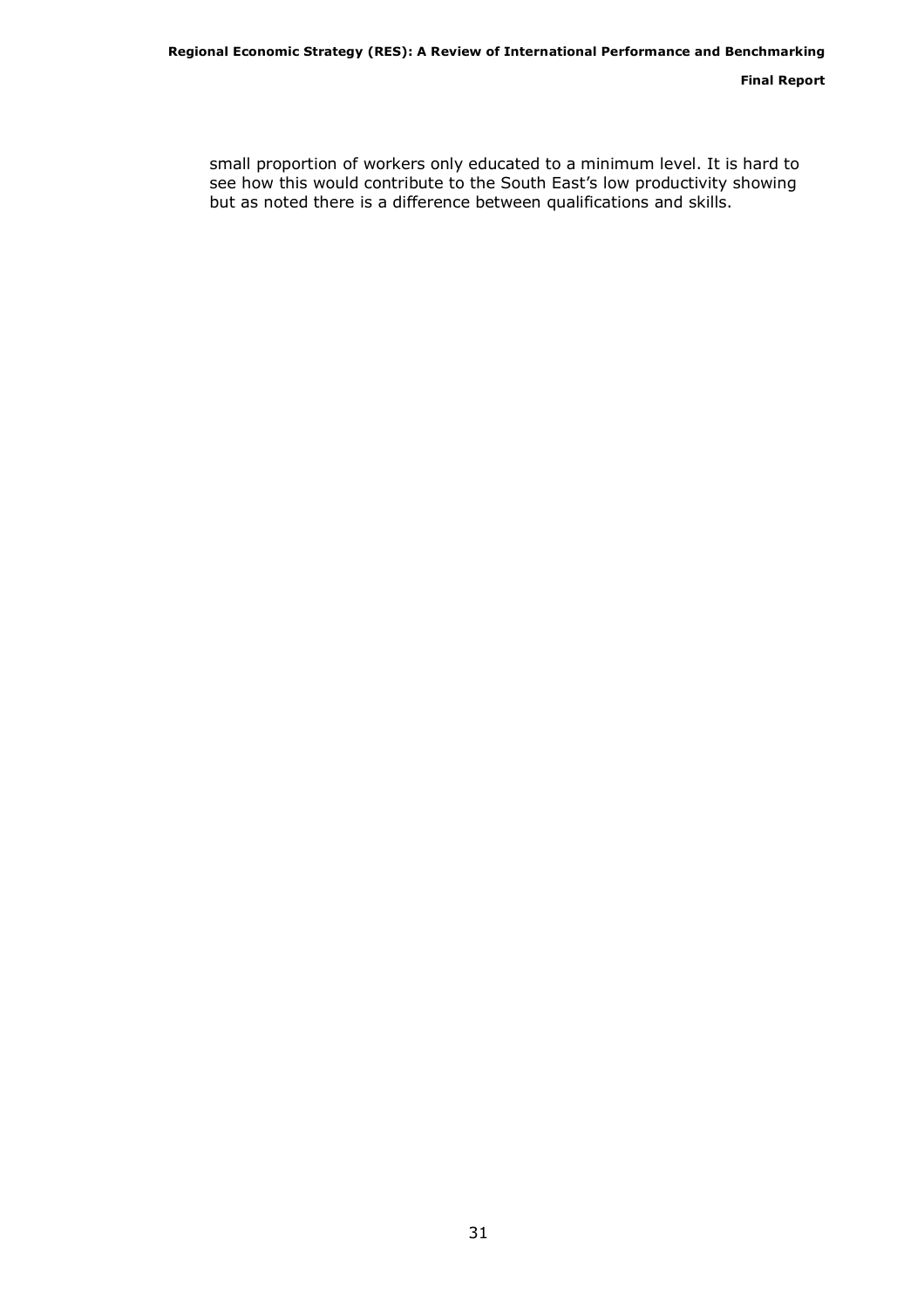## ENTERPRISE & INVESTMENT

- 3.78 There is little information easily available for enterprise and investment comparisons. Some data exists to facilitate the comparison of UK regions and nations as a whole.
- 3.79 This section presents relevant international comparisons by country rather than region, and relates the South East to the UK's performance accordingly.

#### Enterprise

3.80 Business start-up rates are a good example of issues around international comparisons. Start-up rates in the South East of England, available through VAT registrations, were 3.7 per 1000 inhabitants in 2004 – significantly higher than the UK average. On the other hand start-up rates in Connecticut were equivalently just 2.6 per 1000 inhabitants. At first glance the South East appears better in this respect but the US statistic only includes new firms that employ people. It excludes new business run by the self-employed. UK estimates are based on VAT registrations and so long as the firm exceeds the VAT threshold it is counted as a new business. Each indicator is measuring different things, and as such it is impossible to tell which region is more entrepreneurial.



Figure 14 – Global Entrepreneurship Monitor, 2003

Source: Global Entrepreneurship Monitor, 2003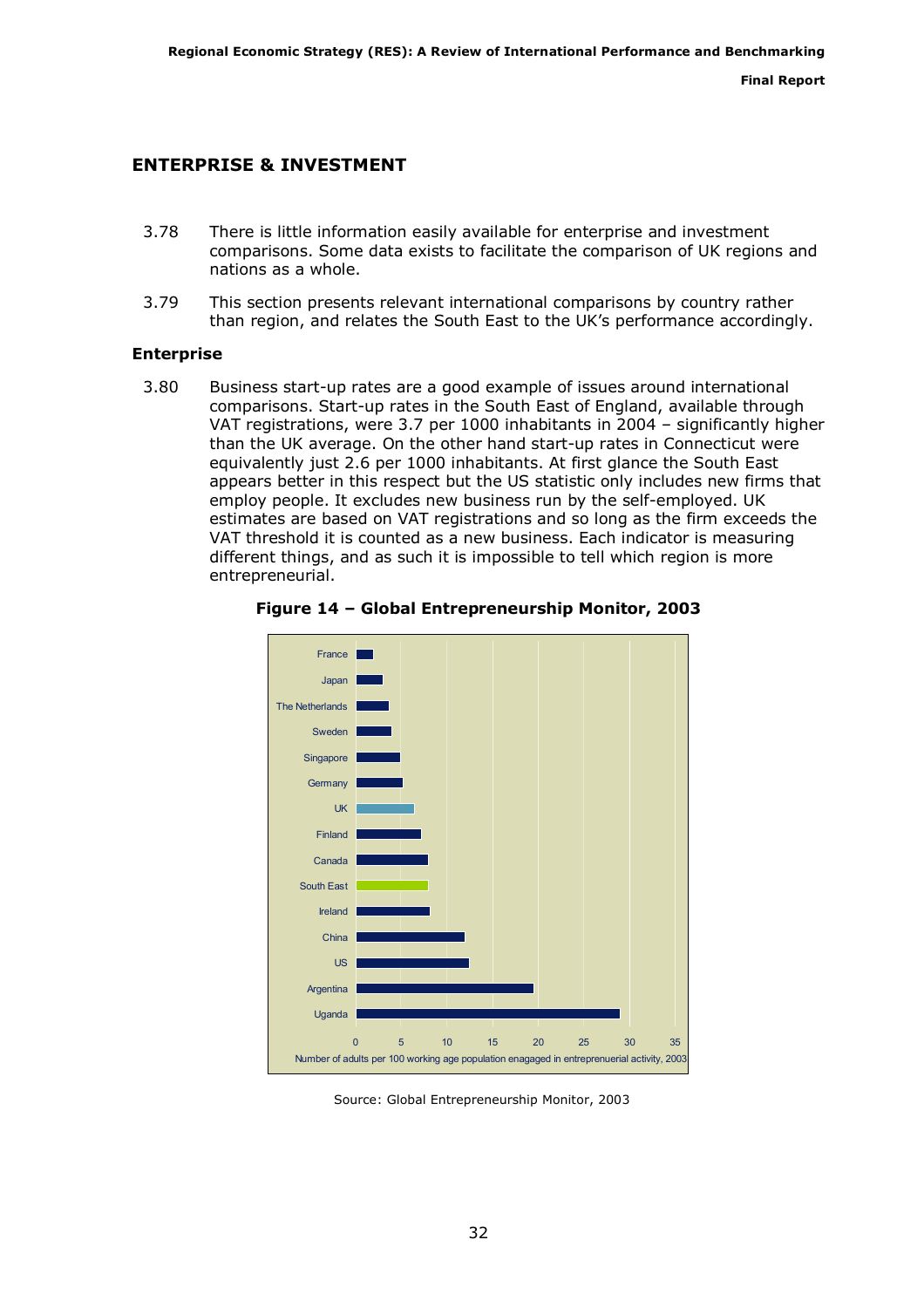3.81 The Global Entrepreneurial Monitor suggests that the percentage of adult population engaged in entrepreneurial activity in the UK is around half that seen in the US. On the back of this measure the UK and the South East appear to be trailing the global leaders in enterprise, although the region outperforms major European economies and Japan.

#### Investment

3.82 Within the UK, the South East accounts for a significant proportion of investment. Gross Fixed Capital Formation in the South East stood at 21 per cent of workplace-based GVA in 2000.

|                   | GFCF as % GDP |        |                          | 5-yr average growth in GFCF - Inward FDI Flows as % GDP - Outward FDI Flows as % GDP |
|-------------------|---------------|--------|--------------------------|--------------------------------------------------------------------------------------|
| 1 Korea           | 30.0          | 6.1    | 0.6                      | 0.6                                                                                  |
| 2 Czech Republic  | 29.3          | 2.9    | 2.9                      | 0.3                                                                                  |
| 3 Spain           | 26.9          | 5.5    | 2.9                      | 2.7                                                                                  |
| 4 Greece          | 26.7          | 9.0    | 0.4                      | 0.0                                                                                  |
| 5 Australia       | 26.2          | 6.3    | 1.6                      | 3.1                                                                                  |
| 6 Slovak Republic | 25.5          | $-3.6$ | 2.2                      | 0.0                                                                                  |
| 7 Hungary         | 25.2          | 6.2    | 2.8                      | 2.0                                                                                  |
| 8 Japan           | 24.4          | $-1.1$ | 0.4                      | 0.8                                                                                  |
| 9 Portugal        | 23.9          | $-1.0$ | 0.7                      | 0.1                                                                                  |
| 10 New Zealand    | 23.3          | 8.2    | 2.8                      | 0.9                                                                                  |
| 11 Austria        | 22.2          | 1.8    | 2.9                      | 2.8                                                                                  |
| 12 Ireland        | 22.1          | 5.4    | 17.7                     | 2.3                                                                                  |
| 13 Switzerland    | 21.9          | 0.4    | 5.1                      | 4.7                                                                                  |
| 14 Denmark        | 21.1          | 3.2    | 1.3                      | 0.6                                                                                  |
| 15 Netherlands    | 20.5          | 0.5    | 3.8                      | 7.4                                                                                  |
| 16 Euro Zone      | 20.3          | 2.0    | $\overline{\phantom{a}}$ | $\overline{\phantom{a}}$                                                             |
| 17 Canada         | 20.2          | 4.7    | 0.8                      | 2.5                                                                                  |
| 18 Belgium        | 19.8          | 0.9    | 10.3                     | 12.0                                                                                 |
| 19 Iceland        | 19.8          | $-0.8$ | 3.6                      | 3.3                                                                                  |
| 20 Luxembourg     | 19.8          | 2.4    | ٠                        | $\overline{\phantom{a}}$                                                             |
| 21 Mexico         | 19.7          | 2.5    | 1.6                      | 0.3                                                                                  |
| 22 Italy          | 19.6          | 2.6    | 1.1                      | 0.6                                                                                  |
| 23 France         | 19.3          | 3.7    | 2.6                      | 3.2                                                                                  |
| 24 Poland         | 18.9          | $-1.3$ | 2.0                      | 0.1                                                                                  |
| 25 Germany        | 18.8          | $-0.8$ | 0.5                      | 0.1                                                                                  |
| 26 US             | 18.6          | 2.6    | 0.3                      | 1.4                                                                                  |
| 27 Finland        | 18.6          | 1.1    | 2.0                      | 1.6                                                                                  |
| 28 Norway         | 17.2          | $-2.6$ | 1.2                      | 1.0                                                                                  |
| 29 UK             | 17.2          | 2.6    | 0.8                      | 3.1                                                                                  |
| 30 Sweden         | 16.1          | 1.6    | 0.8                      | 5.5                                                                                  |
| 31 Turkey         | 15.8          | $-6.0$ | 0.7                      | 0.2                                                                                  |

### Figure 15 – International Investment Indicators, 2003

#### Source: OECD Basic Structural Statistics, August 2005

- 3.83 Of the 31 OECD nations presented in the table above, the UK performs rather badly. In 2003 just 17.3 per cent of GVA was attributable to investment. This is low but many of the leading nations in the table see such high levels of investment due to the nature of their economies – many may be viewed as less developed and are expected to be investing heavily.
- 3.84 The South East would sit somewhere in the middle of this table on the basis of the 2000 estimate of GFCF. On this benchmark the South East would be a middle of the road region in investment terms, but without more timely statistics and available comparisons it is hard to ascertain the extent to which the South East trails leading global regions in investment terms.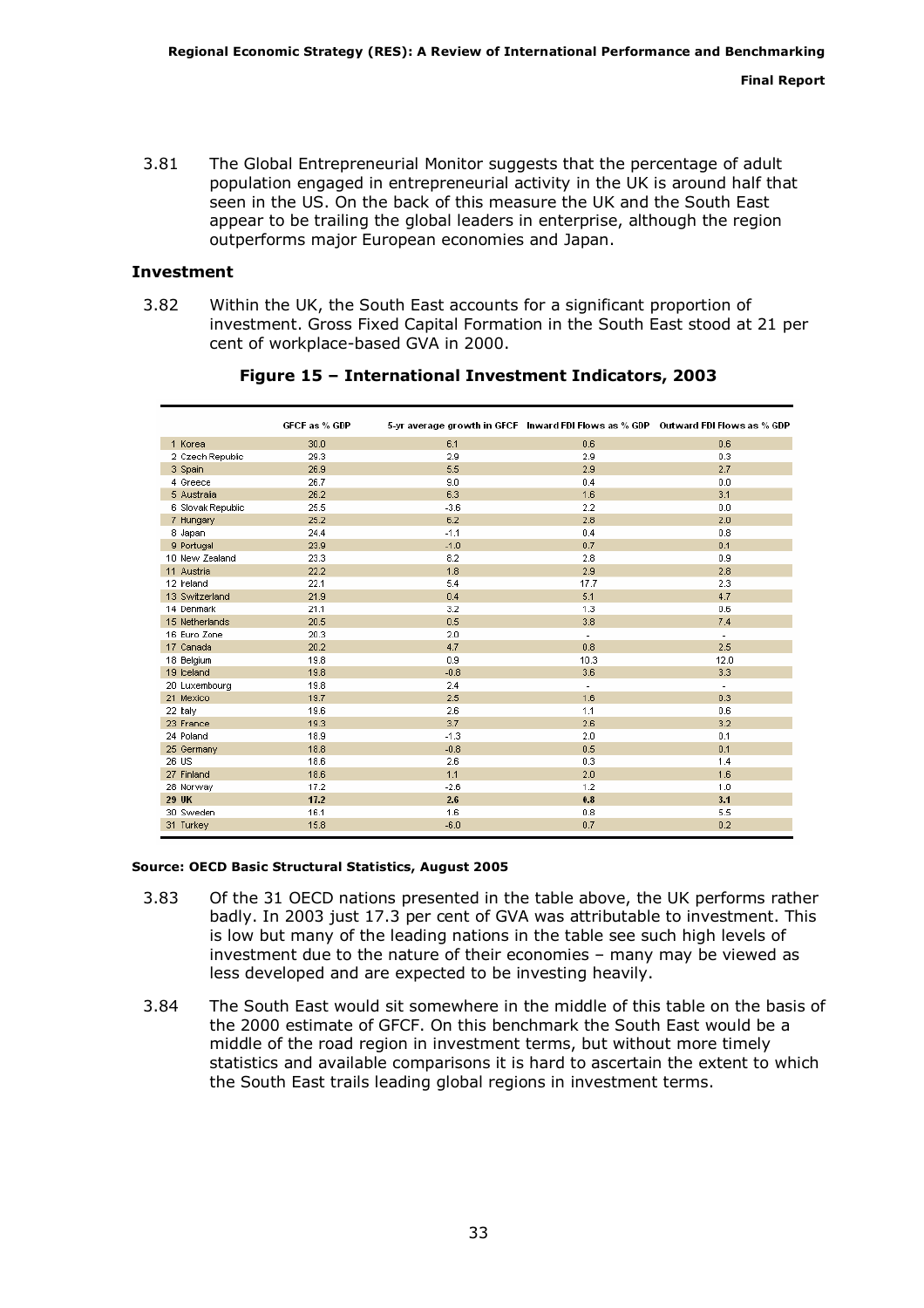## COMPETITION

- 3.85 Competitive pressure creates growth as businesses are forced to constantly adapt and innovate to ensure survival. Ascertaining the level of competition apparent in a particular region is a difficult one. One could argue that productivity growth is the best measure of competition, for if there were no competition then enterprise, innovation, and to some extent investment would not be necessary as the reason for improving is removed.
- 3.86 Taking this to the other extreme, it may be the case that in international comparisons measures of Gross Value Added per worker are distorted by competition. If competition is fierce in a sector of vital importance to the South East, it is feasible that margins are reduced relative to other global regions and productivity per worker (which is effectively a measure of profitability) is lower in comparison.
- 3.87 Another determinant of competition is the regulatory framework adopted at national level. Levels of competition are not as high in the UK as the US, but in comparison to Germany our markets are more flexible. If the South East does lack a competitive edge relative to American metropolitan areas, much of this may be due to national factors rather than anything specific to the South East.
- 3.88 Traditional methods of measuring competition concentrate on indices of firm market share at industry level. This methodology is inappropriate at the local level as competitive forces are not hindered by regional boundaries, except in a few localised sectors such as retail.
- 3.89 Import penetration is a good example of the openness of an economy an economy restricting imports is, in effect, stifling competitive forces. Equally the ability of a region to export infers the ability to compete on a global scale.
- 3.90 As it turns out the South East of England sees more import penetration per unit of output than any other UK region. Imports represented 40 per cent of regional GVA in 2001 and 36 per cent in 2002<sup>6</sup>. This is unsurprising given the South East's proximity to continental Europe and its role as a gateway to the UK and Europe.
- 3.91 The South East exports less as a percentage of GVA, 18 per cent in 2002, than many other regions of the UK, the average amount being 20 per cent. London suffers the same fate. This represents both the industrial structure of the UK and the sectoral structure of exports. Much service sector activity is concentrated in the Greater South East, and trade in visible goods (manufactured items) account for the a significant proportion of UK exports.
- 3.92 In an increasingly global market, competitiveness can be determined as much by exchange rates as by fundamental competition amongst local entities. The measures presented here are too broad to be of much use in comparing competition across countries as exchange rate fluctuations influence trade patterns.

ł

<sup>6</sup> Source: ONS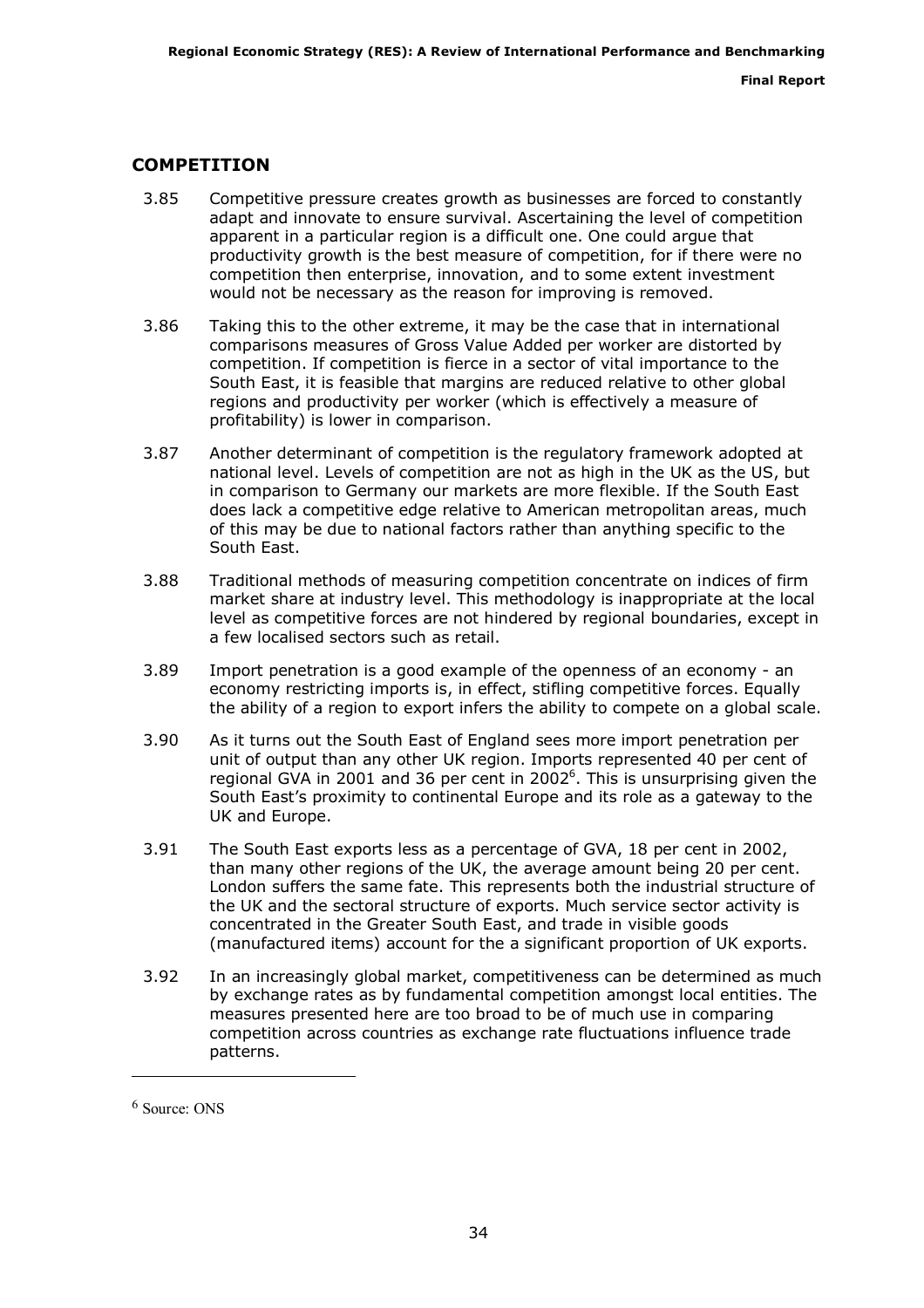- 3.93 A measure of the size of the business sector relative to the public sector would at least give some indication as to potential for competition. This particular measure has its flaws as a regional comparator as it is determined largely by national policy.
- 3.94 2003 data suggest Scandinavian countries typically see up to 40 per cent of total employment in the Public Sector, whilst Mediterranean and Eastern European countries see something nearer 25 per cent. Thus regions tend to be bunched together with their national cohorts. The South East employs 29 per cent of its resident workforce in the public sector. This compares favourably with the UK average of 32 per cent and the worst performing UK region on this measure the North East with 37 per cent.
- 3.95 It would be false to suggest that areas of Sweden are less competitive than areas of Greece without ascertaining the intensity rather than scope for competition within the business sector.
- 3.96 A measure that specifically looks into competition in the business sector is perhaps beyond the scope of this study. A healthily competitive economy would expect to see a degree of "creative destruction" as new blood drives out inefficient operators. Any measure focussing solely on business failures would be susceptible to variation in the business cycle. A measure would have to include business failures adjusted for the economic cycle. Such an international comparison is not easily offered by the available data and a statistical measure of local competitiveness remains elusive.
- 3.97 The changing global marketplace means that competition is only likely to increase. The following chart highlights the direction of change by showing imports to the South East from China and India.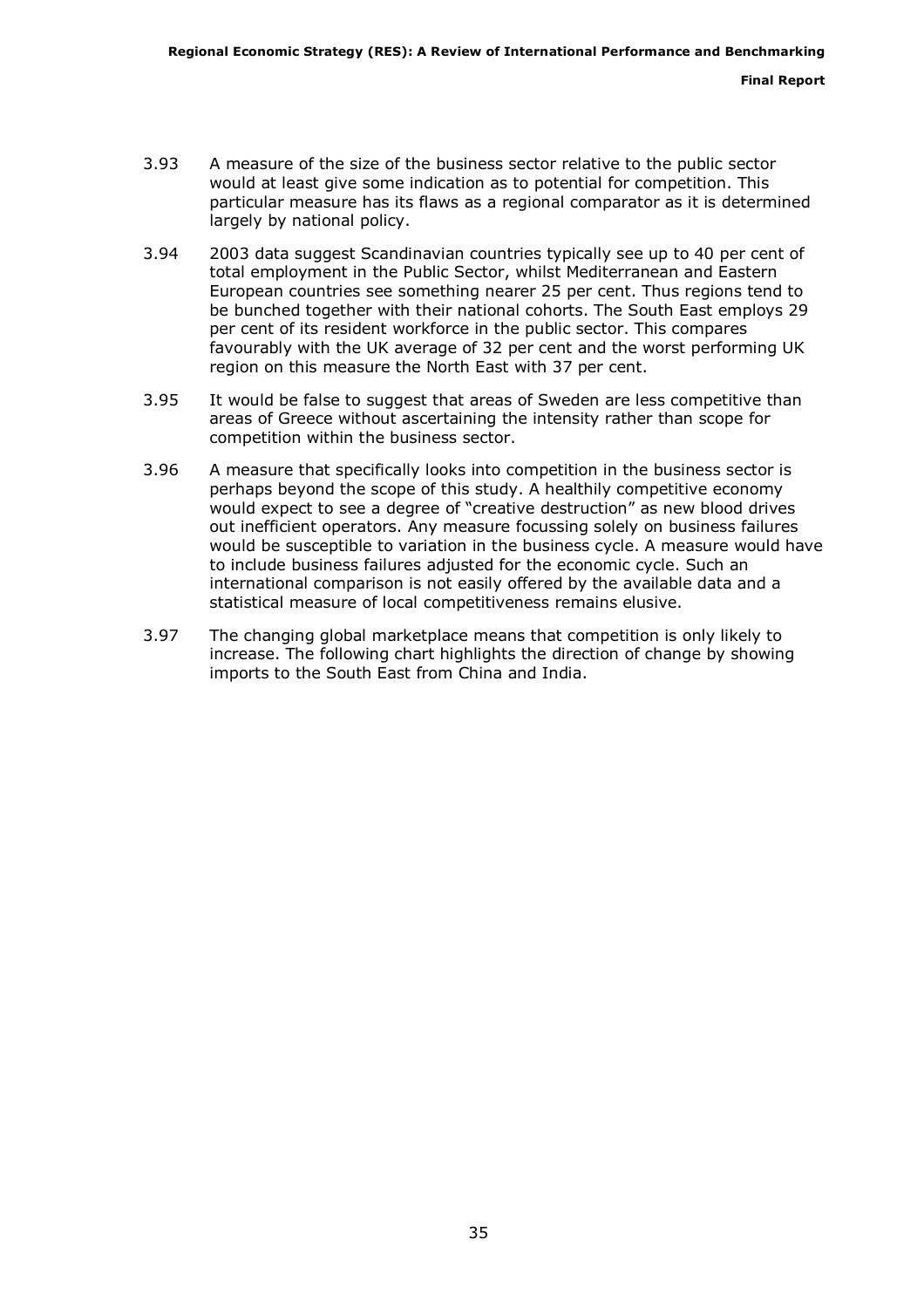

Figure 16 – Trade between the South East, China & India, 2000-2003

#### Source: HMRC, 2005

- 3.98 Initially increased competition will manifest itself in the trade of visibles but in time trade in services with China and India will increase leading to heightened competition.
- 3.99 On the basis of what information is available, competition is unlikely to be a major reason as to why the South East trails leading regions in productivity terms.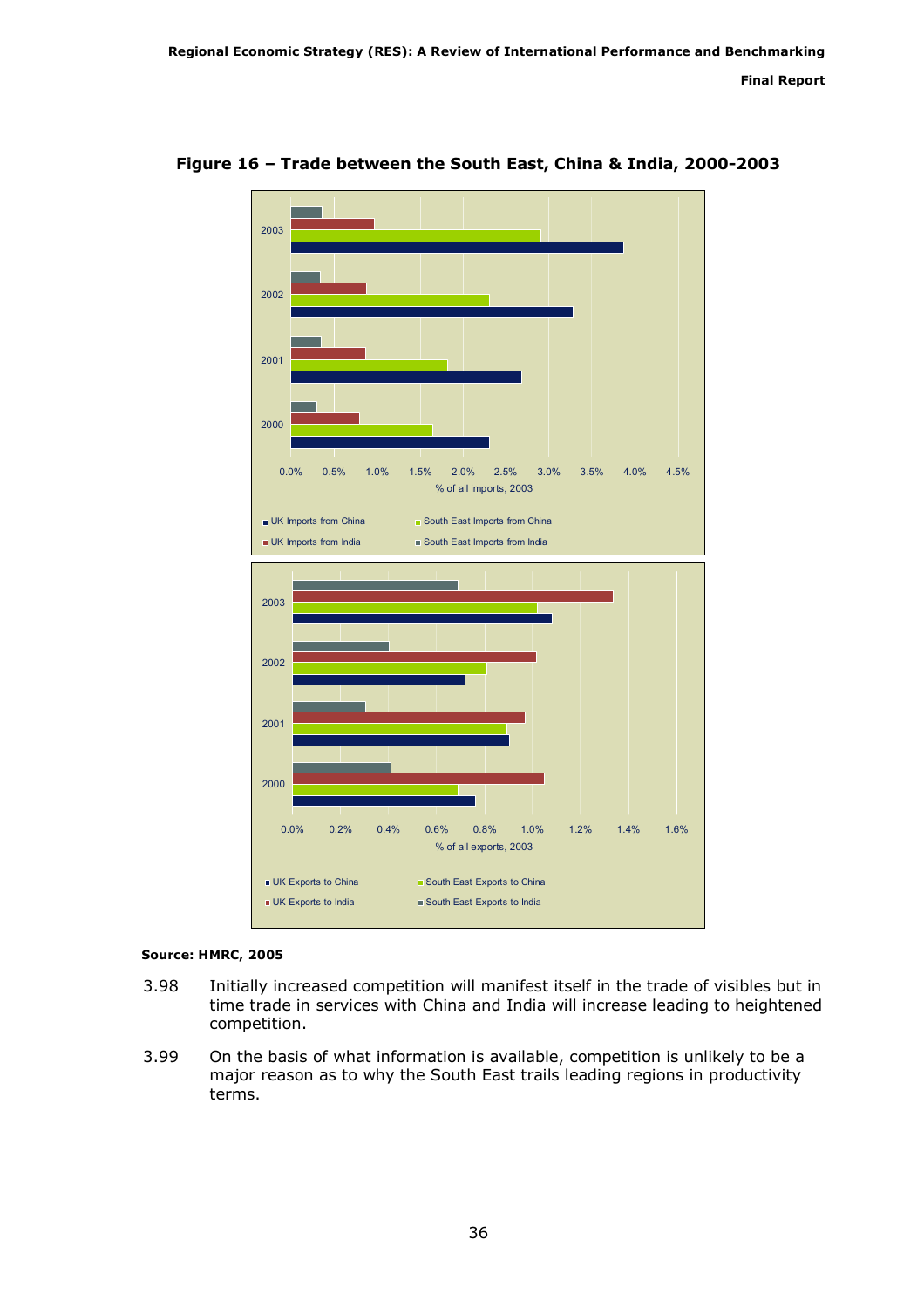## GDP PER CAPITA

- 3.100 Gross Domestic Product (GDP) is the measure of economic output most commonly used to assess a regions performance. It is a value added measure, which ensures that only value added by the region is included in the figure – i.e. it excludes the cost of intermediate inputs.
- 3.101 In the long-term model of growth highlighted earlier, GDP was shown to be the result of demographics, labour utilisation (the employment rate), and per worker productivity. Essentially more people, higher economic participation and higher efficiency will lead in the long-run to higher GDP.
- 3.102 Comparisons of GDP are best made on a per capita basis when comparing regions, although the measure is not free from problems. The primary problem is that output is a workplace based measure whilst population is a residence based measure – the same problem highlighted in the productivity section of the report.



Figure 17 – Regional GDP per capita, 2003

Source: Eurostat, 2005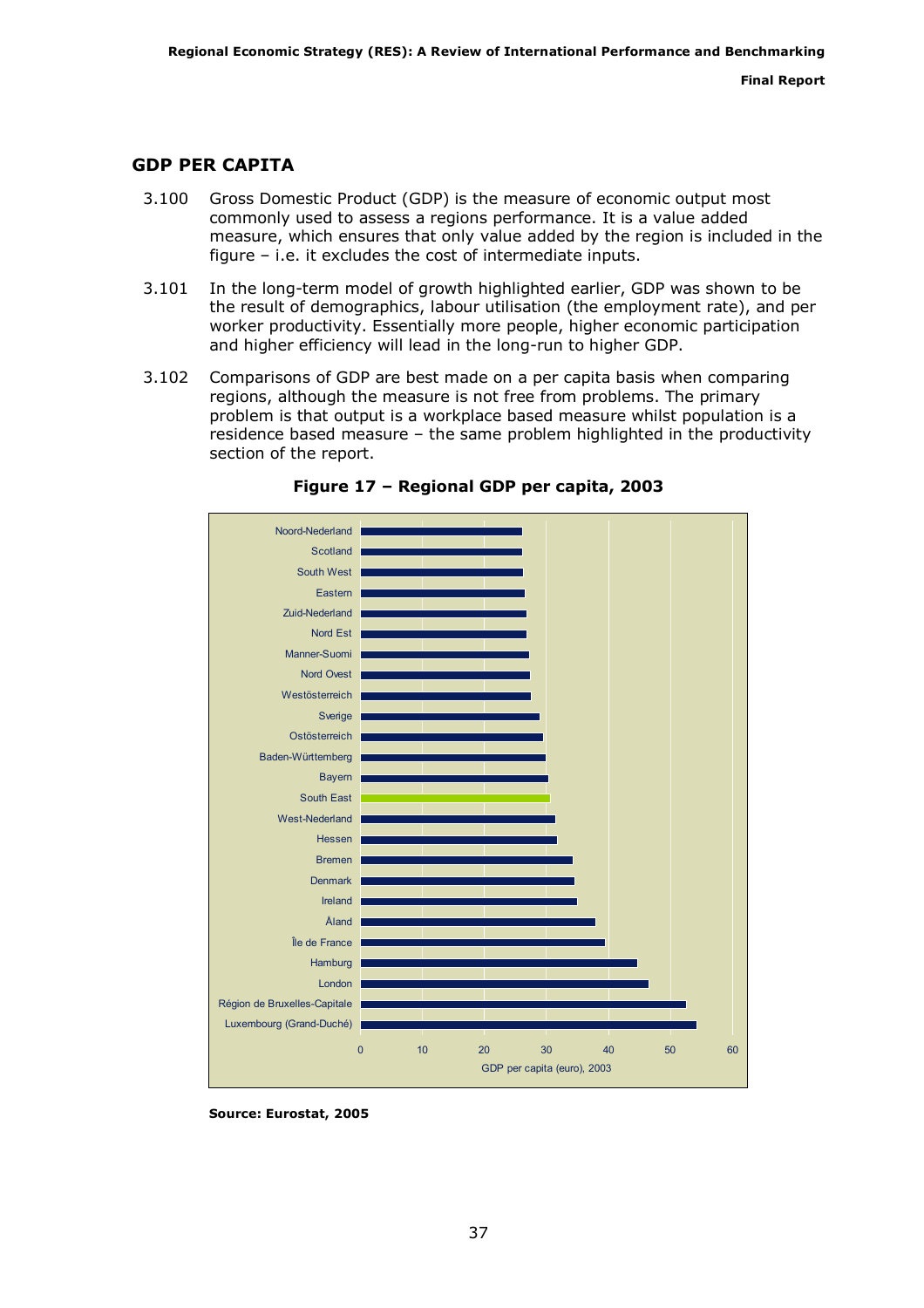- 3.103 In European terms, the South East economy performs reasonably well using GDP per capita, ranking 12<sup>th</sup> among all NUTS1 regions. Other GDP measures from Huggins Associates place the South East  $31<sup>st</sup>$  from 40 top global regions.
- 3.104 This suggests that the South East is performing relatively well, especially given its relation to London, and the fact that many high ranking regions are countries, capital cities or major centres in their own right. That said it still trails the world leaders, particularly major US regions by some distance.
- 3.105 There are two possible factors contributing to why the South East trails world leaders in GDP per capita. Either a higher proportion of the population are not contributing to GDP through labour market participation, or those that are adding value are not contributing in as efficient way as other leading global regions. As productivity per worker data testifies it appears that the latter factor is the problem.
- 3.106 The statistical nuance created by commuting between the South East and London does contribute in a small way towards this global underachievement As a result of this the gap between the South East and other major regions is likely to be overstated.
- 3.107 A crude extrapolation of UK residence and workplace based GVA per capita estimates suggest that the South East would rise above Osaka into  $30<sup>th</sup>$ position, and London would drop 2 places into 20<sup>th</sup> if residence based measures were used in Huggins measures rather than workplace based information7 .

j.

<sup>&</sup>lt;sup>7</sup> 2003 current price estimates from ONS suggest that residence based GVA per capita in the South East is 5 per cent higher than the workplace based equivalent. London's residence based GVA per capita on the other hand is 10 per cent lower than the workplace based equivalent.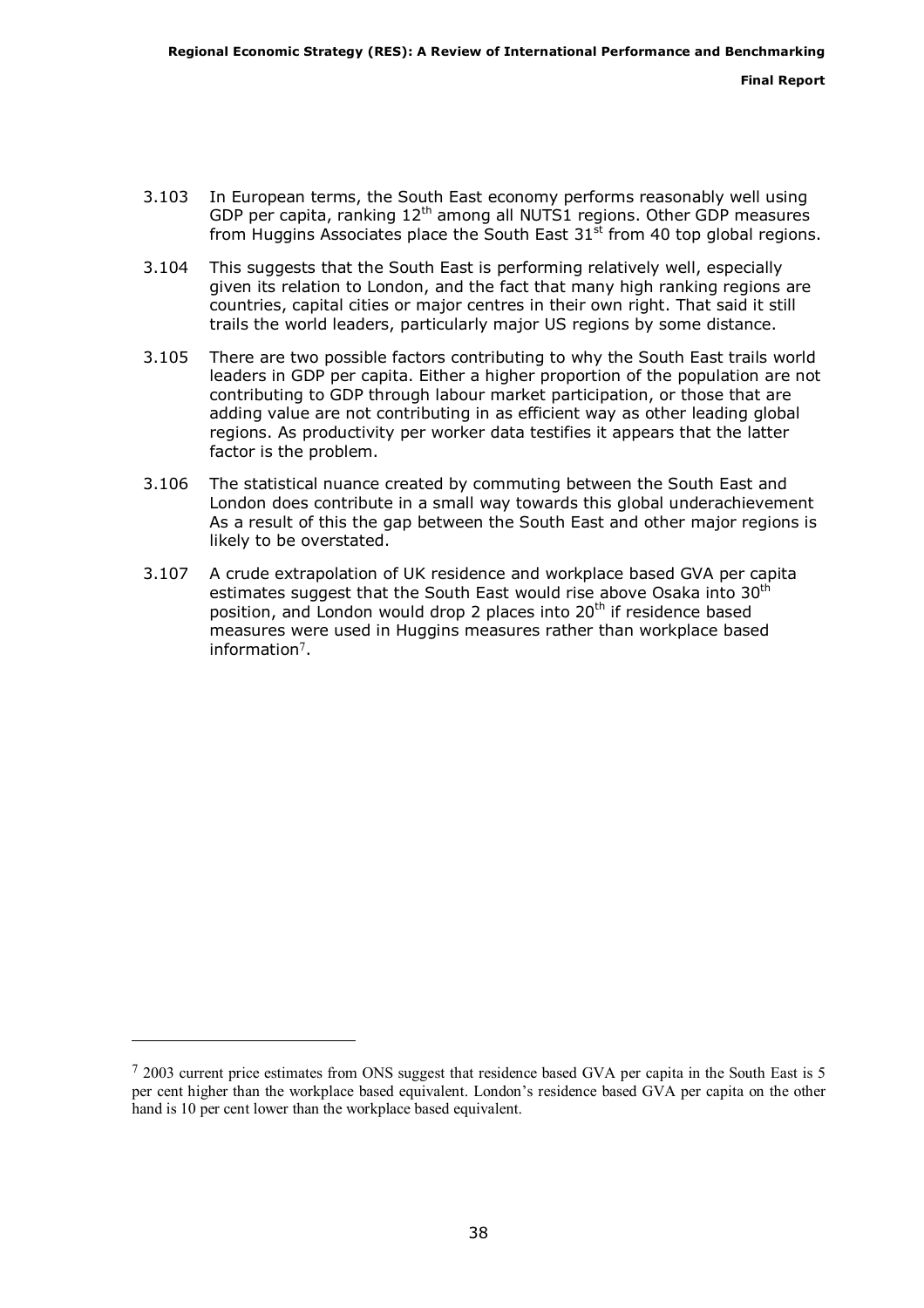## OTHER POTENTIAL DRIVERS OF PRODUCTIVITY

#### MANAGERIAL SKILLS

ł

- 3.108 Total factor productivity is a measure of productivity disaggregated to include the individual contributors to productivity. As well as the productivity accruing from the use of labour and capital there is a residual element of productivity that cannot be attributed to other inputs. This often referred to as the "Xfactor". It accounts for the art of obtaining more out of each worker given exactly the same capital resources and working time.
- 3.109 Assessing total factor productivity or multi factor productivity at regional level, rather than labour productivity, is beyond the scope of the study, but national level studies have been carried out. There is no data at regional level, and even much of the data at national level is rather poor.
- 3.110 According to one study, productivity levels in the US are 40 per cent higher than the UK. Although the productivity gap differs according to the measure used there is a broad consensus that the UK trails the US by some margin.
- 3.111 Less than 10 per cent of the aforementioned 40 per cent is attributable to lower capital intensity (low investment per worker) and just over 30 per cent is attributable to Total Factor Productivity $8$ .
- 3.112 This gap is more apparent in certain sectors, one of which financial and business services – is a key sector for the South East Total Factor Productivity analysis does not suggest the sector is not profitable, rather that the labour and capital resources available to it are not deployed as efficiently as elsewhere in the world.
- 3.113 Recent studies have postulated a number of reasons as to why the UK lags the US and other industrial nations in terms of (total factor) productivity including $9$ :
	- larger markets and organisations in the USA, and the economies of scale that thereby become available
	- different regulatory regimes. For instance the ease with which companies can increase and reduce labour costs?
	- different cultures regarding innovation and entrepreneurship
	- differential commitment to, and spend on, Research and Development
	- different patterns of economic clusters of activity

<sup>8</sup> Source: Porter, M.E., and Ketels, C.H.M. (2003). UK Competitiveness: Moving to the Next Stage. DTI Economics Paper No.3 (May).

<sup>&</sup>lt;sup>9</sup> Source: Aickelin, U., Battisti G., Clegg, C., and Fu, X. (2005) , The role of management practices in closing the productivity gap – Case Study Proposal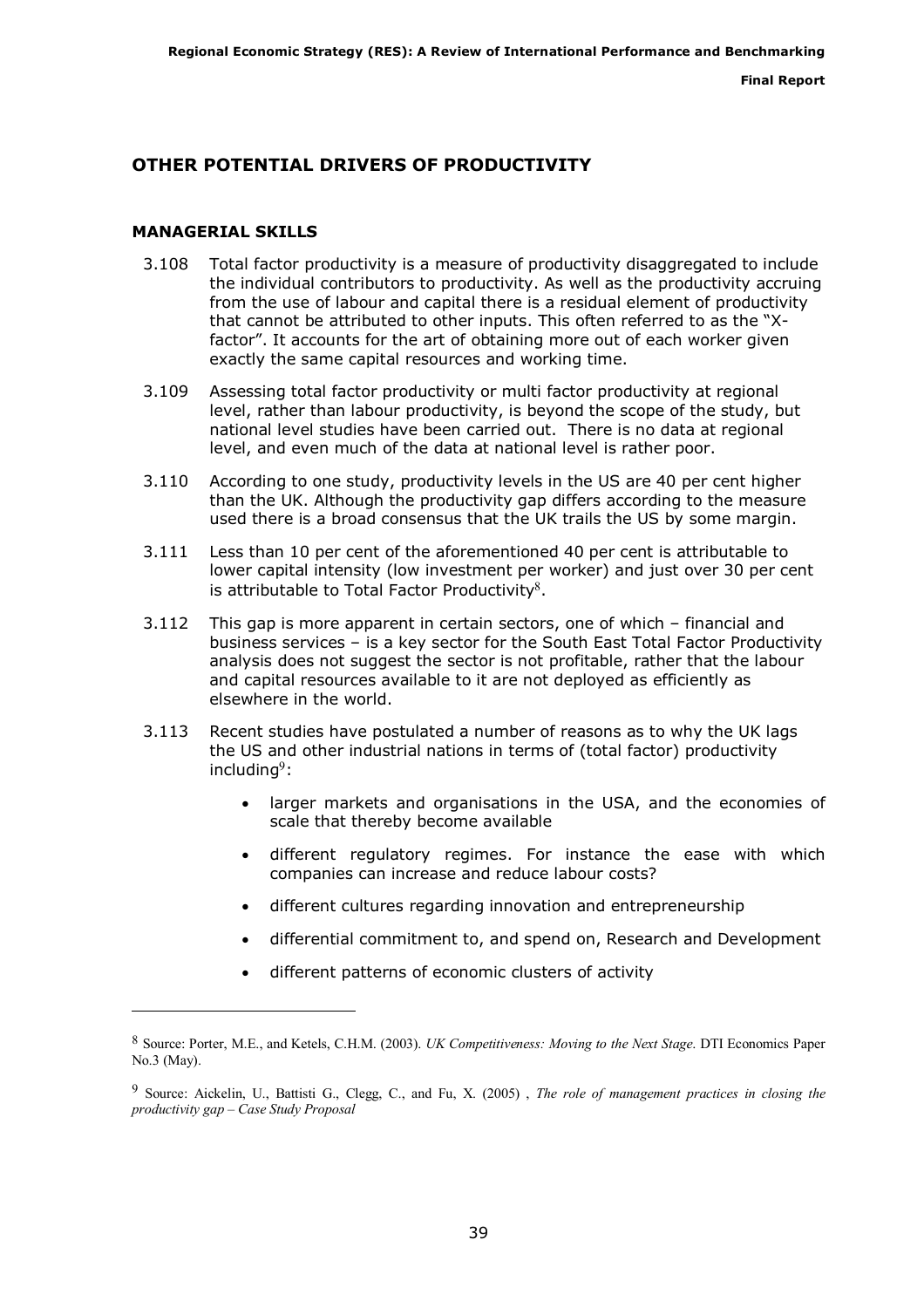- lack of co-ordination between universities and the private sector
- 3.114 These reasons are familiar in terms of the drivers discussed elsewhere in this report. One additional reason put forward to explain the gap with the US is in the field of management: through both skill levels of managers and the application of techniques to increase efficiency.
- 3.115 Though this may be thought of as a skills and innovation issue, tentative evidence suggests the UK is slow to adopt management techniques such as Just In Time.
- 3.116 A major study began in October 2005 to assess the role of management practices in closing the productivity gap with the US. This may in time shed more light on managerial inefficiencies and their role in the productivity gap with the US.

## LONG RUN DEMOGRAPHICS

- 3.117 Although it may seem counterintuitive at first, a relatively abundant pool of labour and strong inward migration could potentially act as a drag on productivity growth relative to those global regions, such as Japan, who are undergoing significant demographic change.
- 3.118 In European terms the South East has an average sized and stable workingage population relative to the total population.



Figure 18 – Eurozone Regions, Population aged 16-60, 2000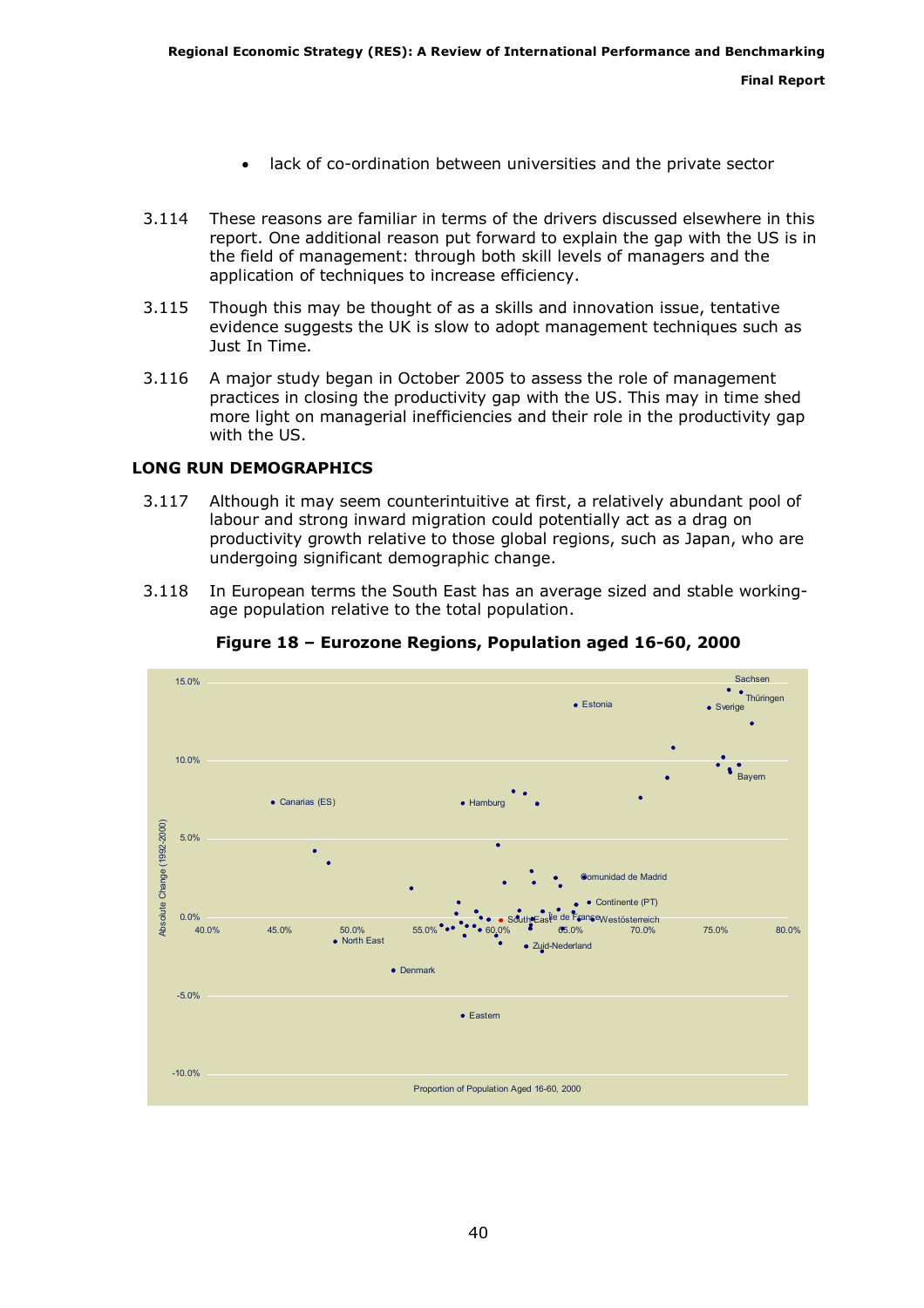#### Source: Eurostat

j.

- 3.119 The working age population of the South East is forecast to increase based upon latest sub-national population projections, although the non-working age population is forecast to increase at a faster pace. By 2028, 39 per cent of the population will be above 65 or below 16 – the current proportion is 35 per cent.
- 3.120 Trends in old age dependency ratios<sup>10</sup> in the South East are also increasing. The current figure is around 28 per cent. In other words for every 100 people between the ages of 20 and 65, there are 28 people above 65. This figure is set to increase to 40 per cent by 2028.
- 3.121 However Japan and many Eurozone countries are forecast to see a more marked demographic shift over the next few decades. The following chart shows projected trends in old age dependency ratios for selected OECD countries.

<sup>&</sup>lt;sup>10</sup> SOURCE: OECD (2001) FISCAL IMPLICATIONS OF AGEING: PROJECTIONS OF AGE-RELATED SPENDING, OECD Economic Outlook 69 pp145-167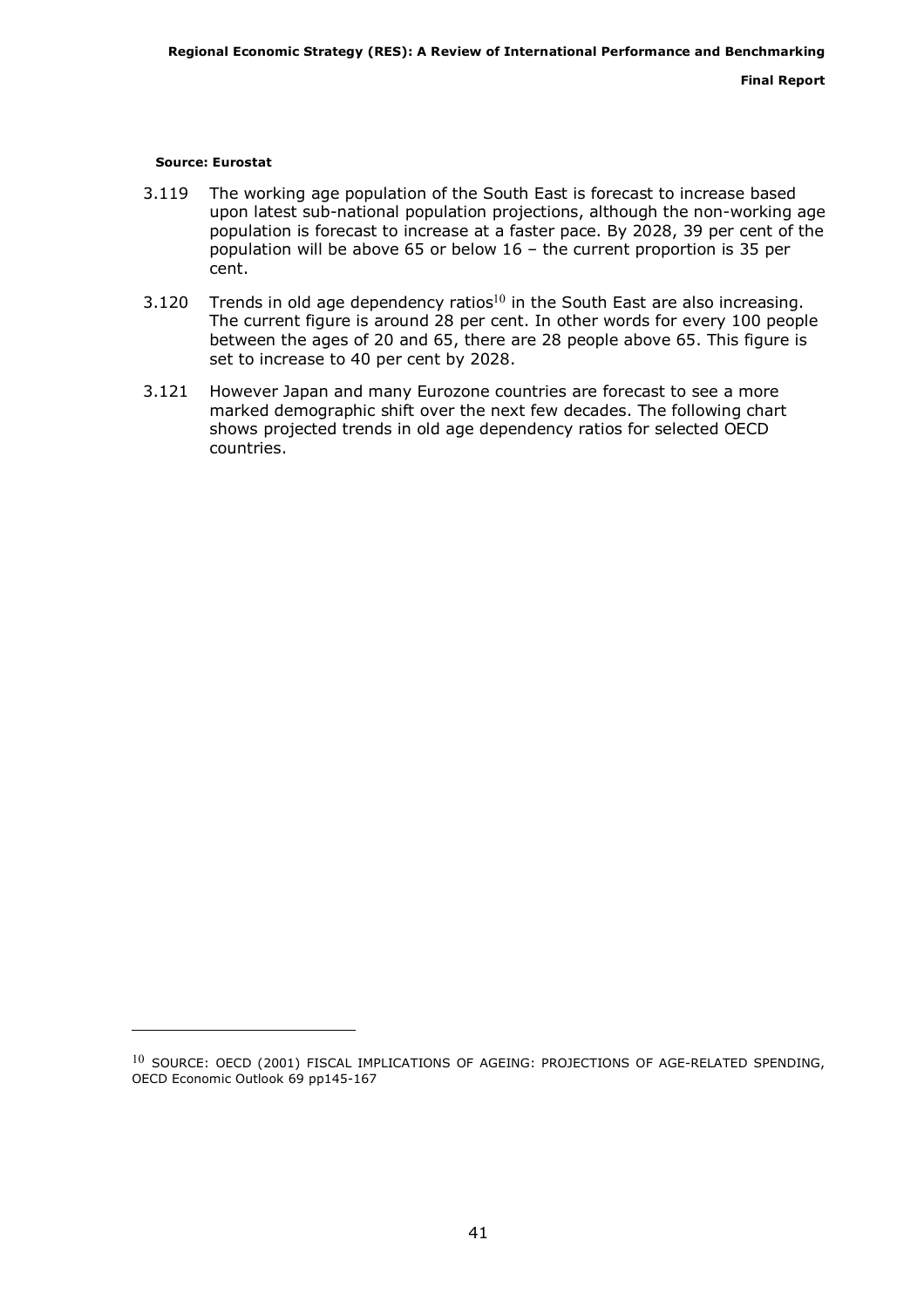

Figure 19 – Projected Old Age Dependency Ratios, 2005-2050

Source: OECD

- 3.122 Much higher proportions of their respective populations will not contribute to economic output. In Japan there will be 65 residents above the age of 65 for every 100 people of working age. The situation is not so severe in Europe although France, Belgium, Finland and Portugal will have ratios in excess of 50 per cent by 2028, a full 10 per cent above that in the South East and 5 per cent higher than the equivalent UK figure.
- 3.123 In other words, the above mentioned nations will have to increase per worker productivity simply to maintain standards of living as measured by output per capita. Abundant labour may lead to the use of labour rather than developing new technology. Of course any new technology will be taken on by regions with abundant labour; the problem may come from the incentive to develop such technologies which may lead to first mover advantage for countries such as Japan.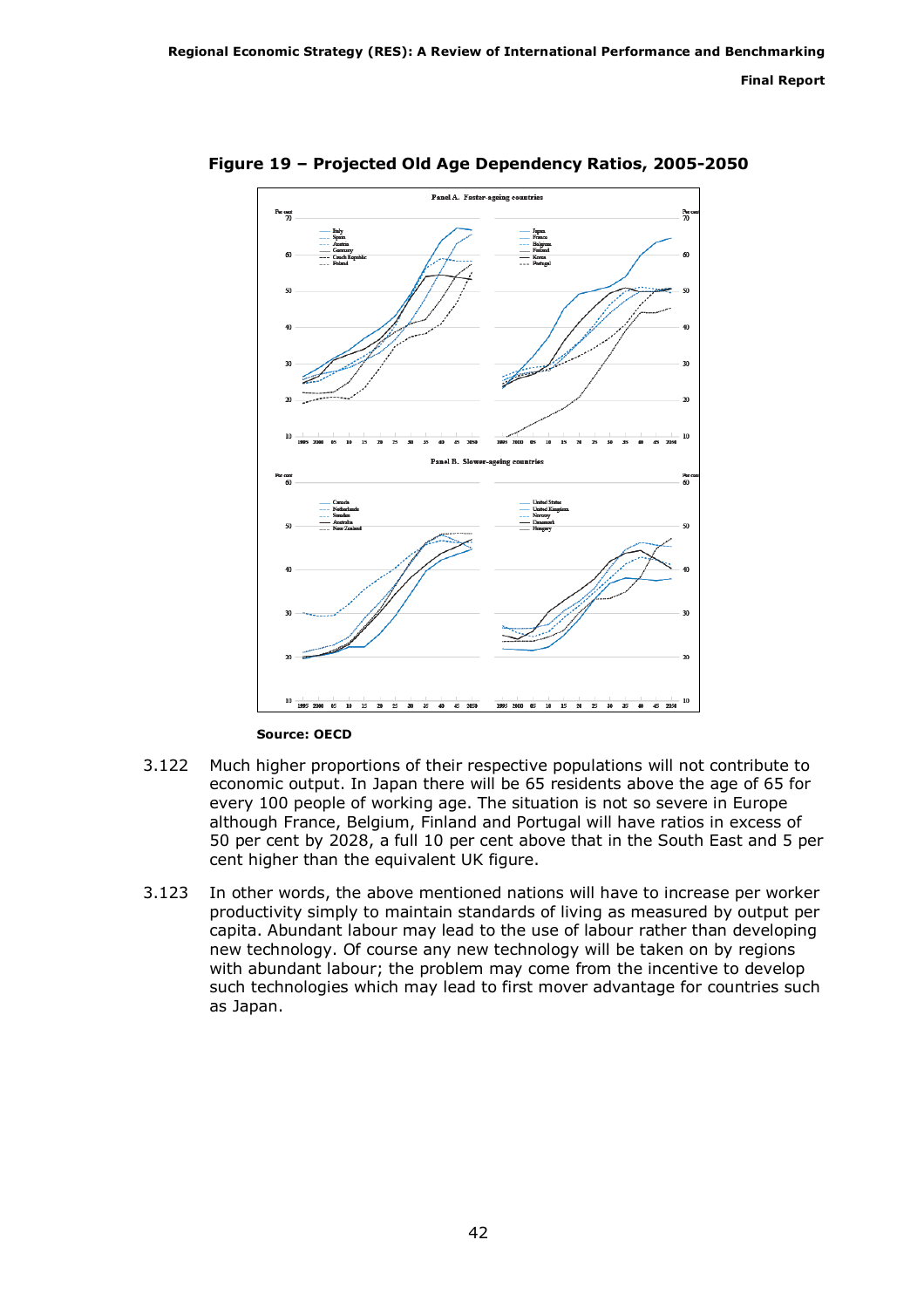## <span id="page-42-0"></span>4. Best practice case studies

### INNOVATION – UUSIMAA, FINLAND

- 4.1 In the field of innovation there are two clear leaders within Europe: Zuid Nederland (Holland) and Uusimaa (Helsinki) in Finland. Both consistently outperform the South East.
- 4.2 Uusimaa represents a real concentration of R&D activity in Finland and the European Competitiveness Index 2004 rates the Uusimaa Province as the European leader in competitiveness and creativity. Uusimaa outperforms the South East on every measure of innovation as discussed in section 3 and summarised here:
	- **R&D expenditure R&D expenditure in the Manner-Suomi region** (Uusimaa) is approximately 3.25% of GDP in 1999 compared to 3% of GDP in the South East (figure 8) and, according to the Robert Huggins Associates data, Uusimaa has the highest per capita government R&D expenditure in Europe.
	- Labour force in R&D 3.8% of the labour force in Uusimaa is employed in an R&D role compared to the EU15 average of 1.4% and 1.3% of labour force personnel in the South East.
	- **Patent Applications –** The number of patent applications in Uusimaa exceeds the number in the South East with Uusimaa ranked  $6<sup>th</sup>$  across the 72 EU regions and the South East ranked  $11<sup>th</sup>$  (Figure 9). Figure 10 shows that the growth of patent applications in Uusimaa is also exceeding growth in the South East and figure 11 highlights that Uusimaa ranks second of the EU regions in terms of the number of hitech patent applications. In comparison the South East ranks  $9<sup>th</sup>$  and has over 100 less hi-tech patents per million labour force than Uusimaa. The scale of this gap is significant.
- 4.3 The Uusimaa region is the most densely populated area of Finland and is located on the southern coast at the Gulf of Finland, which is the easternmost part of the Baltic Sea. The Helsinki region encompasses the cities of Helsinki, Espoo, Vantaa and Kauniainen and had a population of 976,222 in 2004<sup>11</sup>.
- 4.4 The region was home to 50,192 enterprises in 2003 (22% of enterprises in Finland) and 31,491 research personnel.
- 4.5 The region has been one of the fastest growing areas in Europe in recent years. Knowledge intensive industries, telecommunication and business-tobusiness services have been the engines of growth and the region's economy is dominated by the service sector. The growth of high-tech information industry sectors, in other terms the knowledge based information industry sectors, emerged after the recession about ten years ago.

ł

<sup>11</sup> Culminatum, 'Helsinki Metropolitan Area Innovation Strategy', 2005.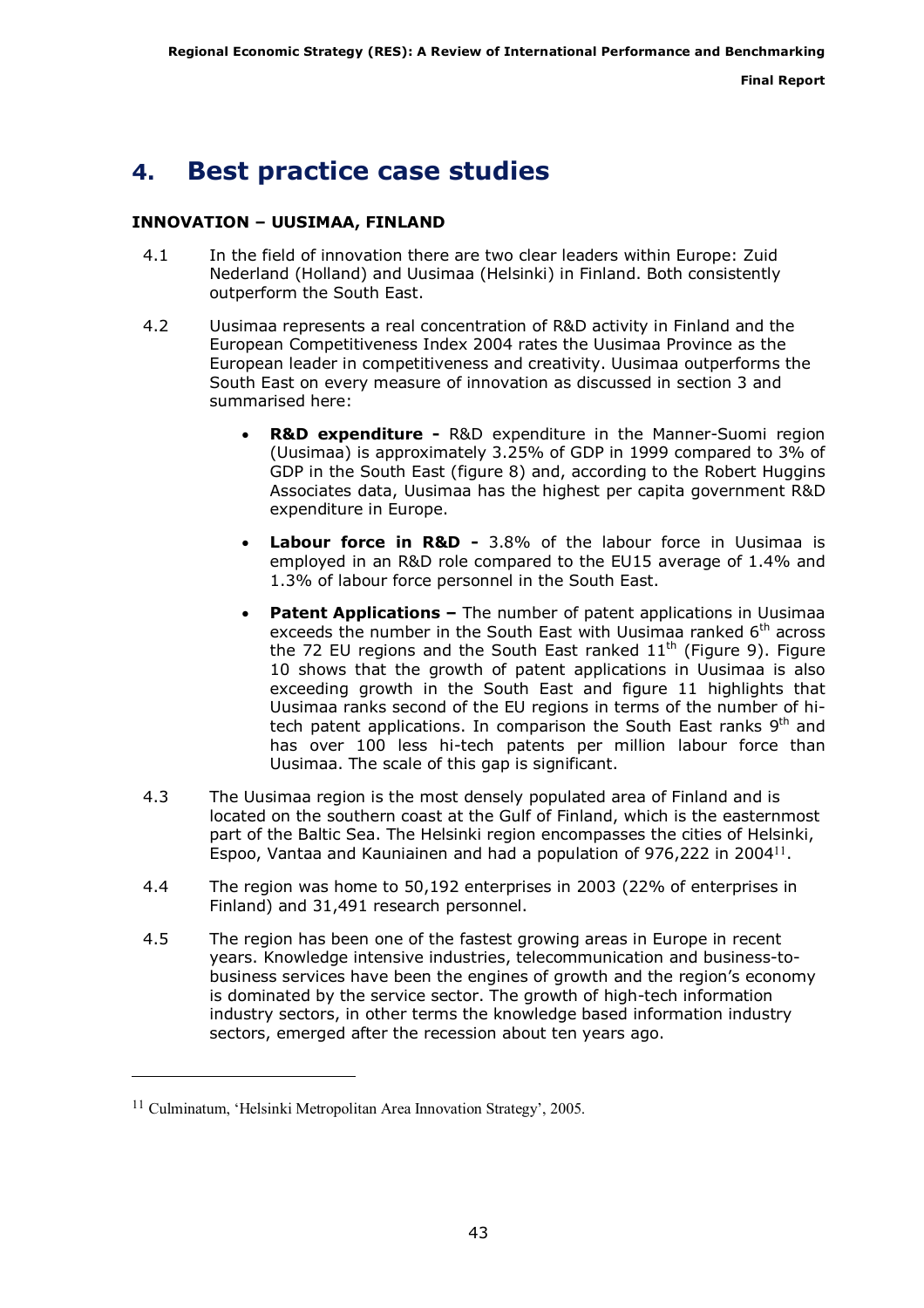- 4.6 A major strength in the Finnish business life is its strong competitiveness, due to good resources for the highly educated workforce. An active labour and income policy from the trade unions and employer organisations has contributed to the good competitiveness (European Foundation for the Improvement of Living and Working Conditions 2004).
- 4.7 The region is one of the top twenty regions in Biotechnology. The region is world leading in information and communications technologies. The magazine "Innovative city and Business Regions" published 2004, also mentions the logistics cluster and the environmental technology cluster being important.

#### Key Learning Point

- 4.8 High education standards, a firm grounding in science and technology and a long track record of **cooperation between the private and public** sectors have laid the foundations for developing innovative products and services in the Region. The active labour and highly educated workforce built the capacity to innovate new business strategy in different economic sectors like ICT and biotechnology.
- 4.9 Some of the main reasons of the success of the Finnish innovation system are high investment in research and development, a high-quality university system and close interaction of private companies and other players. That makes it easier to modify and modernize the system and maintain its dynamism and flexibility.
- 4.10 The most widely recognised strength of the Finnish innovation system lies in advanced collaboration between the private and public sectors. Some well-esteemed concepts for technology transfer and technology centre operation have been developed in the region.

#### Institutional framework

- 4.11 Firstly, it is important to appreciate the roles of national, regional and local agencies involved in Uusimaa's innovation success. At a national level:
	- The Ministry of Trade and Industry (MTI) has been the most important ministry level actor. The Ministries of Education and Transport and Communication are also important actors but MTI is directly more active in the sector. The pillar of MTI's mission is to take care of competitiveness of companies especially that of SMEs.
	- Tekes, the National Technology Agency founded in 1983 finances R&D projects of companies and universities in Finland. The funds are awarded from state budget via the Ministry of Trade and Industry. In 2001, Tekes funded 2261 research and development projects to a total value of 387 million euros. Two thirds of this funding was aimed in the form of grants and loans at company research and development projects and one third at university and research institute projects. Of all the funding the share of Uusimaa province is about 40 %. Thus Tekes is by far the largest funding provider in the region. The central idea in funding is to give companies and research institutes incentives to co-operate. Co-operation between other companies or research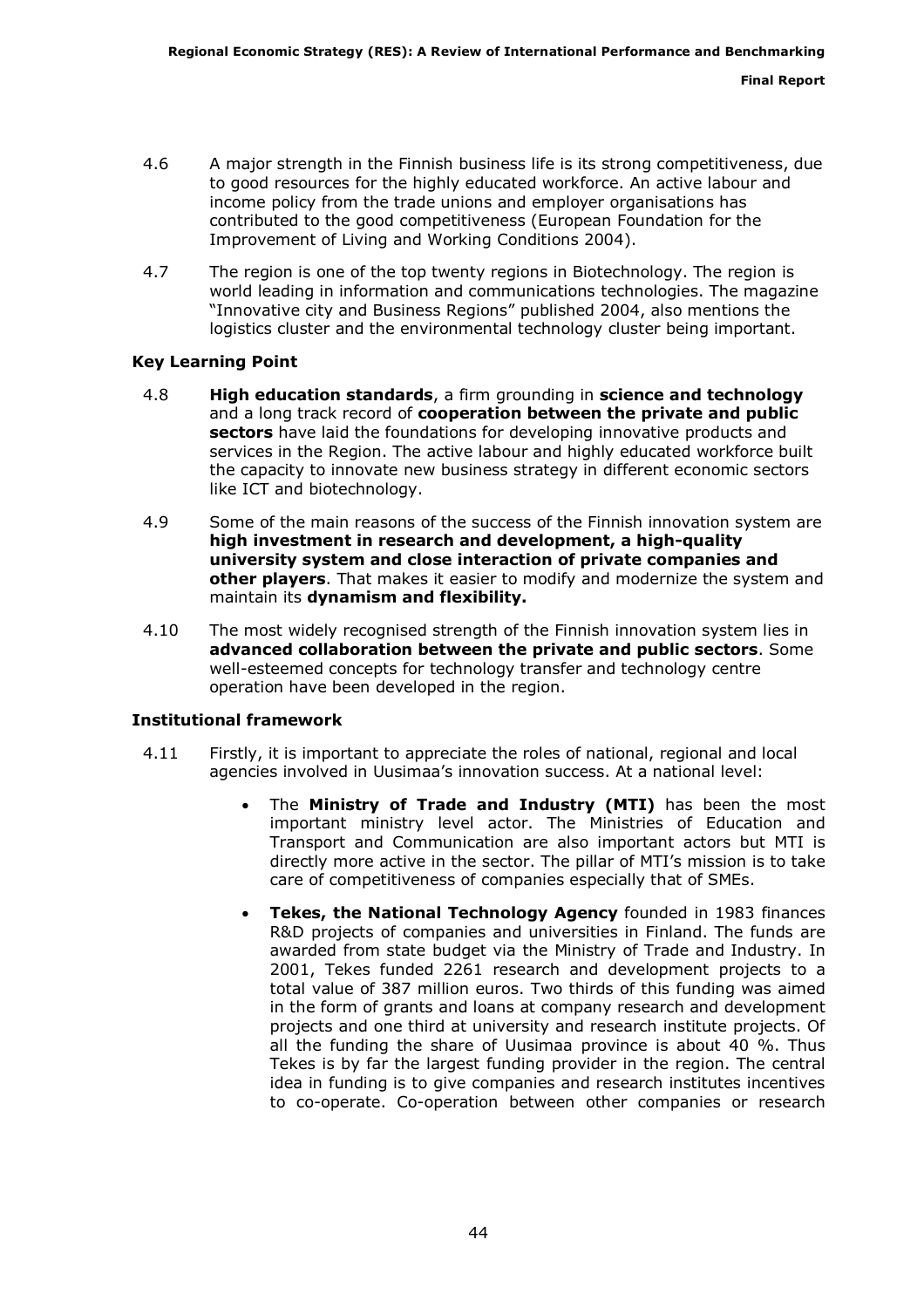institutes is required to receive funding. Another objective is to promote new entrepreneurship.

- Employment and Economic Development Centres (TE-centres) provide a comprehensive range of advisory and development services for businesses, entrepreneurs, and private individuals. Their aim is to support and advise small and medium-sized enterprises at the various stages of their life cycles, to promote technological development in enterprises and assist in matters associated with export activities and internationalisation, to implement regional labour policies, to plan and organise adult training within the official labour policy framework and to promote and develop farming and rural enterprise activities, to develop fisheries and to influence and participate in regional development in general.
- Another important national actor in the sector is Sitra, the Finnish National Fund for Research and Development. It is an independent public foundation under the supervision of the Finnish Parliament. The Fund aims to promote Finland's economic prosperity by encouraging research, backing innovative projects, organising training programmes and providing venture capital. Sitra aims to further economic prosperity in Finland by developing new and successful business operations, by financing the commercial exploitation of expertise and by promoting international competitiveness and co-operation. The focus of Sitra's corporate funding is directed towards enterprises that are at the start-up stage. Sitra cooperates with public -sector bodies such as the Finnish National Technology Agency (Tekes), the Finnish Industry Investment Ltd., Finnvera, the Academy of Finland, and Employment and Economic Development Centres (TE-centres).
- There are six **technology-transfer companies** in university cities in Finland. These form a close-knit circle cooperating in the task of commercialising research results. They help companies and people thinking of going into business to identify, assess, protect and commercialise different technologies. Sitra owns about a third of these technology transfer companies.
- 4.12 At a regional level the key actors are:
	- A Regional partnership has been established, Culminatum Ltd, to improve local innovation. Culminatum Ltd was established to combine the resources of the local authorities, universities, and the business sector to improve the innovation environment in the Helsinki Region. The shareholders of Culminatum are local universities and polytechnics, the chambers of commerce of the Helsinki Metropolitan Area, local science park organisations, the cities of Helsinki, Espoo and Vantaa and Uusimaa Regional Council. The vision is to develop Helsinki as an "Ideopolis", a world-class innovation centre based on creativity in arts and science. Its main function is to manage the National Centre of Expertise Program within the Helsinki region and to promote utilisation of the highest international standard of knowledge and expertise in business, job creation and regional development.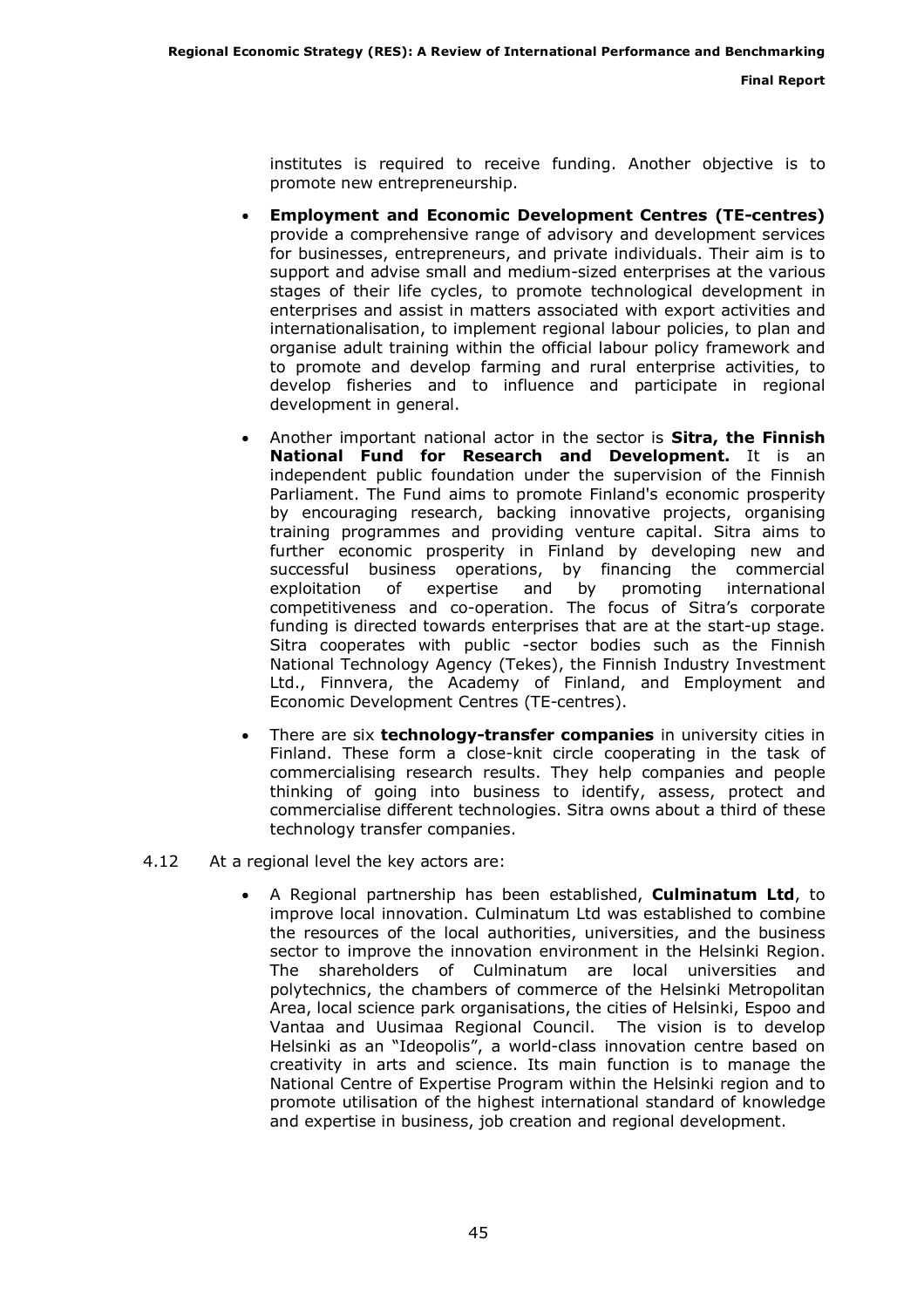The strategy of Culminatum has two pillars:

- I. To implement regional cluster programmes (centre of expertise programmes) together with science parks; and
- II. To strengthen the knowledge potential and the local innovation environment.

One focus area of Culminatum is Digital Media, Content Production and Learning Services. This area is based on the innovative co-operation with companies, universities, polytechnics and public administration and aims to assist the creation and development of new entrepreneurship in the field.

- Innopoli Ltd, City of Espoo where there is a concentration of hightech research, training and business facilities including Helsinki University of Technology. This was established by companies and local universities.
- The Helsinki Metropolitan Area Council (YTV) has a special position in certain planning and co-operation activities in the region, being unique of its kind in Finland. The operational jurisdiction of the Council includes the municipalities of Helsinki, Espoo, Vantaa and Kauniainen, and its main task is to promote the development of the metropolitan area by providing services for public transport, waste management, air quality management and development planning. In planning the role of the Council is not binding, but rather limited to cooperation and research work. To promote regional cooperation and safeguard balanced development in the region the Council prepares so-called Cooperation Plans (YTO) approximately every five years.
- 4.13 In general, the Region's long-run innovative success has been perceived to depend on education, science and research. In addition, cultural and environmental factors were seen as important.
- 4.14 However, technology or science parks have been established in the Helsinki Metropolitan Area since 1984. The technology centres are exchange organisations that operate at the interface between science and the users of expertise. The technology centres have been located in the immediate vicinity of universities in Finland in order to support commercialisation of researchbased expertise, particularly by creating new start-up enterprises.
- 4.15 An important step for regional co-operation was been taken in the Urban programme for the Helsinki Metropolitan Area competence and cohesion accepted in April 2002. The aim was to strengthen competitiveness, knowledge and citizen participation in the region. Three priorities were chosen: strengthening of high competence and multidimensional knowledge base, strengthening of individual competence through social means, and strengthening of social inclusion, participation and social cohesion.
- 4.16 The Helsinki Region has now produced its first innovation strategy (published in 2005). The four pillars of the strategy are:
	- I. Improving the international appeal of research and expertise;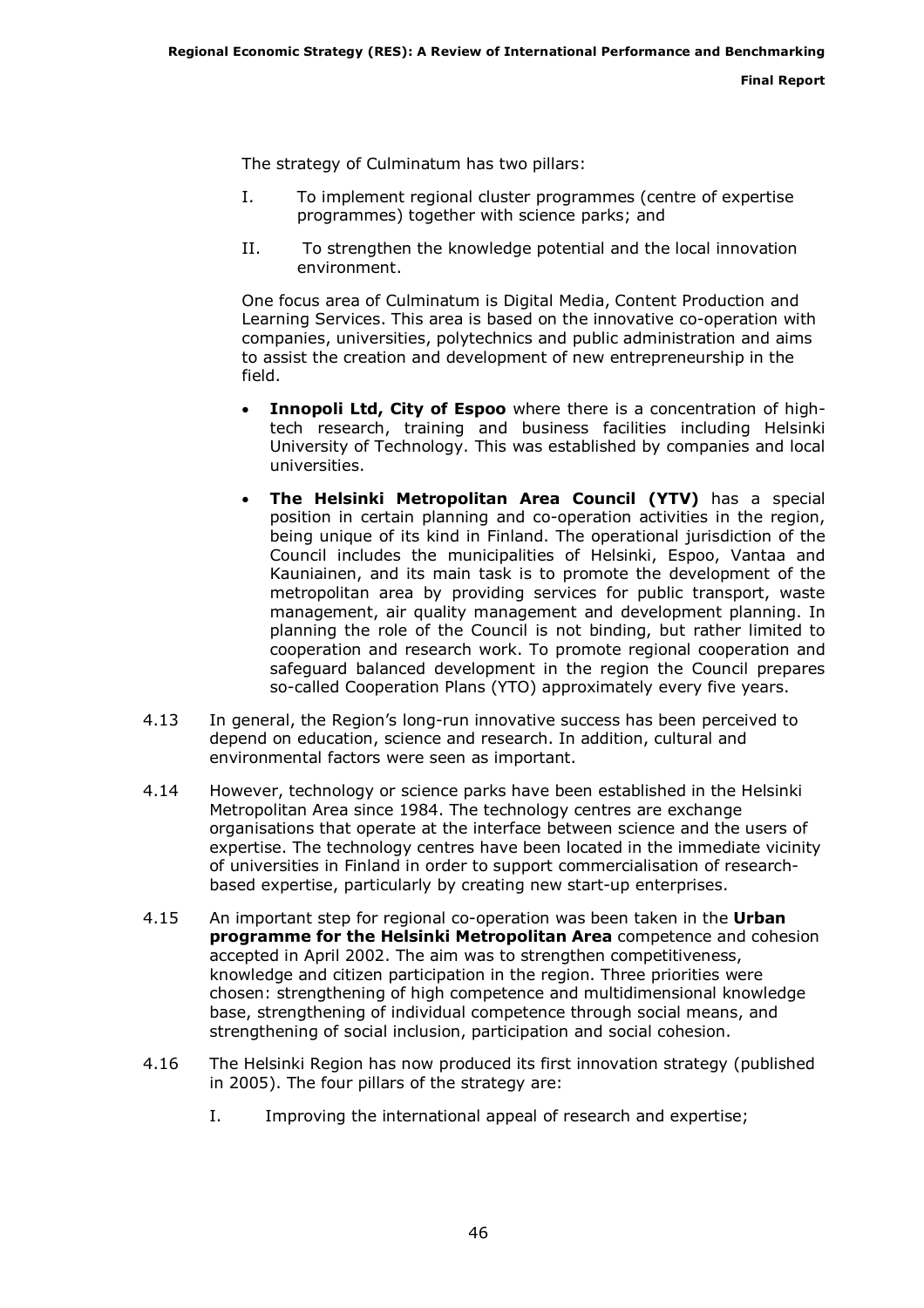- II. Reinforcing knowledge-based clusters and creating common development platforms;
- III. Reform and innovation in public services;
- IV. Support for innovative activities.
- 4.17 One of the key aims of the strategy is to generate wealth. Despite its high rankings in many recent assessments of competitiveness, the Helsinki Region remains a medium-range generator of wealth by the standards of European regions. It is questioned why so little added value has emerged from such an excellent platform.
- 4.18 The strategy therefore hopes to improve the international appeal of research and expertise by encouraging a joint effort to marketing the Helsinki Region internationally as an integrated region; through international student recruitment; collaboration on the degrees and courses to be offered in English; the launch of the Helsinki School of Creative Entrepreneurship; providing better service to foreign students and researchers; financing annual invitations to world-class researchers to work at the Universities and research institutes; and jointly supporting career opportunities in the region for students completing their degrees.
- 4.19 The reinforcement of knowledge-based clusters and creation of common development platforms will be achieved through actions such as a high level steering group to direct further evolution of existing development platforms and establishing a Forum to serve as an open idea platform and co-ordinating body.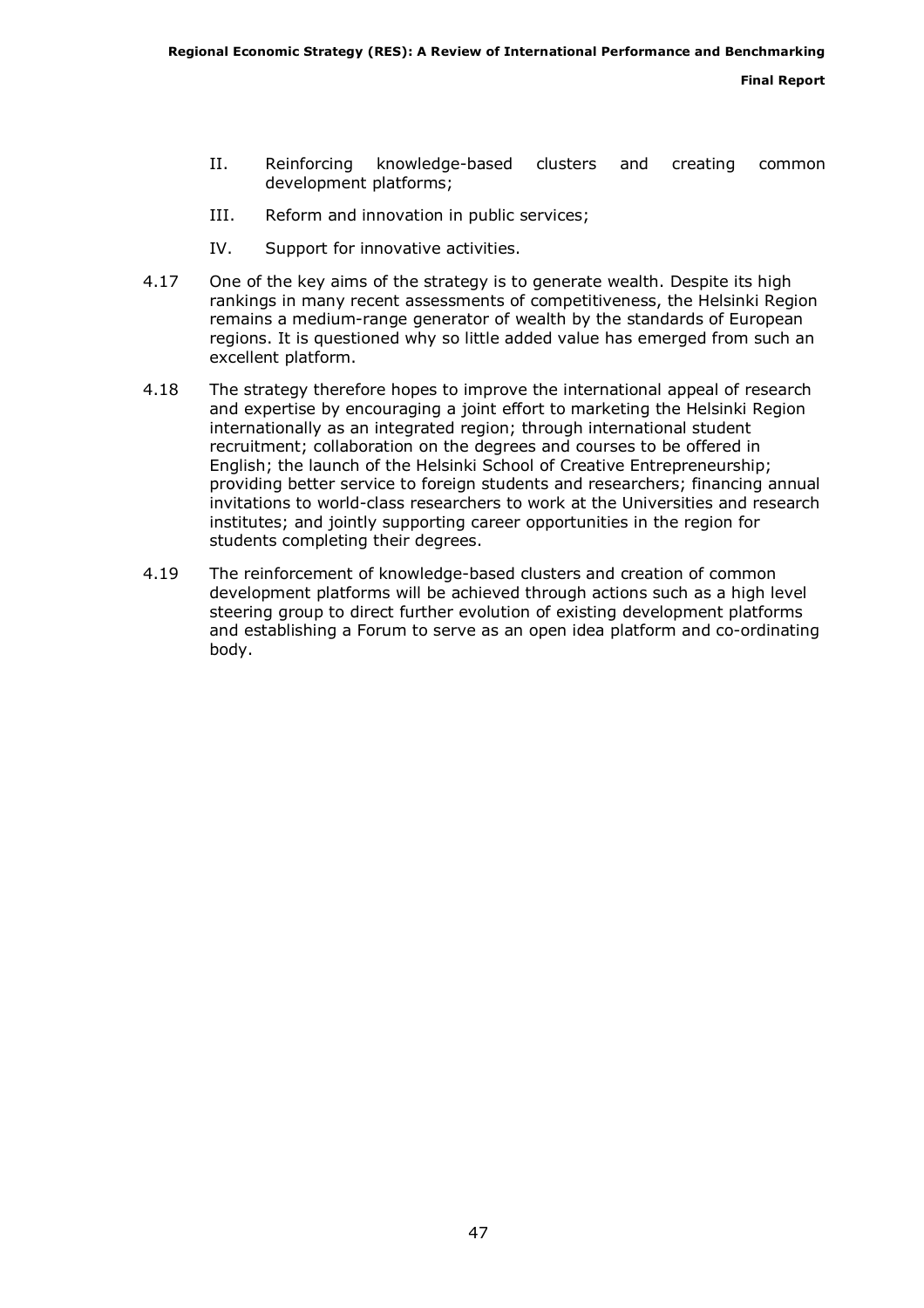## INNOVATION – ZUID NEDERLAND

- 4.20 Whilst Uusimaa outperforms the South East on every measure of innovation, Zuid Nederland leads the way in patent registrations and high-technology patent registrations in Europe by some margin, and so becomes the focus of our attention here.
- 4.21 Zuid-Holland is the largest province of the Netherlands situated in the western part of the country and is the most densely populated region in Europe. It is the most important Dutch province in terms of economic activity. The region has major cities such as Rotterdam; the Hague (the centre of national government and the provincial capital) and the university towns of Leiden and Delft.
- 4.22 The region is home to the largest port (in terms of tonnage) in the world the port of Rotterdam. This is a key feature of the region's economy. However, the city of Rotterdam has boosted competitiveness by promoting non-portrelated industries, including ICT, multimedia and biotechnology.
- 4.23 The region sits within the wider Randstad, an urban region that spans across four provinces: Noord-Holland, Zuid-Holland, Utrecht and Flevoland, forming the backbone of economic development for the whole country. Realising they faced common problems, the urban areas in this wider region have joined together to increase competitiveness of the Randstad and the quality of life for its residents. In this way the region has embraced the new regionalism of the EU and allowed economic development of a region irrespective of national boundaries. The principle aims of the Board of Provincial Executives of the Randstad are to embrace the knowledge economy and the development of sustainable rural land.

#### Innovation

- 4.24 The Dutch R&D sector relies on clusters of academic institutions, research institutes and hi-tech companies. These have received considerable public backing, and real buy in to foster co-operation between the public and private sectors. SenterNovem is the national body charged with implementing policies on innovation in the Netherlands and its tasks include;
	- financial support;
	- the development of (international) knowledge networks;
	- knowledge dissemination;
	- setting up and quiding transition processes; and
	- policy development advice;
- 4.25 It is concerned primarily with networks and collaborative practices and the area therefore has many higher education institutes with significant industry links including:
	- Center for Mathematics and Information Science (CWI) (Amsterdam);
	- Center for Atomic and Molecular Physics (Amsterdam); and the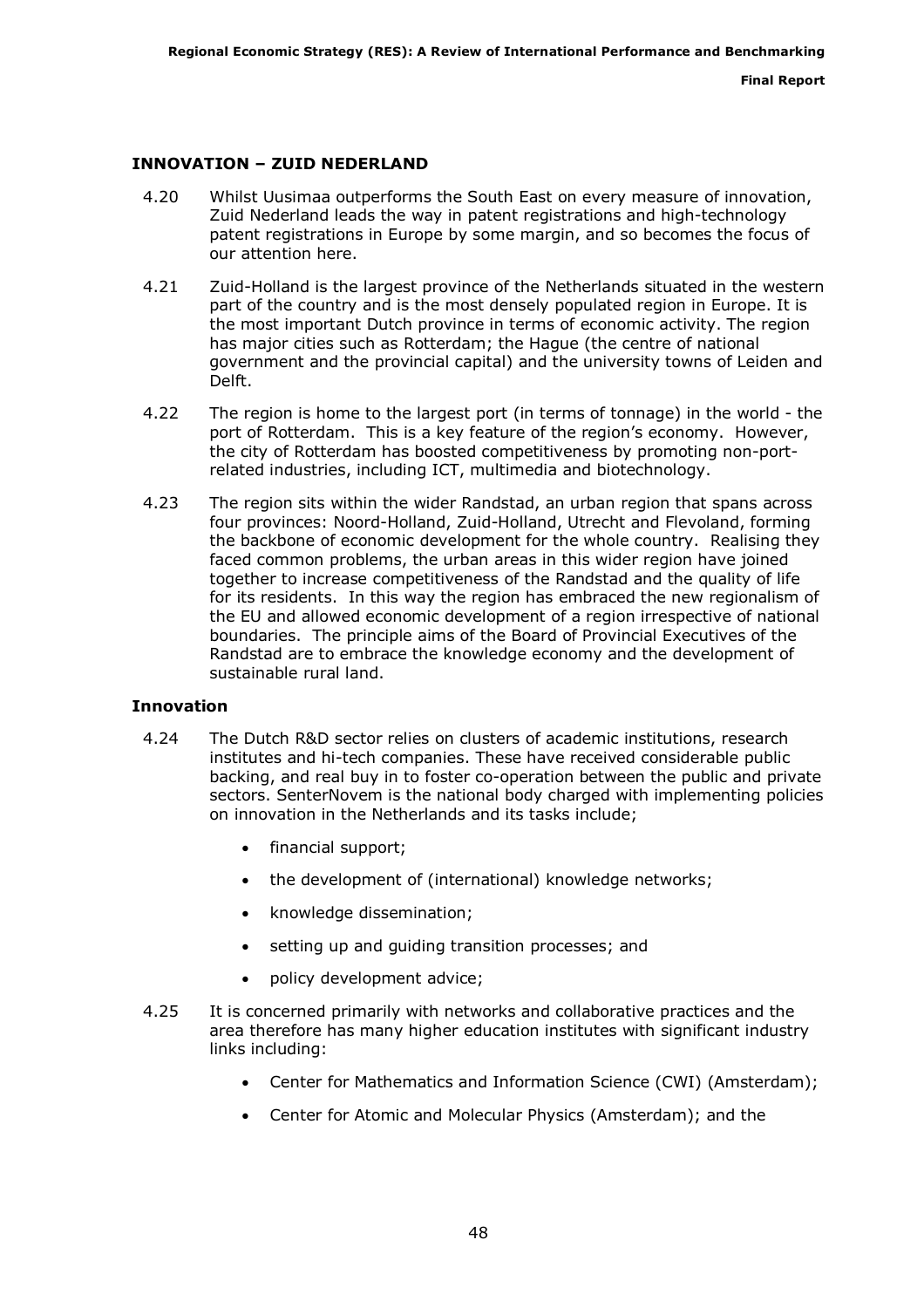- Delft Institute of Microelectronics and Submicron Technology.
- 4.26 In 1997 the Dutch government introduced ' Centers of Excellence' for key manufacturing industries. These centres are jointly funded by the government and a consortium of companies. The centres are comprised of a network of specialists from universities and respective industries working on precompetitive industrial research.
- 4.27 An overarching strategy priority is in harnessing the knowledge economy potential provided by hosting most of the Netherlands' research centres and the complementary profiles of the four main cities of the Randstad:
	- Amsterdam as an international service centre;
	- Rotterdam as a global logistics hub;
	- The Hague as the centre of the Dutch government; and
	- Utrecht as a gateway linking the Ranstad to the rest of Holland.
- 4.28 In addition there are a number of tech-based incentive schemes operating in the Netherlands to attract potential investors, including:
	- The Incentive for Research and Development Costs in the Netherlands Program promotes corporate R&D by deducting tax from R&D wage costs; and
	- The Technological Partnership scheme aims to increase corporate R&D investment in the Netherlands and to improve the returns of these investments by partnering relevant organisations.
- 4.29 The most interesting development from the South East's perspective is innovation collaboration between Pudong province (Shanghai) in China and Zuid Nederland. A memorandum of understanding was signed in November 2004 and came into effect on January 1st 2005. The agreement purpose is:

The People's Government of Pudong New Area of Shanghai, China, and the Province of South Holland, The Netherlands agree to stimulate innovation processes through international cooperation between their companies and research institutes and their counterparts in their respective regions. This cooperation will include exchange of researchers, establishments of business and research units in each others region or the organization of research alliances.

- 4.30 The partners of the Program can be divided in three categories:
	- First, there are the governmental partners who are interested in attracting scientific activity and science based businesses to their area.
	- Second, we have scientific partners, in whose interest it is to combine different specific knowledge and competencies and to serve and attract researchers and scientific projects of international standing.
	- Third, there are the business partners, interested in having access to high quality personnel, good infrastructure and profitable economic circumstances.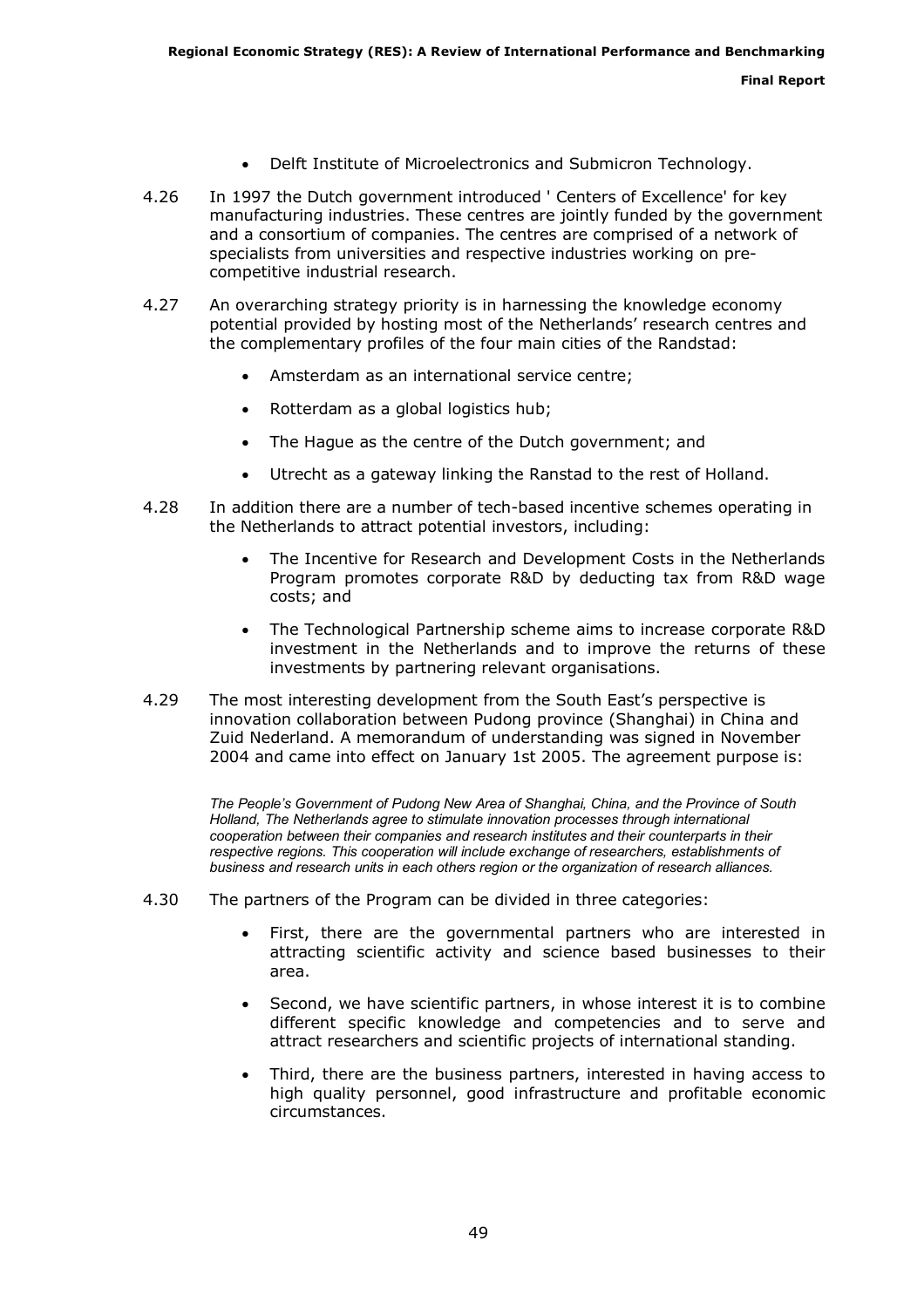- 4.31 The Chinese side offers research services in key industries such as Life Sciences, ICT and alternative medicines and operational support relating to new markets and other factors. The Dutch reciprocate this in similar industries, particularly focusing on high skilled surgical expertise.
- 4.32 The programme is facilitated by two programme bureaus, situated in The Hague and Pudong. The bureaus serve the executive part of the programme and will not participate in the programme activities. The support consists of matchmaking for interested parties, help with regulations, funds and employees, as well as recruitment of researchers, students and institutions. Furthermore, the bureaus put effort in initiating new plans and make the partners aware of unknown possibilities. The Program bureaus coordinate the offer and demand of the partners and support the services offered. They will manage the services to fit the demands of partners and businesses.
- 4.33 The main activities of the bureaux are to:
	- Set up and manage the organisation of Program activities and an interactive platform;
	- Work out plans for co-operation by the partners of the Program;
	- Find partners and parties to take part or set up new activities for the Program; and
	- Maintain contacts between the Dutch and Chinese side.
- 4.34 The expected results are stated to be better qualified researchers in Shanghai and South Holland; research and production alliances in Shanghai Pudong and South Holland; and, welcoming high-tech businesses in South Holland and Shanghai Pudong.
- 4.35 Services on both sides are coordinated by a "service centre". These services centres are in existence to facilitate links between all sub-regional partners.
- 4.36 In China the "service centre" is guided by the Shanghai Pudong Productivity Centre (SPPC), whilst in Zuid Nederland it is guided by the West Holland Foreign Investment Agency (WFIA) and Rotterdam Development Corporation (OBR) as shown on the diagram below.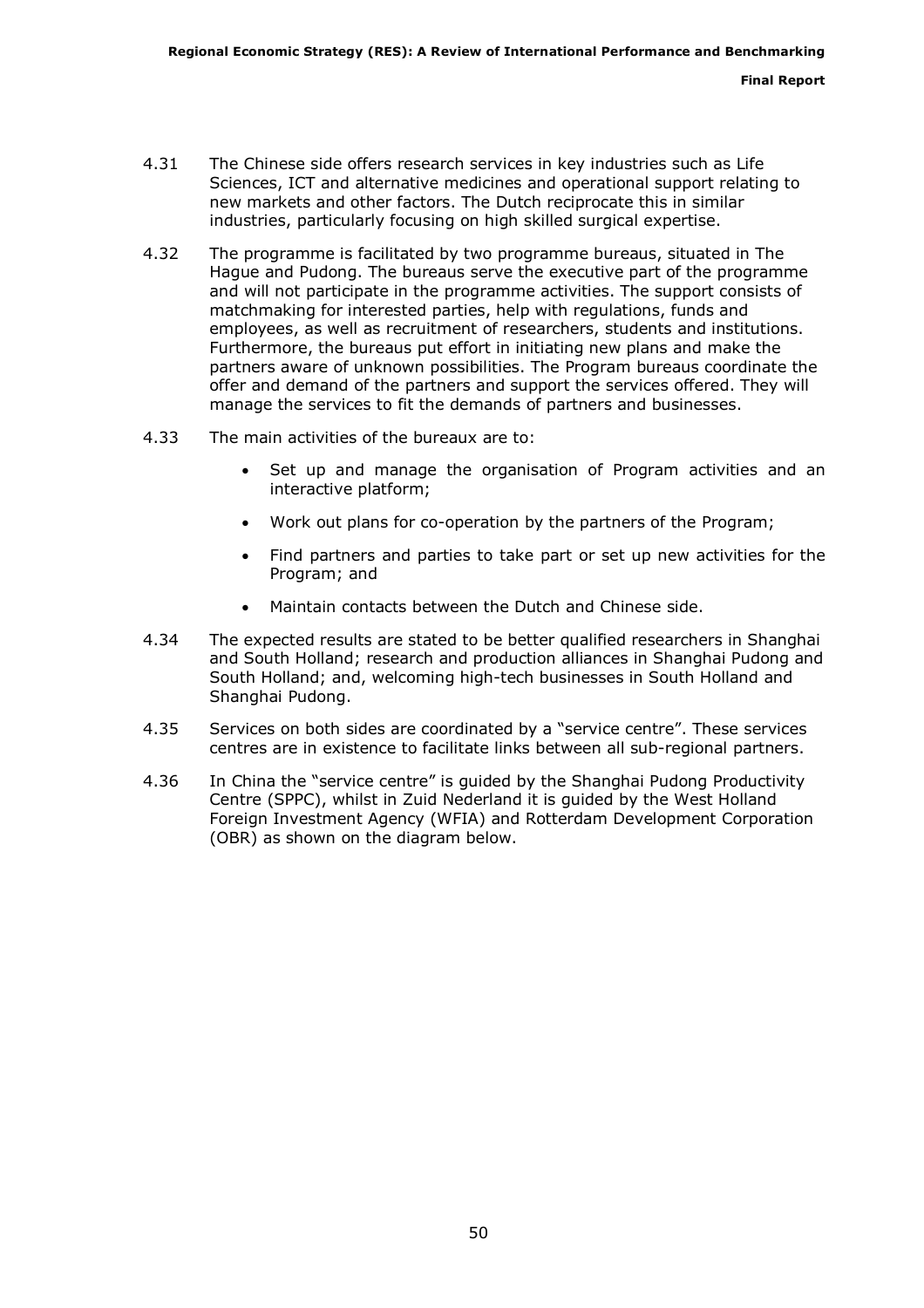Final Report



Source: South Holland – Shanghai Pudong Co-innovation Programme website. 2006.

- 4.37 The Programme offers several activities to support the co-innovation process. The circumstances to make contacts, discuss innovative ideas and set up new activities in new areas are established through the organisation of seminars, matchmaking events and start ups. Current activities include:
	- Cooperation in the field of Traditional Chinese Medicine. The cooperation will include the establishment of business and research units in each others' region and the exchange of students, researchers and medicine.
	- A virtual gaming website on co-innovation which is being developed with Tam (Delft) and Hotsales (Shanghai). The game will start with a pilot which will, for example, focus on developing a drinking water system in Shanghai and is oriented at both Dutch and Chinese students. The eventual winners of the game will be greatly rewarded.
	- They are also working on a Dutch-Chinese website for the recruitment of research trainees and postgraduates.
	- In order to make it more attractive for MSc students to start their own business, a **business plan contest** is being developed. MSc students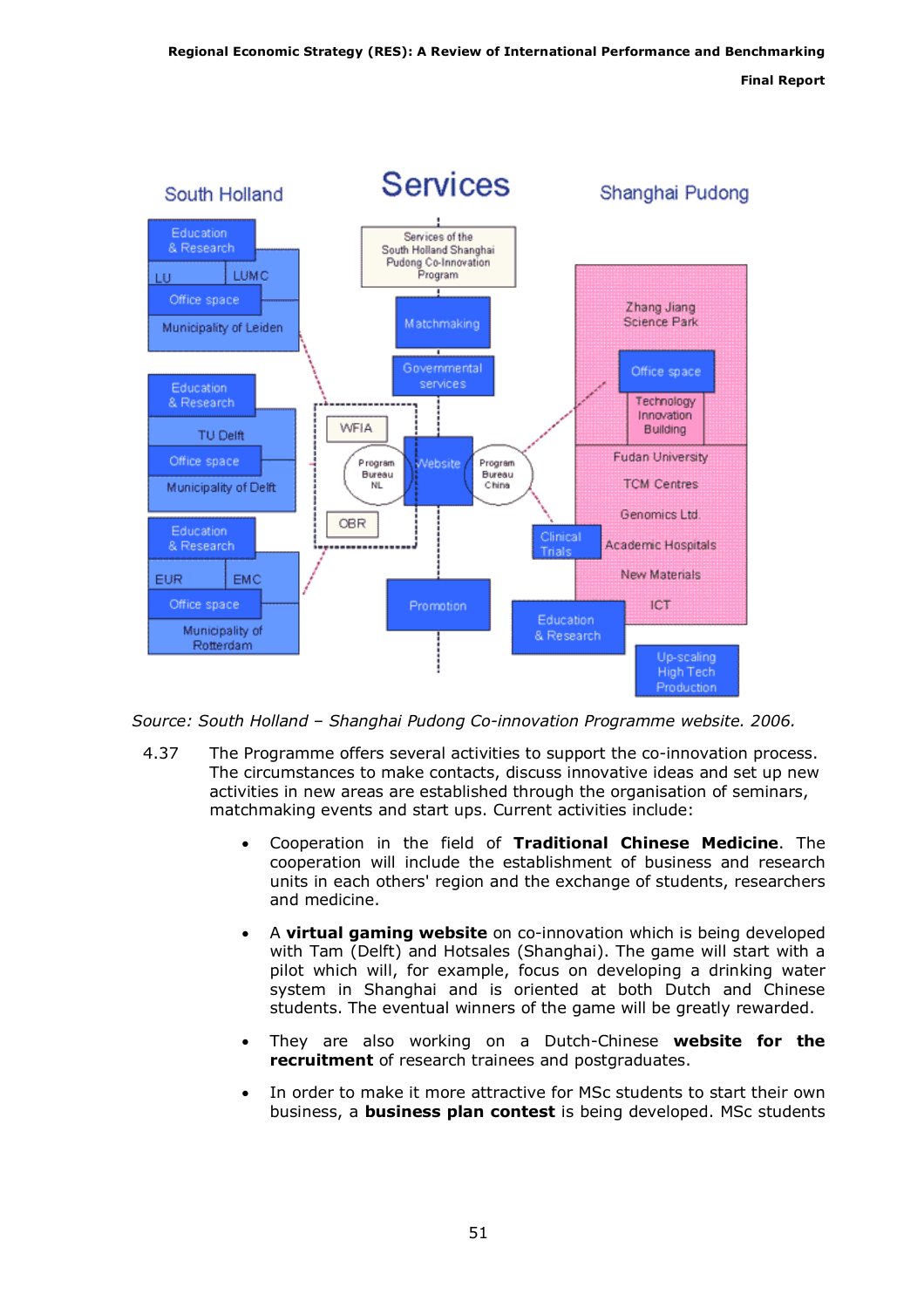who come up with the most feasible and innovative plan, will receive extensive help from different experts in starting up their own business in the Province of South Holland.

- China Innovation Tour 2006, following on from the successful 2005 Tour, will focus on ICT, composites and new materials. The delegation members will pay visits to research institutes and hi-tech companies in the field of their interests in both Beijing and Shanghai, and have the opportunity to meet their potential Chinese partners during the seminar and the matchmaking event.
- 4.38 Even if the degree of co-operation and synergy leveraged from joint working fails to significantly increase innovation, it promises to afford a mutually beneficial outcome to both Pudong and Zuid Nederland by further opening up respective markets.
- 4.39 The key messages from the Zuid-Holland case are that joint working between the public and private sectors, and between otherwise unrelated global regions can bring great benefits to their wider area. The region is now collaborating with a region of the fastest growing nation in the World on innovation, which in turn will open up new markets.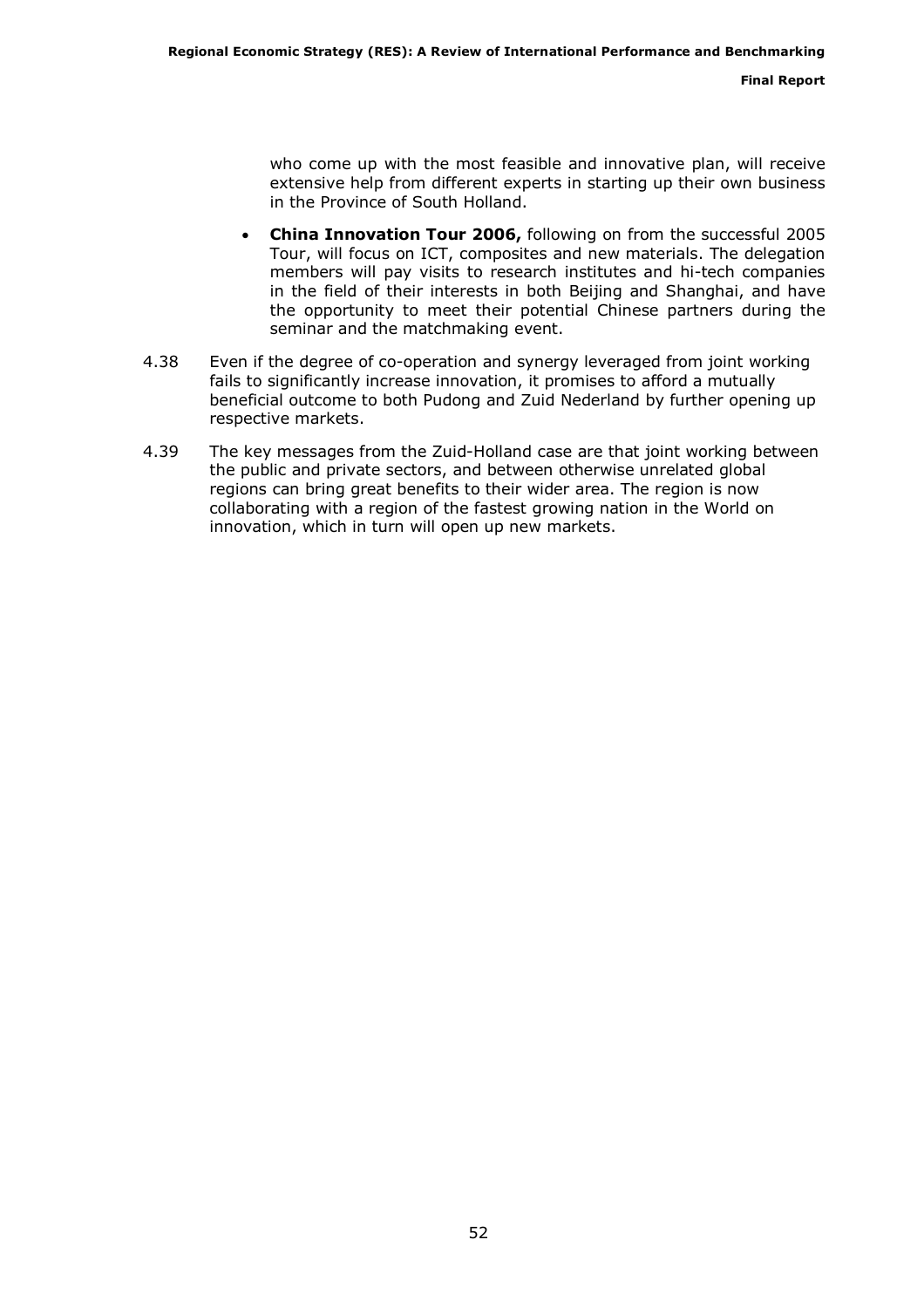## INNOVATION AND INVESTMENT – RHONE ALPES

- 4.40 The Rhone-Alpes region is the second largest in France. Out of the 22 regions, Rhone-Alpes has the second largest population (9.8%, after Paris-Ile De France 18.7%). It is also in the top 3 regions in terms of working population.
	- 4.41 The region has the second highest regional GDP due to its well-developed industrial base (ranks 14th and 48th among European regions in terms of GDP and GDP per head respectively). Moreover, the region is well positioned in terms of international trade:
		- Accounts for 11.1% of the total French exports (2nd highest);
		- Biggest recipient of foreign direct investment in 2002; and
		- 868 companies with foreign capital (employing more than 50 people and having more than 30 % foreign capital).
- 4.42 The region benefits from its location at the heart of fundamental pan-European trading axes: connecting the most dynamic regions in Europe such as North of Italy, Switzerland, Western Germany and Benelux. It is well connected by extensive and modern pan-European rail and road networks and act as a major air traffic hub (Lyon-St Exupery airport).
- 4.43 It is also well positioned in terms of availability of highly skilled labour force. The network of universities and Grandes Ecoles as well as other forms of education and professional training is particularly well developed and the region works at ensuring close links between educational institutions and firms.
- 4.44 There seems to be a concerted effort in the region to re-structure the economy by supporting emerging high-tech and growth sectors and clusters. In addition, the region is investing in a very active international positioning not only to facilitate trading (export and foreign direct investment) but also to encourage local companies to 'go global'.
- 4.45 In relation to innovation and enterprise the region is undertaking a systematic facilitation of networking, bringing together not only direct but also indirect economic agents (companies, consumers, schools, universities and regional agencies) which is central to the innovation and enterprise agenda in the region. The specific initiatives include business incubation, clusters, specialist organisations for key sectors and the creation of Regional Innovation and Development Agency. This facilitates:
	- knowledge sharing across the region; and
	- the concentration of resources and leverage of synergies.

#### Innovation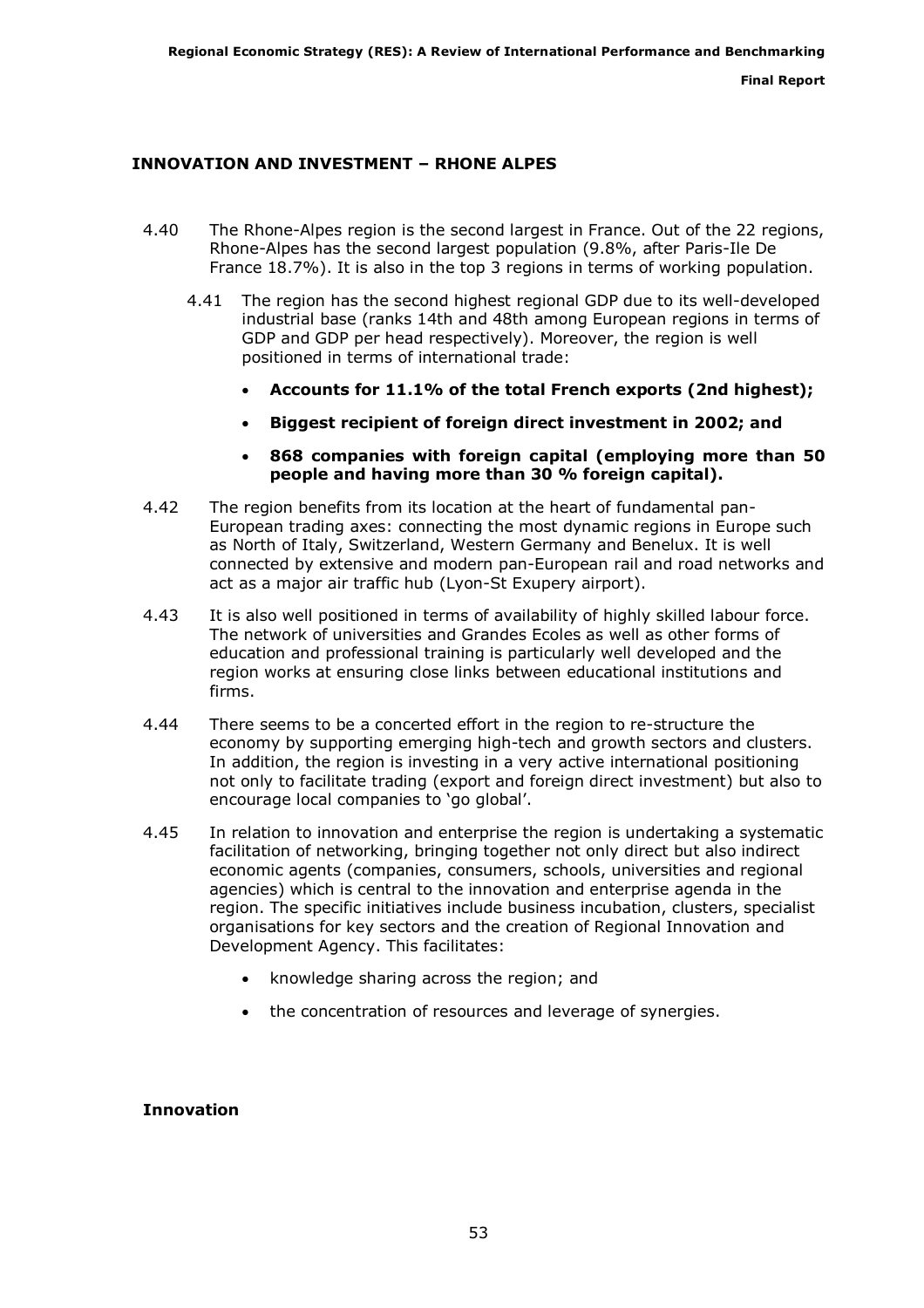- 4.46 The region has substantial innovation assets. For instance, the region accounts for 10% of the French scientific publications, 15% of patents created in France and 20% of French engineers are from the Rhone-Alpes universities and Grandes Ecoles. Moreover, there are more than 600 R&D labs and a total of 25,000 researchers and engineers (2nd highest after Paris-Ile De France).
- 4.47 The innovation agenda in the region has the following two objectives:
	- Enable the firms in more "traditional industries" to innovate and build competitive position especially against competitors from low cost regions; and
	- Enable to build and gain competitive advantage in emerging high-tech sectors.
	- 4.48 Innovation is supported by specific measures including:
		- Enterprise incubation: The region has two organisations supporting enterprise incubation (Crealys and GRAIN). They mainly provide technical, business and entrepreneurship expertises as well as training;
		- Large number of **universities** and Grandes Ecoles specialise in scientific and high-tech sectors and are involved in helping companies, notably offering expertise through student internships;
		- Organisation of congresses bringing together researchers, scientist and other specialists from all over the world;
		- Specialised organisations: These are groups specialised in one specific technological sector (new materials, automation, test & measure, design, biotechnology and ICT & electronics) providing specific expertise about their specialist industry. In addition to these sector-oriented organisations, there are the Fond d'Expertise and the Fonds Consultants. These organisations provide Technological development project feasibility study, business, project and technical consulting;
		- Organised clusters;
		- Creation of the Regional Graduate Education & R&D Plan ( [\(SRESR\)\): This plan focuses on:](http://www.cr-rhone-alpes.fr/v2/content_files/SRESR.pdf)
		- Creating networks and clusters of scientific and R&D organisations scattered around the region;
		- Helping finance specific projects selected specially for their leading edge character;
		- Enabling cooperation between Rhone-Alpes universities, Grandes Ecoles and other scientific organisations and international counterparts;
		- Promoting scientific, technological and industrial knowledge to a large proportion of the population; and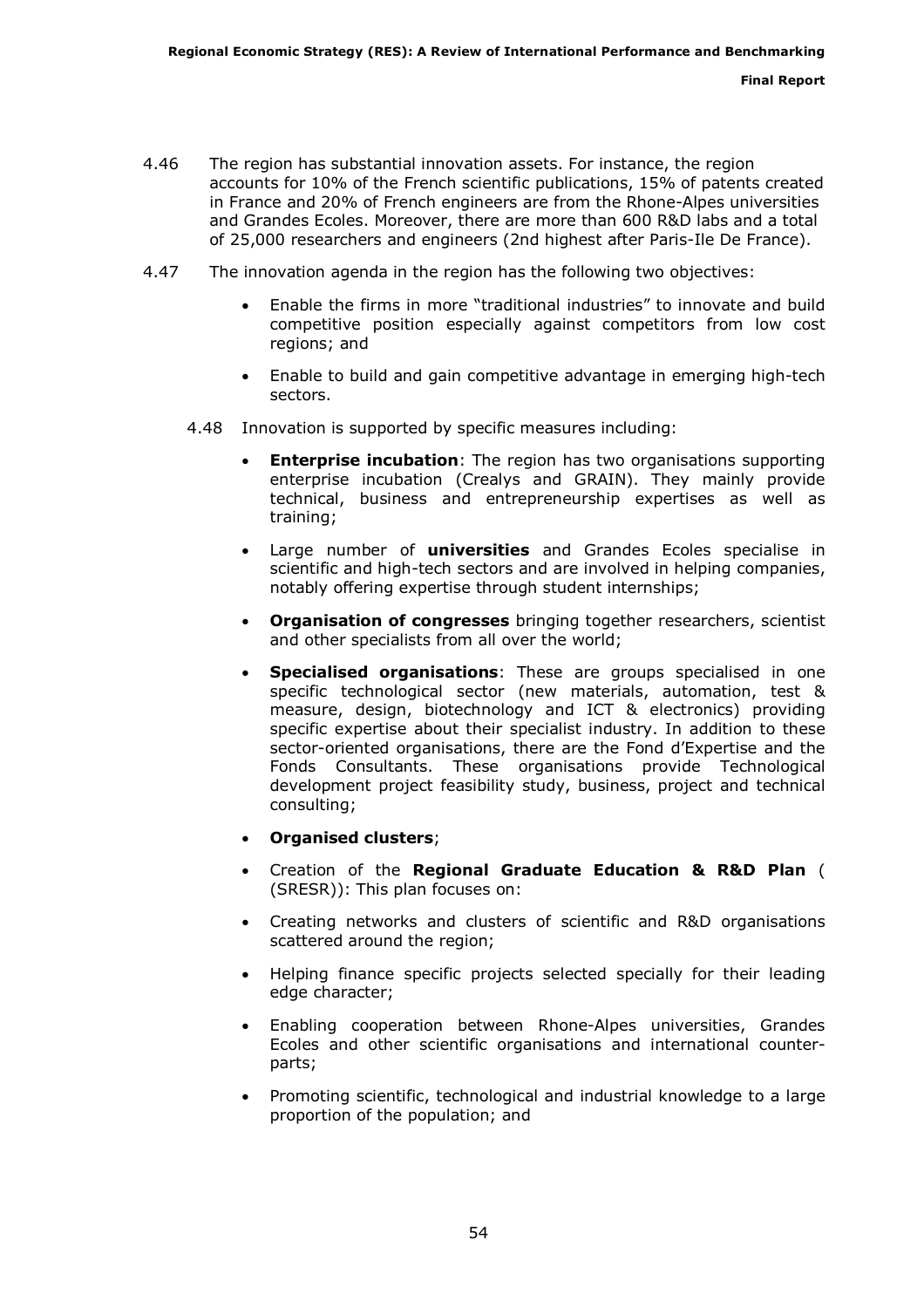• Creating the Regional Innovation and Development Agency which will be responsible for facilitating technological and scientific transfer (notably between universities, labs and firms) helping SMEs innovate and facilitating clusters.

#### Investment

- 4.49 Under the new Regional Economic Development Plan investment will take place to maintain and develop sectors generating high quality jobs and generating substantial added value including:
	- Support for enterprise creation and transfer (in case of retirement of owner or bankruptcy): The support includes financial aids (from loans at good conditions to grants) and specific training such as business management.
	- Creation of clusters: The region is helping to create networks bringing together different organisations such as businesses, universities and support organisation involved in similar high-tech sectors. The following have been identified as priority clusters:
		- Aerospace;
		- New energy;
		- Rolling stocks (automotive, rail);
		- Digital entertainment;
		- ski and other snow-related industry; and
		- biological industry.
	- **Support to 'go global':** The region provides financial aids to firms which have projects to expand their activities abroad. They also provide support to be present at international conferences and exhibitions. The region has created the Enterprise Rhone-Alpes International (ERAI) which has representative offices in 10 countries (Spain, Italy, Germany, Benelux, Poland, USA, Canada, China, Japan and Sweden) supporting Rhone-Alpes firms to develop their activities in these countries and find local partners. ERAI also promotes the region in these countries encouraging inward investment.
	- Develop further the educational system not only in terms of initial education but also professional education: In order to support the industrial restructuring, the region aims to create an educational system which will:
		- provide the skills adaptable to the new sectors;
		- provide an updating of these skills throughout the professional life time of individuals; and
		- be recognised beyond the regional boundaries.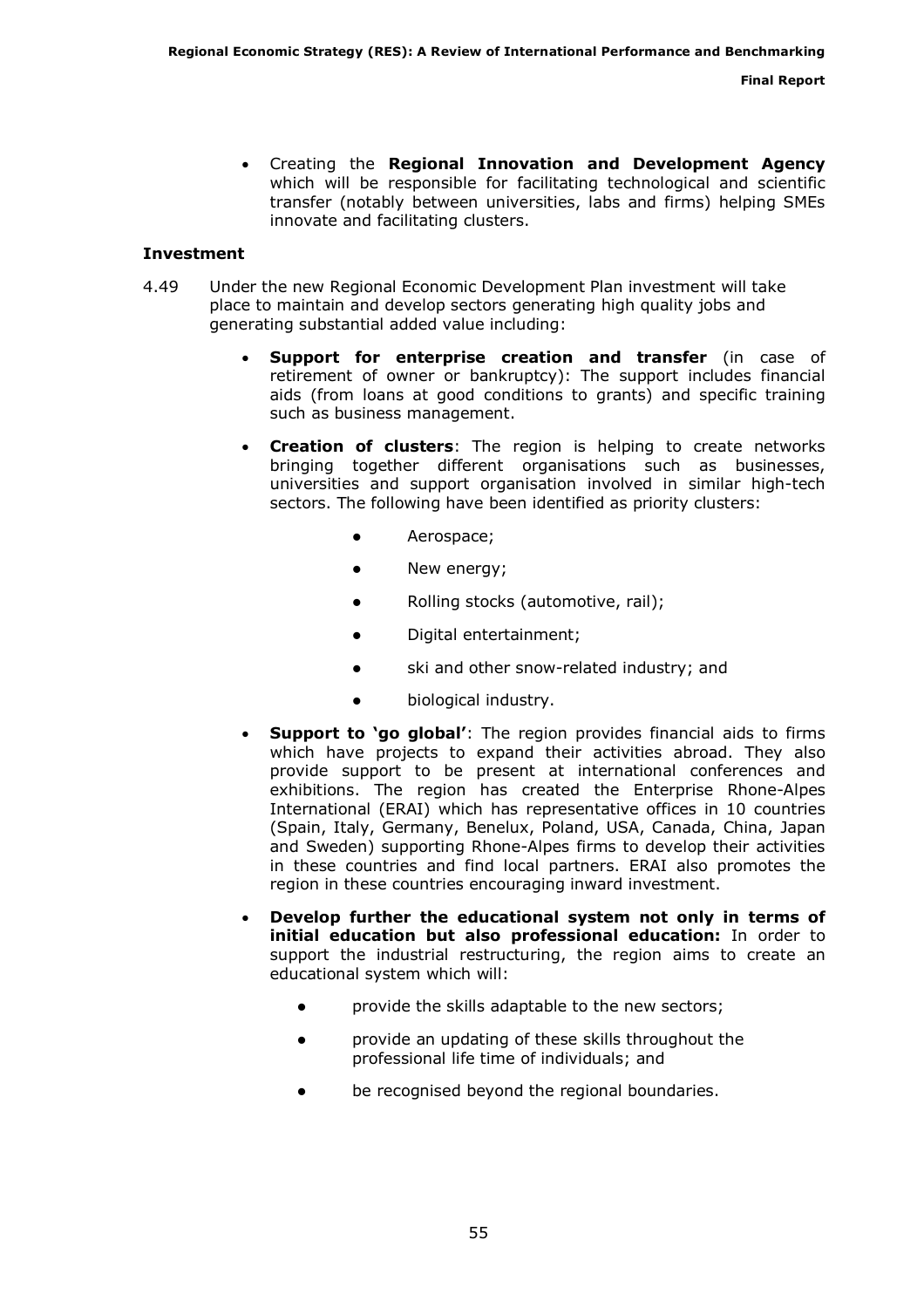• To develop further international exposure: Develop and sustain economic development in an international context (e.g., helping exports, encouraging foreign investment).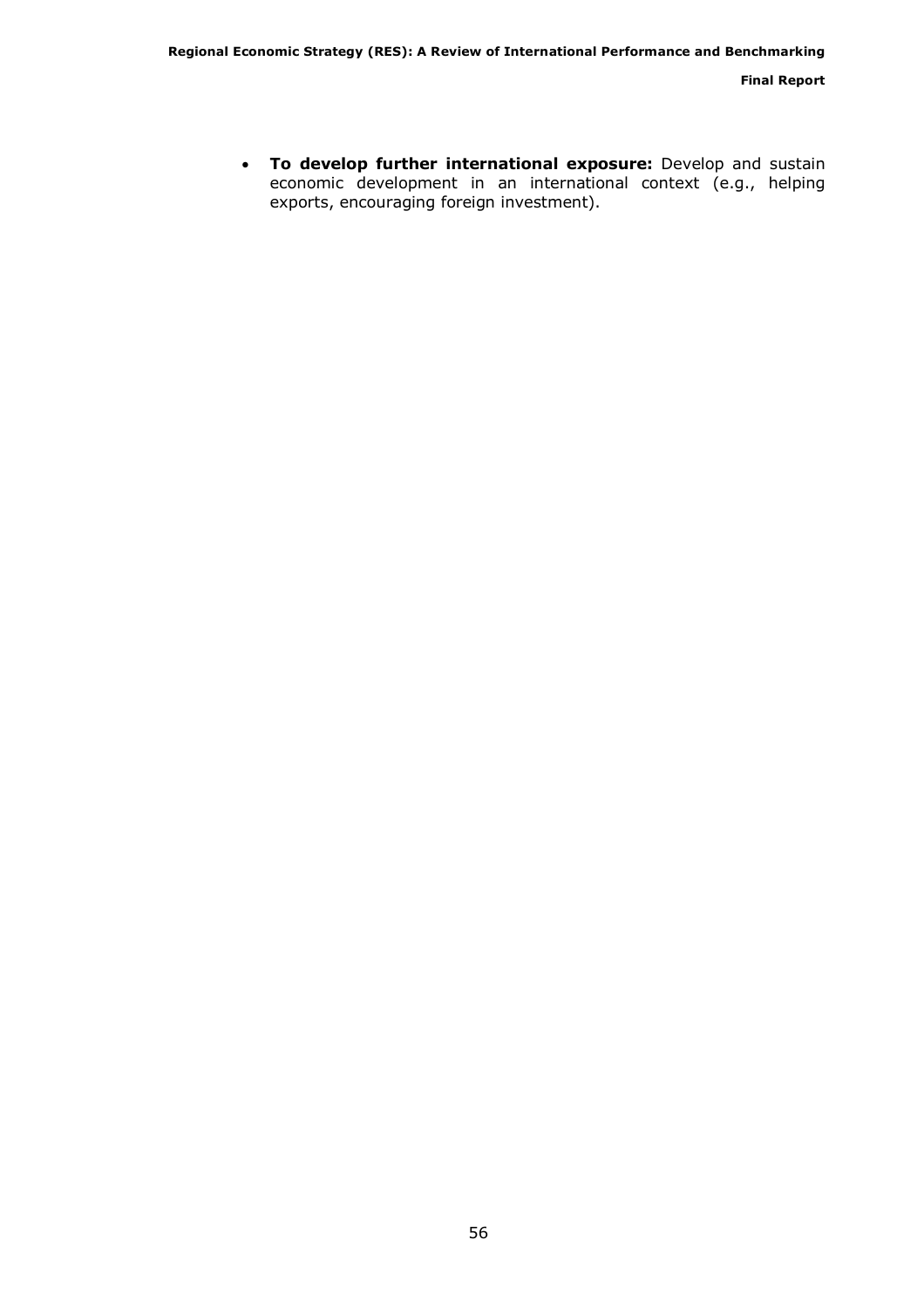## INVESTMENT – The Republic of Ireland

- 4.50 Here the need is to identify a region that is "mature" yet maintains a high level of investment relative to GDP or high inward flows of FDI. Given a lack of comparability at regional level this task is particularly difficult.
- 4.51 Ireland is a clear candidate. FDI accounted for some 17.7 per cent of GDP in 2003, easily the highest amongst OECD nations. U.S. FDI has included multibillion dollar investments by Intel, Dell and IBM. There are more than 600 U.S. subsidiaries operating in Ireland, employing in excess of 100,000 people.<sup>12</sup> The economy as a whole has enjoyed a period of strong economic performance in recent years, showing the strongest growth in GDP over the period 1999 – 2003 of all the EU15 member states (on average over the past decade. This is shown in GDP per head figures, in 1986 it had GDP per capita of 30% below the EU 15 average, today its GDP per capita is 30% above the EU average).
- 4.52 Irelands' economic strategy documents (Ahead of the Curve and Transforming Ireland) aim to enhance enterprise in Ireland through providing the conditions for Ireland's firms to develop expertise in innovation, technology and research to support the development of high value products and services. There is a strong emphasis on enabling Ireland's businesses to compete successfully in international markets. The strategies identify Ireland's competitive advantages as being: expertise in development of technology; world class skills, education and training; an attractive taxation regime; and a single minded national consensus on the enterprise agenda combined with governance systems that enable swift decision-making and execution.
- 4.53 Achieving competitiveness at national, regional and local levels, in an open and globally integrated economy such as Ireland's is central to balanced regional development. Future living standards and capacity for progress will be determined by Ireland's ability to trade successfully in international markets and to capture an adequate share of mobile investment with its associated high productivity jobs. To this end the Irish Industrial Development Agency (IDA) is charged with attracting inward investment to the country.
- 4.54 As a relatively less populous nation Ireland has a very small domestic market. This has been recognised by strategy makers in Ireland for some time, with strategies from the 1950's onwards focusing on inward investment as a key aspect of policy. Inward Investment is covered by the DETEs executive agency IDA having been particularly prominent.

## Investment Strategy

- 4.55 The Ida's Ireland's strategy is targeted at investors seeking appropriate locations for advanced manufacturing or office based activities depending on highly skilled processes in high value added activities.
- 4.56 IDAs current strategy is based on the following objectives:

ł

<sup>12</sup> Source: Wikipedia.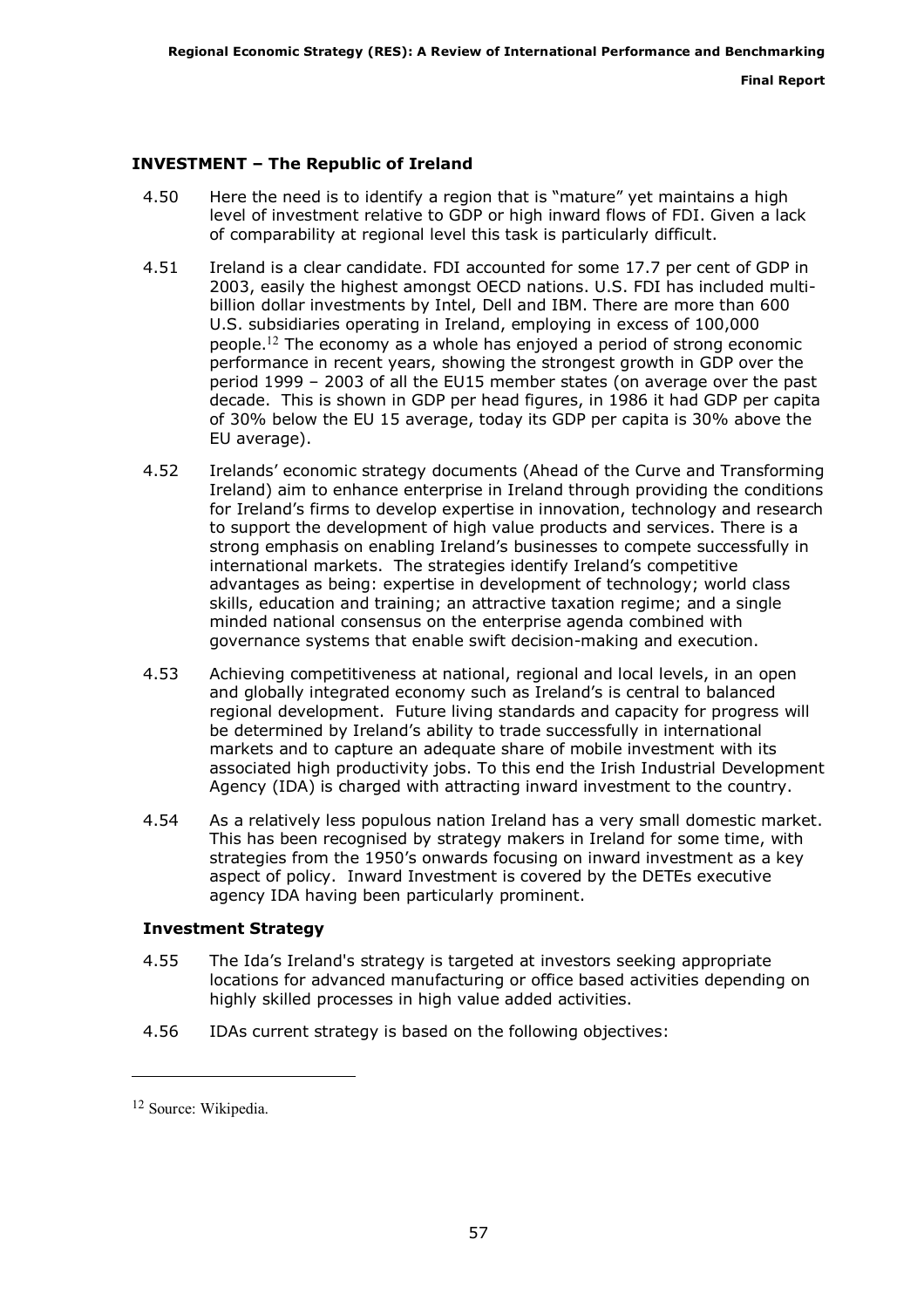- To continue to attract suitable, high quality, knowledge and skills based Foreign Direct Investment (FDI) to Ireland. And in doing this to place Ireland at the leading edge of the global economy in relevant and specific niches.
- To achieve a better, more equitable regional balance in investment across Ireland. To mobilise regions rather than local areas to compete actively with regions internationally.
- To develop clusters of excellence in which a range of companies and R&D centres operate to create a climate of innovation and entrepreneurship.
- To work with current inward investors to move up the value chain and utilise the ever-expanding skills base of the Irish workforce.
- To encourage companies to move towards more advanced technological processes with a greater focus on R&D.
- 4.57 Ireland has managed to buck the trend across Western Europe by retaining a significant presence in manufacturing. Manufacturing output in Ireland is now two and a half times what it was in 1995 and employment in manufacturing companies in Ireland in 2005 is 5% higher than it was in 1995. Contrast this with the South East where manufacturing continues to slide.
- 4.58 The extent to which this high level of investment is as a result of good practice in attracting FDI rather than financial incentives - capital grants and favourable tax treatment is unknown.
- 4.59 Irelands key investment sectors in terms of FDI are:
	- e-Business;
	- engineering;
	- information communications technologies;
	- pharmaceuticals;
	- medical technologies;
	- financial and international services;
- 4.60 Many of these are manufacturing industries, but are also high value added, as borne out in the above statistics. Employment has changed comparatively little over the last decade but output has more than doubled.
- 4.61 Enterprise development is a key feature of economic development in Ireland, with an emphasis both on the development of SMEs and the creation of worldclass Irish companies. The key economic strategy documents (Ahead of the Curve and Transforming Ireland) aim to enhance enterprise in Ireland through providing the conditions for Ireland's firms to develop expertise in innovation, technology and research to support the development of high value products and services. Moreover, there is a strong emphasis on enabling Ireland's businesses to compete successfully in international markets. The strategies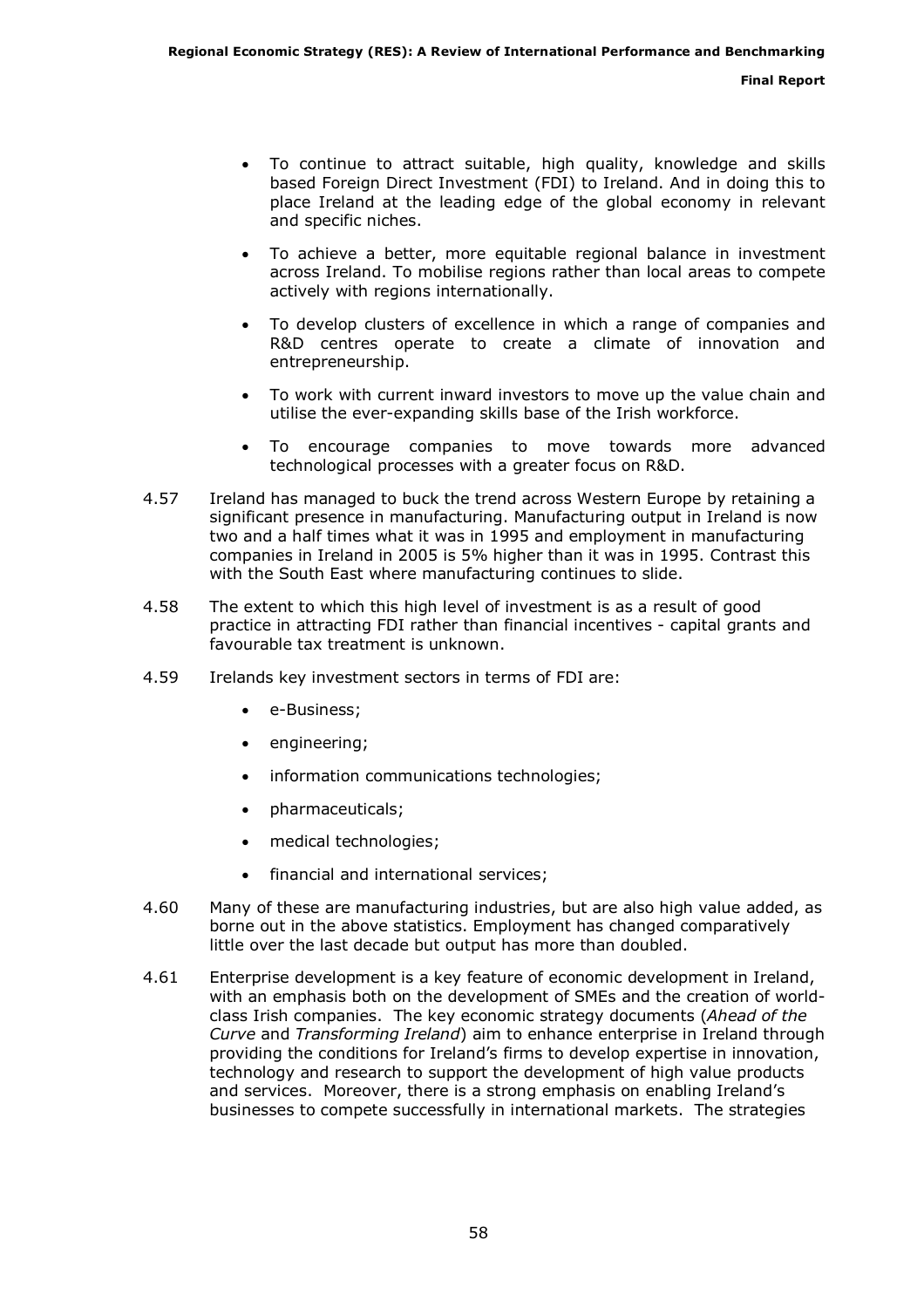identify Ireland's competitive advantages as being: expertise in development of technology; world class skills, education and training; an attractive taxation regime; and a single minded national consensus on the enterprise agenda combined with governance systems that enable swift decision-making and execution.

4.62 The South East can never hope to compete on tax breaks or wage costs, but can more than compete on the rest of the package as wage costs in Ireland inevitably rise. There is a future for manufacturing, albeit at the very highest value added end of the scale.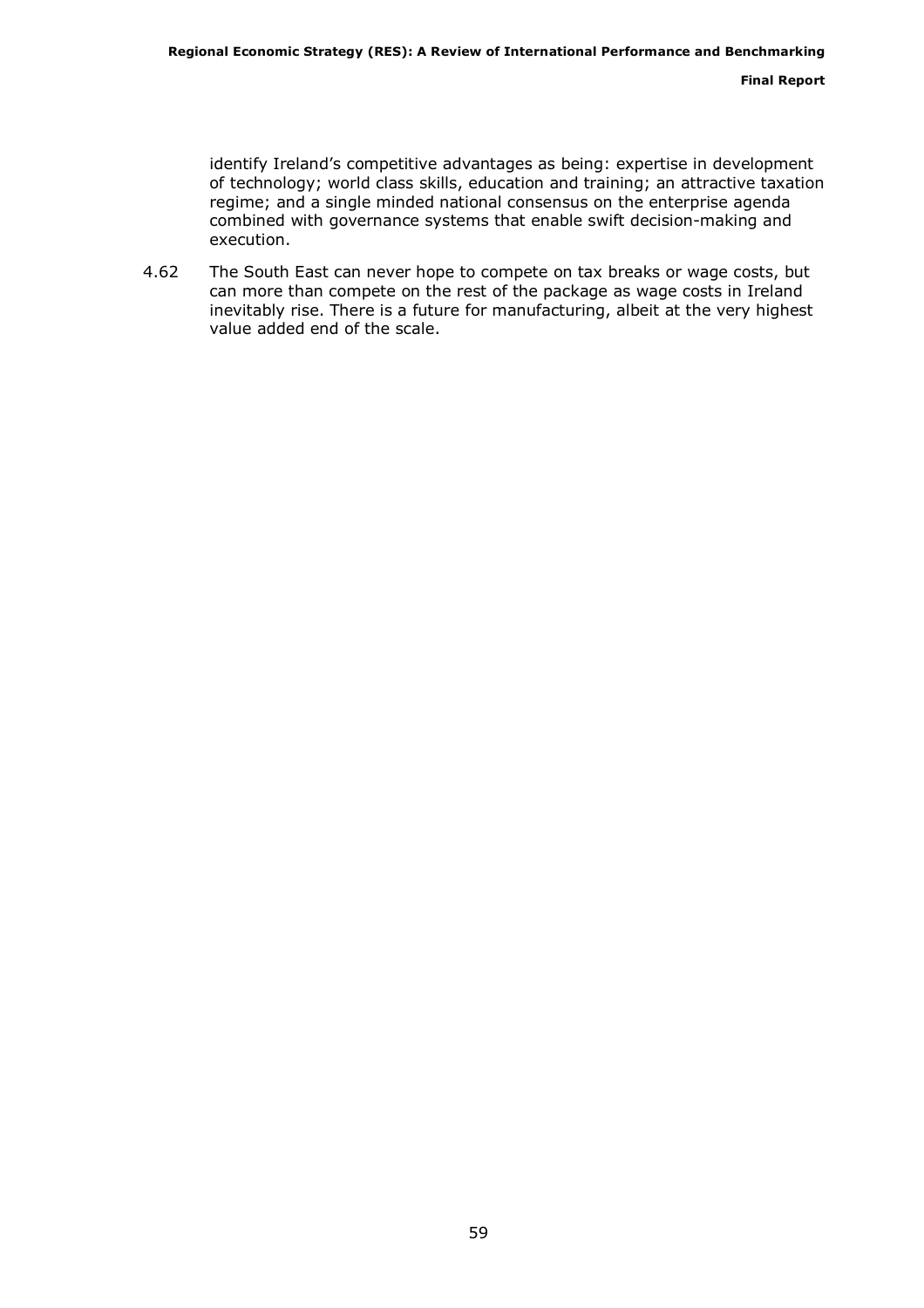## PRODUCTIVTY & SKILLS - Hartford

- 4.63 Hartford is a standout region in the US for per worker productivity. It is consistently ranked top US area in labour productivity terms, and  $2^{nd}$  in GDP per capita terms.
- 4.64 Part of the "New England knowledge corridor". Local students top the US league table in terms of results on standardised test scores and high school completion rates. This is a major metropolitan region with close to 800,000 skilled and educated workers, 40,000 businesses, an international airport, three Interstate highways, outstanding quality of life and a concentration of Universities and Colleges that is over 10 times the national average.
- 4.65 To heed best practice it is worth noting that the area has not always been a global leader. Until the late 1970s the area performed at or around the US average in terms of GDP per capita. The state of Connecticut, of which Hartford is a major part, saw unprecedented growth in GDP per capita between the late 70s and late 90s, as shown in the chart below.



Figure 20 – GDP per capita, 1977 – 1997.

#### Source: US Bureau of Statistics

4.66 With only a small decline in population or participation in the knowledge corridor, productivity grew at a fast pace to provide this increase in wealth – increasing from well below US average in 1980 to the national leader by 2001.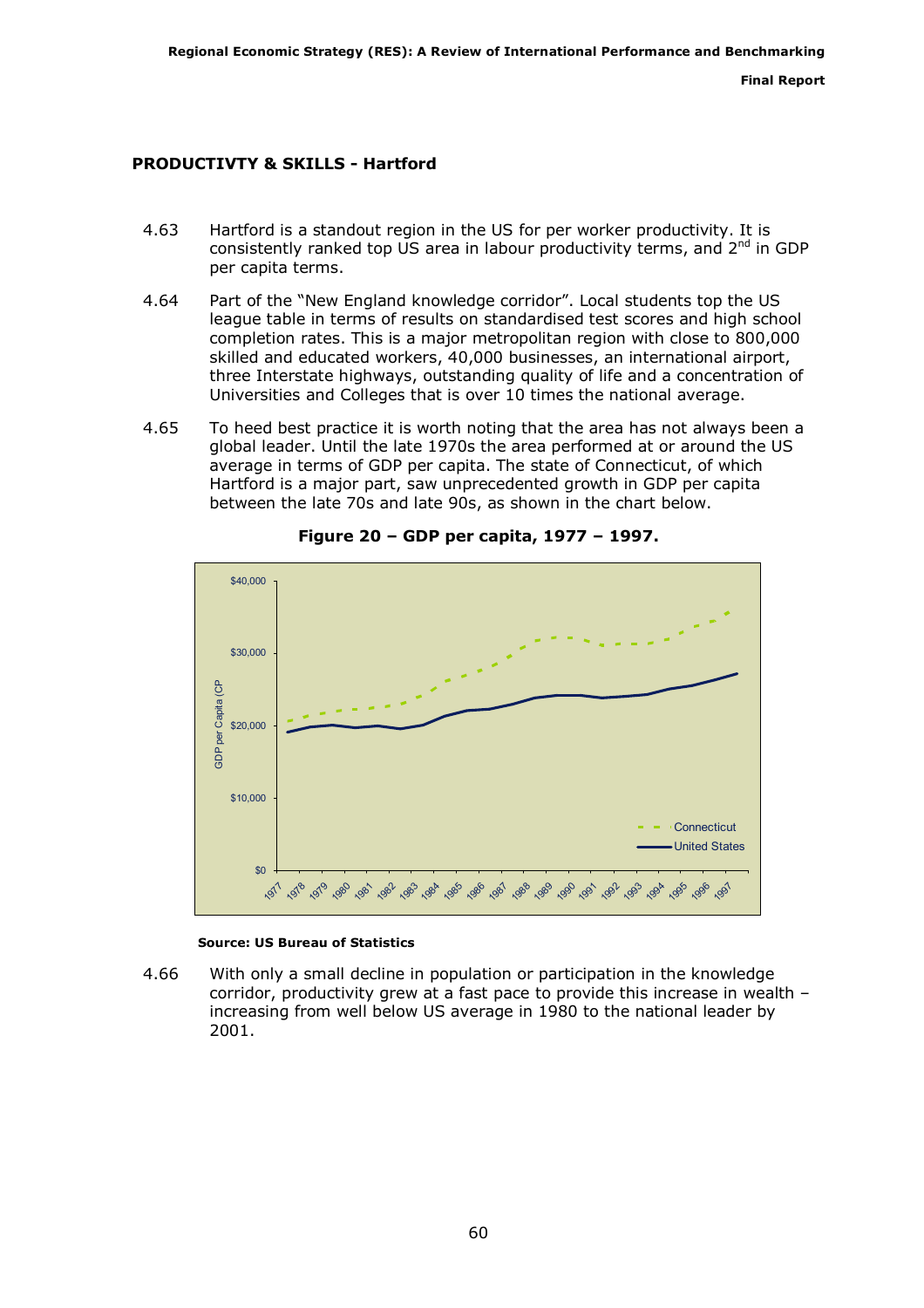Final Report



Figure 21 – Per worker productivity, 1980-2001.

Source: Economy.com, Hartfordsprigfield.com

- 4.67 The key question to ask of Hartford and the knowledge corridor is why is it in such a strong position today? The concentration of knowledge in the area is one amongst a number of key factors, including location.
- 4.68 The knowledge corridor has 32 colleges and universities and 120,000 students, these measures are 11 times the US average concentration. Coupled with this is the high level of collaboration between these centres of learning and the local business community. Equally, Local universities foster links with the wider business community through partnerships with major local employers as well as SMEs. These mutually beneficial schemes give start-ups access to higher skills than those otherwise available and help students turn academic knowledge into business acumen.
- 4.69 Despite the concentration of education the area views graduate retention as a problem and has an active program to retain gradates from the many educational establishments in the area.
- 4.70 The area also specialises in a number of key industries including:
	- Insurance:
	- High-value added manufacturing; and
	- Education;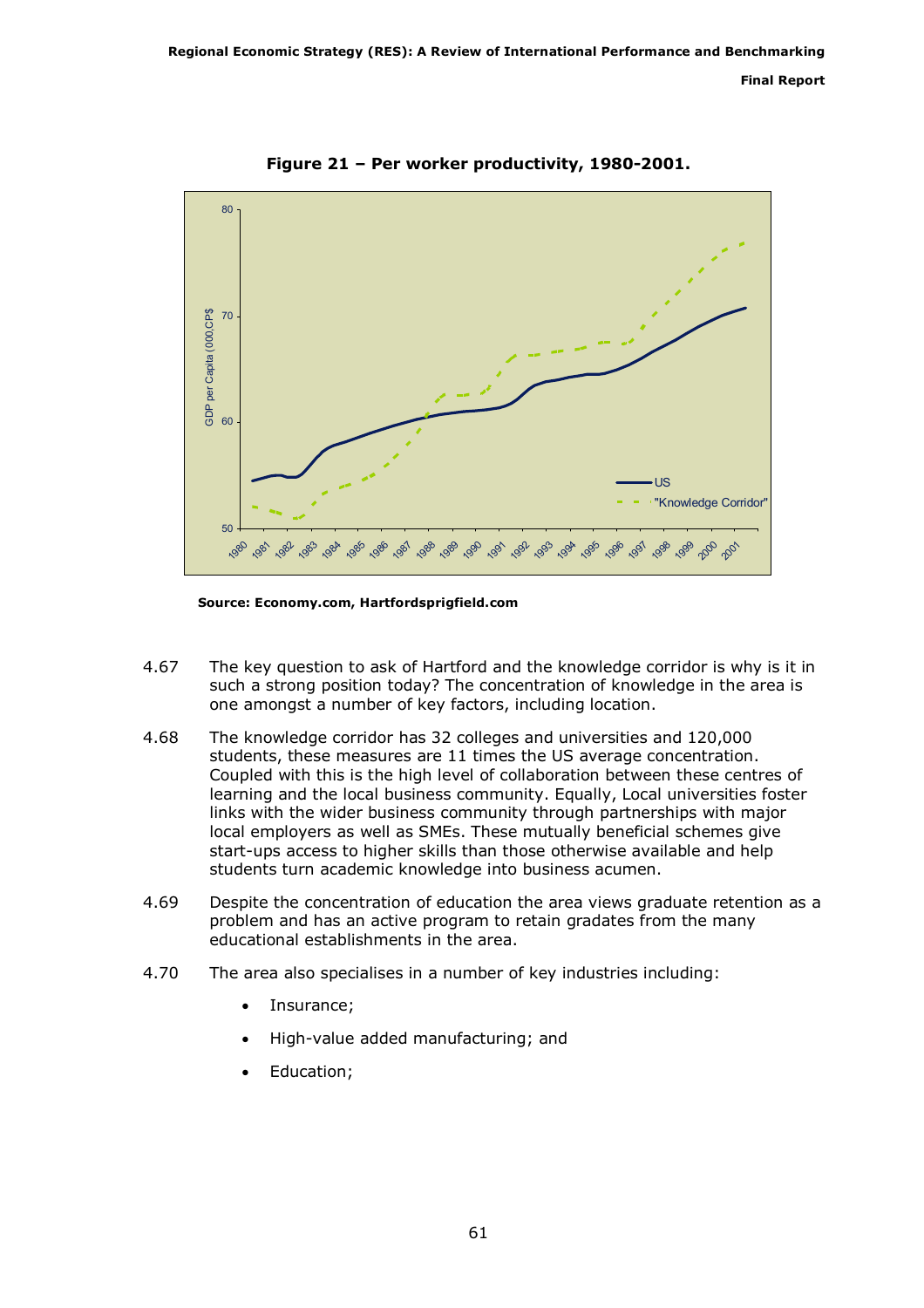4.71 It has benefited from growth in demand for Insurance over the last two decades, but also retains a manufacturing presence to give a balanced economy.

#### Key Success Factors

- 4.72 Workers in the region have long been the best educated in the world, thanks to the strong public schools. Industries that have flourished in the region for decades, such as financial services, insurance and precision manufacturing, are knowledge-based, so have created a critical mass of skilled, knowledgeable workers.
- 4.73 The brightest jewel in the Knowledge Corridor Crown<sup>13</sup> is the **number and** quality of its colleges and universities. Every year 108,000 students attend those colleges and universities, enrolling in a comprehensive range of programmes leading to bachelors' masters' and doctoral degrees. Those students and the faculty that educate them, represent an unparalleled opportunity for business. As manufacturing receded, a new knowledge-based economy emerged and even in manufacturing the region's workforce has changed with proportionately more managers, engineers and technicians employed.
- 4.74 Technology transfer. The area has a history of technical advances which were patented, fabricated and exported to entrepreneurs. This success has resulted in a pool of engineers, machine operators and technical experts thus further contributing to the area's skilled workforce. Incubated companies and laboratories also transfer information, and exchange and develop their skills
- 4.75 Success has also been aided by the establishment in 2000 of the **Hartford-**Springfield Economic Partnership (HSEP). HSEP was established to market the combined areas as a single region. It is a collaborative initiative of 16 public and private economic-development organisations and educational institutions across state borders. The group's aim was to enhance economic development across the combined region through joint planning and cooperation to capitalise on the region's shared history, workforce, educational institutions and other assets.
- 4.76 The impetus behind 'New England's Knowledge Corridor' presumes that its sum will be larger than its component parts. In aggregated form, the four counties constitute 85 cities and towns with a total population of 1.6 million (U.S. Census, 2000). This makes the 'Knowledge Corridor' the second most populated region in New England, accounting for 39,405 businesses and an approximate \$2.3 billion in annual business-to-business trade flows (UMass and UConn, 2001).
- 4.77 A new "built" landscape also emerged to accommodate this expansion of the knowledge-based economy. Modern office towers, R&D facilities, and upscale housing developments and retail malls emerged.

ł

<sup>13</sup> CT Business Magazine, December 2000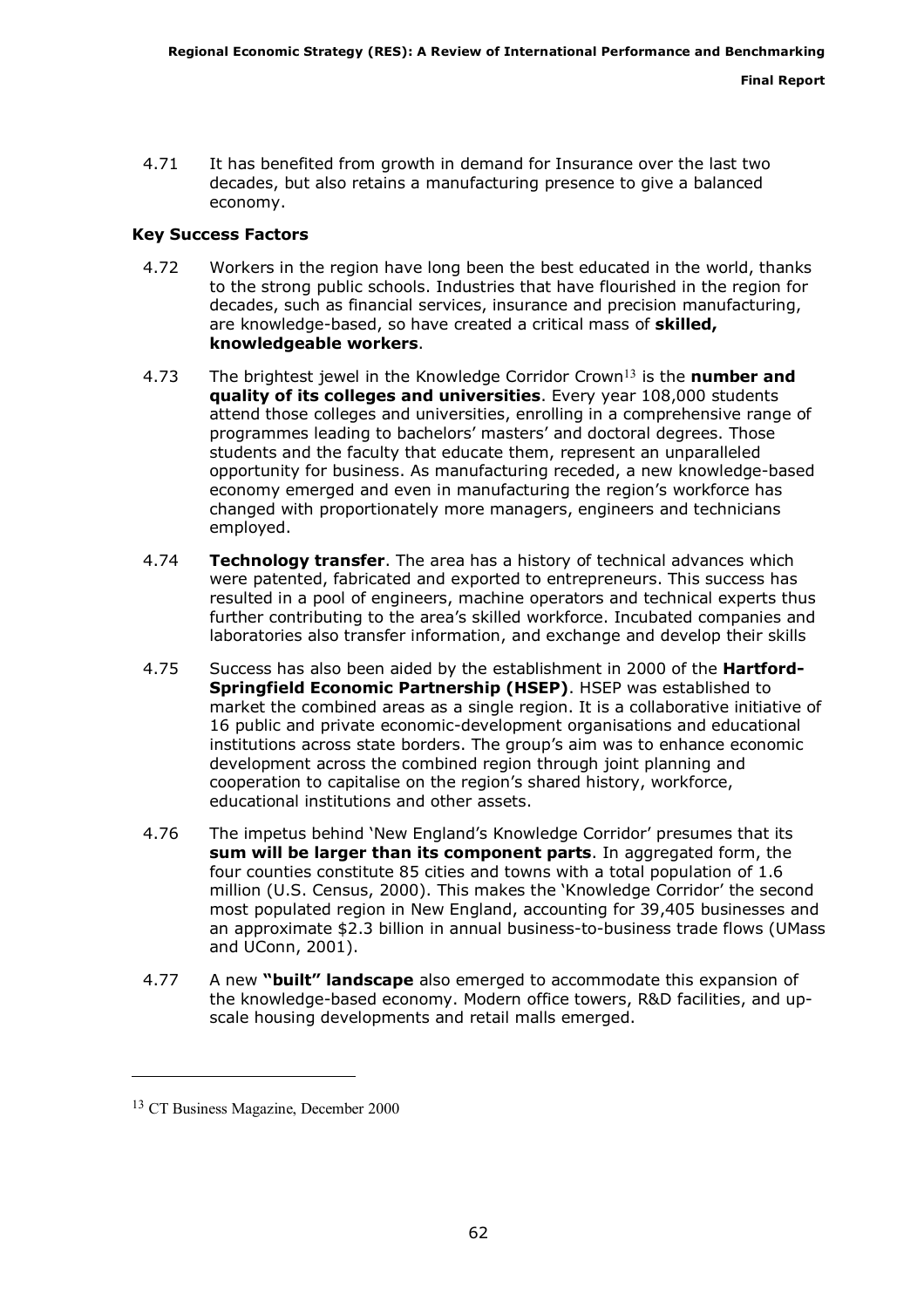- 4.78 A competitive cost structure which results from low industrial and commercial office and retail (rental and land) costs and relatively reasonable water costs due to the large supply of water (particularly in Springfield).
- 4.79 Local programmes such as the "Springfield Plugged-In City Technology Programme". This programme packages vacant low-cost office space with business support services (e.g., tax credits, rent abatements, special utility rates, employee credits, and fibre). The program markets the vacant retail and office space of a designated area as Internet-ready or "information district." These districts are envisioned, from a political economic perspective, as areas of desired urban regeneration that would potentially coincide with and respond to any real estate demands from the businesses trained at the Springfield Technical Community College (STCC). The programme coordinates with other actors across the region.
- 4.80 Linkage between universities, colleges and business. For example, STCC (1996) is one of only ten centres nationwide that is funded by the National Science Foundation (NSF), which meets the needs of telecommunications and information technology sectors; it is also sponsor of the STCC - Technology Park and the Springfield Enterprise Centre. The college received a \$5 million grant from NSF in 1997—in participation with 20 Northeast colleges/universities and 14 high schools. Together with \$500,000 of their own and \$4.5 million in matching grants from private telecommunications companies, STCC has created the Northeast Centre for Telecommunications Technology (NCTT), which develops telecommunications education programs, textbooks and CD-ROMs, and monitors trends in the telecommunications industry. Both the Springfield Enterprise Centre and STCC – Technology Park and NCTT provide thousands of square feet to entrepreneurial businesses region wide, many of which remain in the Springfield area after taking advantage of the park's resources. NSF has also designated STCC as one of its nine National Centres of Excellence in Advanced Technological Education nationwide (Union New – Sunday Republican, September 3, 1997).
- 4.81 Additional strategic initiatives. Additional strategic initiatives include the Hartford Inner City Business Strategy Initiative (DECD and ICIC, 1999), which has assembled corporate, government and community leadership. The undertaking has produced a detailed analysis of Hartford's inner city economy—based on industry clusters that drive its growth and the strategies and action plans that facilitate it. An economic development and job creation strategy also has been initiated by the City of Springfield. It encompasses six programs: Fibre Optics – Telecommunications (i.e., Springfield 'Plugged-In City Technology Program'); Riverfront/Basketball Hall of Fame; Downtown Revitalization; Industrial Land Development; the UMass/Baystate Health System Springfield Initiative; and, the Economic Development Incentive Program (City of Springfield, 2001).
- 4.82 One of the important aspects behind strategic initiatives is **knowledge** creation. 'High-tech' incubators like STCC – Technology Park are essential to this process through the local and regional attraction, retention and training of a skilled work force. In fact, STCC has partnered with other education